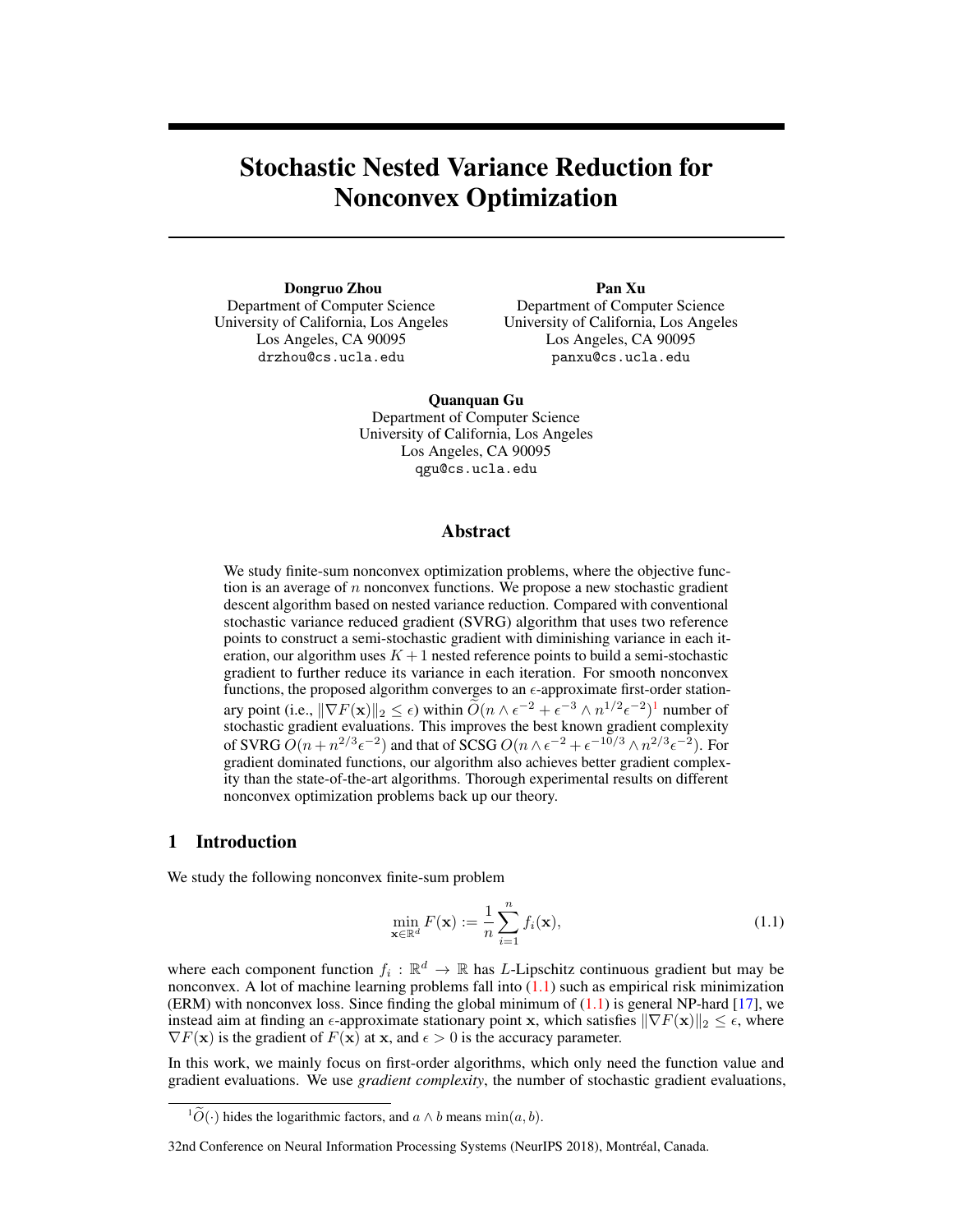to measure the convergence of different first-order algorithms.<sup>[2](#page-1-0)</sup> For nonconvex optimization, it is well-known that *Gradient Descent* (GD) can converge to an  $\epsilon$ -approximate stationary point with  $O(n \cdot \epsilon^{-2})$  [\[32\]](#page-10-0) number of stochastic gradient evaluations. It can be seen that GD needs to calculate the full gradient at each iteration, which is a heavy load when  $n \gg 1$ . *Stochastic Gradient Descent* (SGD) has  $O(\epsilon^{-4})$  gradient complexity to an  $\epsilon$ -approximate stationary point under the assumption that the stochastic gradient has a bounded variance [\[15\]](#page-9-1). While SGD only needs to calculate a mini-batch of stochastic gradients in each iteration, due to the noise brought by stochastic gradients, its gradient complexity has a worse dependency on  $\epsilon$ . In order to improve the dependence of the gradient complexity of SGD on  $n$  and  $\epsilon$  for nonconvex optimization, variance reduction technique was firstly proposed in [\[43,](#page-11-0) [19,](#page-10-1) [48,](#page-11-1) [10,](#page-9-2) [30,](#page-10-2) [6,](#page-9-3) [47,](#page-11-2) [11,](#page-9-4) [16,](#page-9-5) [34,](#page-10-3) [35\]](#page-10-4) for convex finite-sum optimization. Representative algorithms include Stochastic Average Gradient (SAG) [\[43\]](#page-11-0), Stochastic Variance Reduced Gradient (SVRG) [\[19\]](#page-10-1), SAGA [\[10\]](#page-9-2), Stochastic Dual Coordinate Ascent (SDCA) [\[47\]](#page-11-2), Finito [\[11\]](#page-9-4), Batching SVRG [\[16\]](#page-9-5) and SARAH [\[34,](#page-10-3) [35\]](#page-10-4), to mention a few. The key idea behind variance reduction is that the gradient complexity can be saved if the algorithm use history information as *reference*. For instance, one representative variance reduction method is SVRG, which is based on a semi-stochastic gradient that is defined by two reference points. Since the the variance of this semi-stochastic gradient will diminish when the iterate gets closer to the minimizer, it therefore accelerates the convergence of stochastic gradient method. Later on, Harikandeh et al. [\[16\]](#page-9-5) proposed Batching SVRG which also enjoys fast convergence property of SVRG without computing the full gradient. The convergence of SVRG under nonconvex setting was first analyzed in [\[13,](#page-9-6) [46\]](#page-11-3), where  $\overline{F}$  is still convex but each component function  $f_i$  can be nonconvex. The analysis for the general nonconvex function F was done by [\[40,](#page-11-4) [5\]](#page-9-7), which shows that SVRG can converge to an  $\epsilon$ -approximate stationary point with  $O(n^{2/3} \cdot \epsilon^{-2})$  number of stochastic gradient evaluations. This result is strictly better than that of GD. Recently, Lei et al. [\[26\]](#page-10-5) proposed a *Stochastically Controlled Stochastic Gradient* (SCSG) based on variance reduction, which further reduces the gradient complexity of SVRG to  $O(n \wedge \epsilon^{-2} + \epsilon^{-10/3} \wedge (n^{2/3} \epsilon^{-2}))$ . This result outperforms both GD and SGD strictly. To the best of our knowledge, this is the state-of-art gradient complexity under the smoothness (i.e., gradient lipschitz) and bounded stochastic gradient variance assumptions. A natural and long standing question is:

#### *Is there still room for improvement in nonconvex finite-sum optimization without making additional assumptions beyond smoothness and bounded stochastic gradient variance?*

In this paper, we provide an affirmative answer to the above question, by showing that the dependence on  $n$  in the gradient complexity of SVRG [\[40,](#page-11-4) [5\]](#page-9-7) and SCSG [\[26\]](#page-10-5) can be further reduced. We propose a novel algorithm namely *Stochastic Nested Variance-Reduced Gradient descent* (SNVRG). Similar to SVRG and SCSG, our proposed algorithm works in a multi-epoch way. Nevertheless, the technique we developed is highly nontrivial. At the core of our algorithm is the multiple reference points-based variance reduction technique in each iteration. In detail, inspired by SVRG and SCSG, which uses two reference points to construct a semi-stochastic gradient with diminishing variance, our algorithm uses  $K + 1$  reference points to construct a semi-stochastic gradient, whose variance decays faster than that of the semi-stochastic gradient used in SVRG and SCSG.

#### 1.1 Our Contributions

Our major contributions are summarized as follows:

- We propose a stochastic nested variance reduction technique for stochastic gradient method, which reduces the dependence of the gradient complexity on n compared with SVRG and SCSG.
- We show that our proposed algorithm is able to achieve an  $\epsilon$ -approximate stationary point with  $\widetilde{O}(n \wedge \epsilon^{-2} + \epsilon^{-3} \wedge n^{1/2} \epsilon^{-2})$  stochastic gradient evaluations, which outperforms all existing first-order algorithms such as GD, SGD, SVRG and SCSG.
- As a by-product, when F is a  $\tau$ -gradient dominated function, a variant of our algorithm can achieve an  $\epsilon$ -approximate global minimizer (i.e.,  $F(\mathbf{x}) - \min_{\mathbf{y}} F(\mathbf{y}) \leq \epsilon$ ) within  $\widetilde{O}(n \wedge \tau \epsilon^{-1} + \tau (n \wedge \tau \epsilon^{-1}))$  $\tau \epsilon^{-1}$ )<sup>1/2</sup>) stochastic gradient evaluations, which also outperforms the state-of-the-art.

<span id="page-1-0"></span><sup>&</sup>lt;sup>2</sup>While we use gradient complexity as in  $[26]$  to present our result, it is basically the same if we use incremental first-order oracle (IFO) complexity used by [\[40\]](#page-11-4). In other words, these are directly comparable.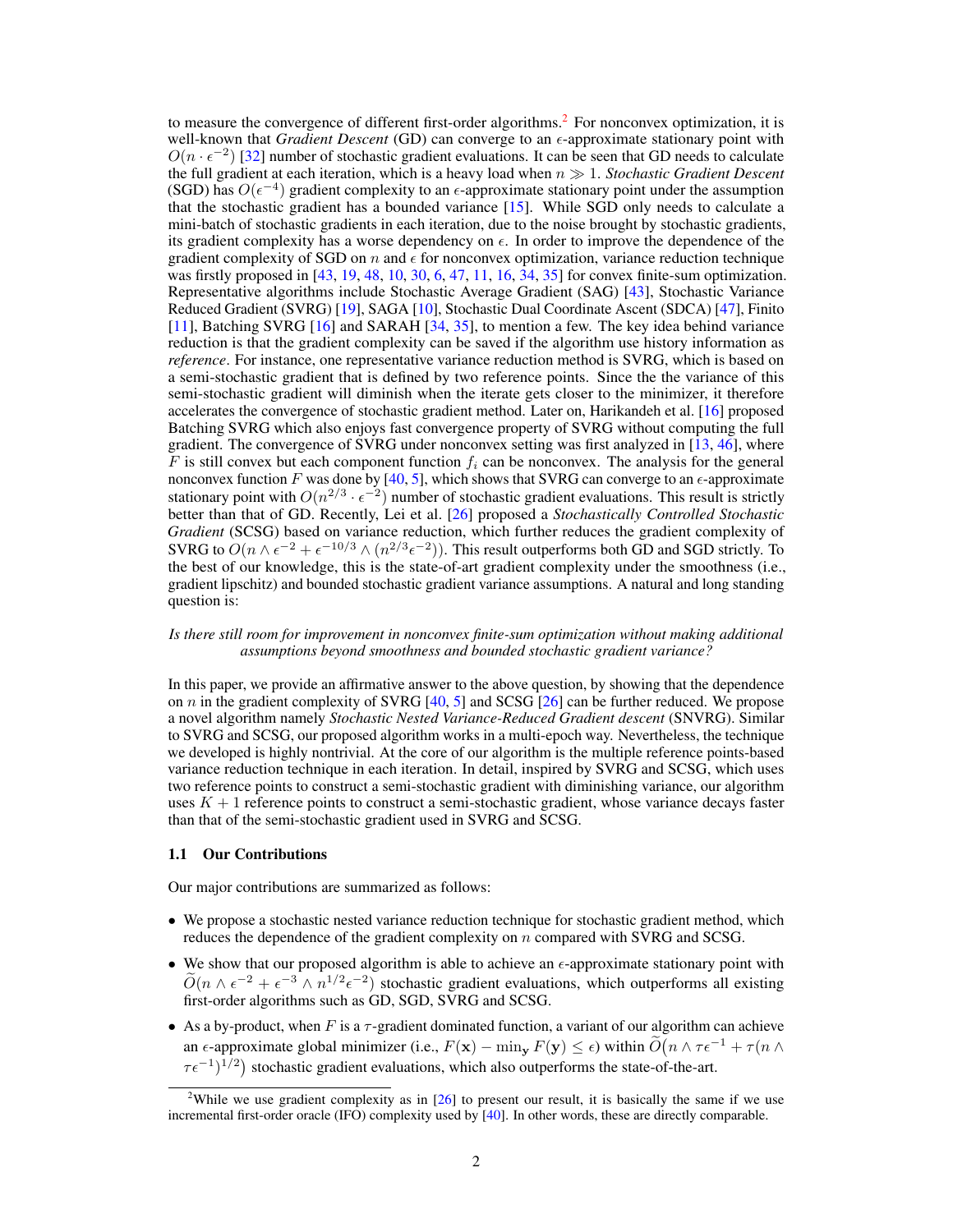#### 1.2 Additional Related Work

Since it is hardly possible to review the huge body of literature on convex and nonconvex optimization due to space limit, here we review some additional most related work on accelerating nonconvex (finite-sum) optimization.

Acceleration by high-order smoothness assumption With only Lipschitz continuous gradient assumption, Carmon et al. [\[9\]](#page-9-8) showed that the lower bound for both deterministic and stochastic algorithms to achieve an  $\epsilon$ -approximate stationary point is  $\Omega(\epsilon^{-2})$ . With high-order smoothness assumptions, i.e., Hessian Lipschitzness, Hessian smoothness etc., a series of work have shown the existence of acceleration. For instance, Agarwal et al. [\[1\]](#page-9-9) gave an algorithm based on Fast-PCA which can achieve an  $\epsilon$ -approximate stationary point with gradient complexity  $\ddot{O}(n\epsilon^{-3/2} + n^{3/4}\epsilon^{-7/4})$  Carmon et al. [\[7,](#page-9-10) [8\]](#page-9-11) showed two algorithms based on finding exact or inexact negative curvature which can achieve an  $\epsilon$ -approximate stationary point with gradient complexity  $\widetilde{O}(n\epsilon^{-7/4})$ . In this work, we



<span id="page-2-1"></span>Figure 1: Comparison of gradient complexities.

only consider gradient Lipschitz without assuming Hessian Lipschitz or Hessian smooth. Therefore, our result is not directly comparable to the methods in this category.

Acceleration by momentum The fact that using momentum is able to accelerate algorithms has been shown both in theory and practice in convex optimization [\[37,](#page-10-6) [31,](#page-10-7) [18,](#page-9-12) [23,](#page-10-8) [14,](#page-9-13) [32,](#page-10-0) [29,](#page-10-9) [2\]](#page-9-14). However, there is no evidence that such acceleration exists in nonconvex optimization with only Lipschitz continuous gradient assumption [\[15,](#page-9-1) [27,](#page-10-10) [36,](#page-10-11) [28,](#page-10-12) [24\]](#page-10-13). If F satisfies  $\lambda$ -strongly nonconvex, i.e.,  $\nabla^2 F \succeq -\lambda I$ , Allen-Zhu [\[3\]](#page-9-15) proved that Natasha 1, an algorithm based on nonconvex momentum, is able to find an  $\epsilon$ -approximate stationary point in  $O(n^{2/3}L^{2/3}\lambda^{1/3}\epsilon^{-2})$ . Later, Allen-Zhu [\[3\]](#page-9-15) further showed that Natasha 2, an online version of Natasha 1, is able to achieve an  $\epsilon$ -approximate stationary point within  $\widetilde{O}(\epsilon^{-3.25})$  $\widetilde{O}(\epsilon^{-3.25})$  $\widetilde{O}(\epsilon^{-3.25})$  stochastic gradient evaluations<sup>3</sup>.

After our paper was submitted to NIPS and released on arXiv, a paper [\[12\]](#page-9-16) was released on arXiv after our work, which independently proposes a different algorithm and achieves the same convergence rate for finding an  $\epsilon$ -approximate stationary point.

To give a thorough comparison of our proposed algorithm with existing first-order algorithms for nonconvex finite-sum optimization, we summarize the gradient complexity of the most relevant algorithms in Table [1.](#page-3-0) We also plot the gradient complexities of different algorithms in Figure [1](#page-2-1) for nonconvex smooth functions. Note that GD and SGD are always worse than SVRG and SCSG according to Table [1.](#page-3-0) In addition, GNC-AGD and Natasha2 needs additional Hessian Lipschitz condition. Therefore, we only plot the gradient complexity of SVRG, SCSG and our proposed SNVRG in Figure [1.](#page-2-1)

**Notation:** Let  $\mathbf{A} = [A_{ij}] \in \mathbb{R}^{d \times d}$  be a matrix and  $\mathbf{x} = (x_1, ..., x_d)^\top \in \mathbb{R}^d$  be a vector. I denotes an identity matrix. We use  $\|\mathbf{v}\|_2$  to denote the 2-norm of vector  $\mathbf{v} \in \mathbb{R}^d$ . We use  $\langle \cdot, \cdot \rangle$  to represent the inner product of two vectors. Given two sequences  $\{a_n\}$  and  $\{b_n\}$ , we write  $a_n = O(b_n)$  if there exists a constant  $0 < C < +\infty$  such that  $a_n \le C b_n$ . We write  $a_n = \Omega(b_n)$  if there exists a constant  $0 < C < +\infty$ , such that  $a_n \ge C b_n$ . We use notation  $\widetilde{O}(\cdot)$  to hide logarithmic factors. We also make use of the notation  $f_n \leq g_n$  ( $f_n \geq g_n$ ) if  $f_n$  is less than (larger than)  $g_n$  up to a constant. We use productive symbol  $\prod_{i=a}^{b} c_i$  to denote  $c_a c_{a+1} \ldots c_b$ . Moreover, if  $a > b$ , we take the product as 1. We use  $\lvert \cdot \rvert$  as the floor function. We use  $\log(x)$  to represent the logarithm of x to base 2.  $a \wedge b$  is a shorthand notation for  $\min(a, b)$ .

# 2 Preliminaries

In this section, we present some definitions that will be used throughout our analysis.

<span id="page-2-0"></span> $\frac{3}{10}$  and fact, Natasha 2 is guaranteed to converge to an  $(\epsilon, \sqrt{\epsilon})$ -approximate second-order stationary point with  $\widetilde{O}(\epsilon^{-3.25})$  gradient complexity, which implies the convergence to an  $\epsilon$ -approximate stationary point.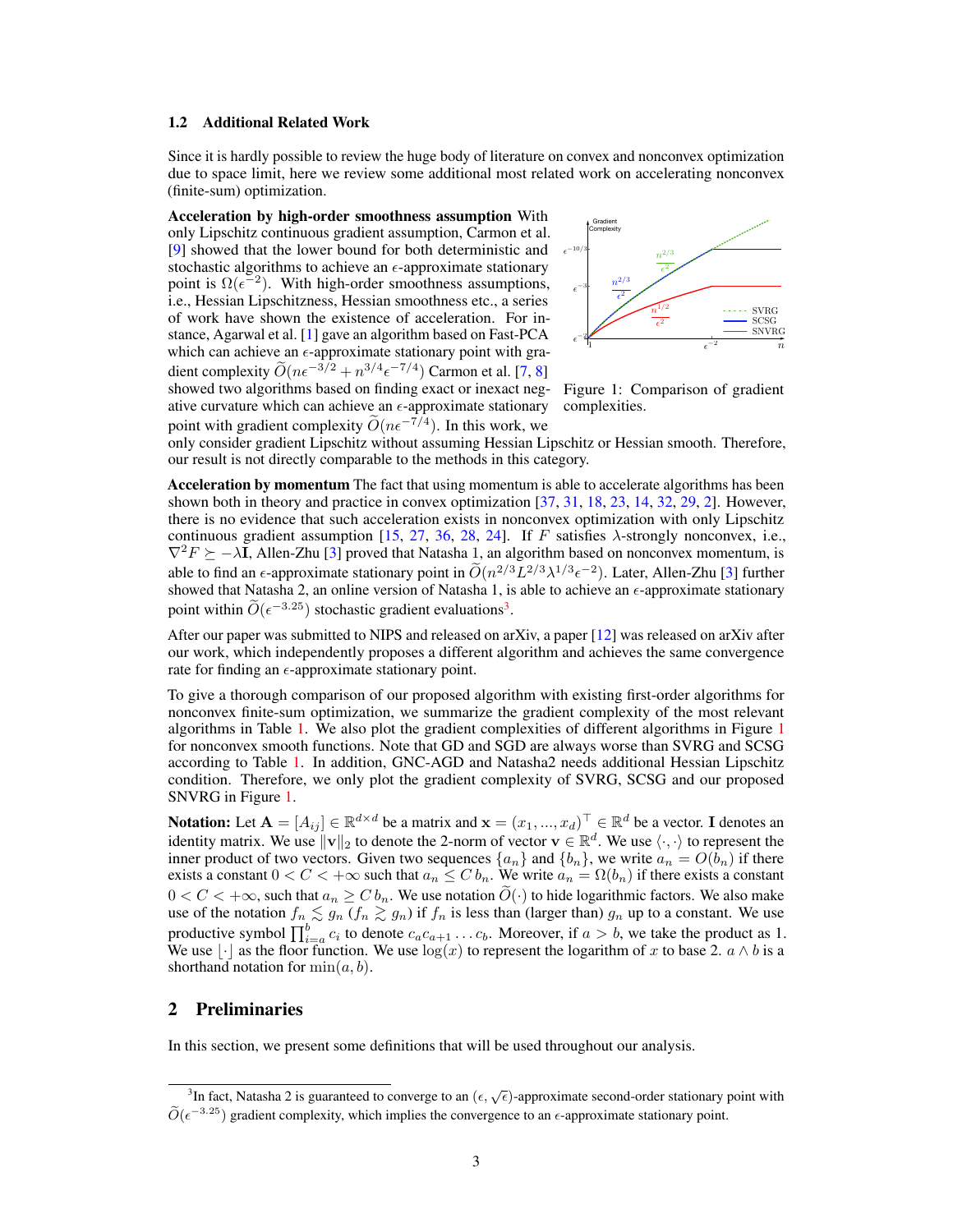<span id="page-3-0"></span>Table 1: Comparisons on gradient complexity of different algorithms. The second column shows the gradient complexity for a nonconvex and smooth function to achieve an  $\epsilon$ -approximate stationary point (i.e.,  $\|\nabla F(\mathbf{x})\|_2 \leq \epsilon$ ). The third column presents the gradient complexity for a gradient dominant function to achieve an  $\epsilon$ -approximate global minimizer (i.e.,  $F(\mathbf{x}) - \min_{\mathbf{x}} F(\mathbf{x}) \leq \epsilon$ ). The last column presents the space complexity of all algorithms.

| Algorithm                   | nonconvex                                                                          | gradient dominant                                                                                       |                |
|-----------------------------|------------------------------------------------------------------------------------|---------------------------------------------------------------------------------------------------------|----------------|
| GD                          | $\frac{n}{\epsilon^2}$                                                             | $\tilde{O}(\tau n)$                                                                                     | No             |
| SGD                         | $rac{1}{\epsilon^4}$                                                               | $O(\frac{1}{\epsilon^4})$                                                                               | N <sub>0</sub> |
| <b>SVRG [40]</b>            | $\frac{n^{2/3}}{\epsilon^2}$                                                       | $\widetilde{O}(n+\tau n^{2/3})$                                                                         | N <sub>0</sub> |
| <b>SCSG</b> [26]            | - $\wedge \frac{n^{2/3}}{\epsilon^2}$<br>$O\left(\frac{1}{\epsilon^{10/3}}\right)$ | $\widetilde{O}\left(n \wedge \frac{\tau}{\epsilon} + \tau(n \wedge \frac{\tau}{\epsilon})^{2/3}\right)$ | N <sub>0</sub> |
| GNC-AGD [8]                 | $\widetilde{O}\left(\frac{n}{\epsilon^{1.75}}\right)$                              | N/A                                                                                                     | Needed         |
| Natasha $2 \lceil 3 \rceil$ | $\frac{1}{53.25}$                                                                  | N/A                                                                                                     | Needed         |
| SNVRG (this paper)          | $\frac{n^{1/2}}{\epsilon^2}$<br>$\widetilde{O}(\frac{1}{2} \wedge$                 | $\widetilde{O}\left(n \wedge \frac{\tau}{\epsilon} + \tau(n \wedge \frac{\tau}{\epsilon})^{1/2}\right)$ | No             |

<span id="page-3-1"></span>**Definition 2.1.** A function f is L-smooth, if for any  $\mathbf{x}, \mathbf{y} \in \mathbb{R}^d$ , we have

$$
\|\nabla f(\mathbf{x}) - \nabla f(\mathbf{y})\|_2 \le L \|\mathbf{x} - \mathbf{y}\|_2.
$$
 (2.1)

Definition [2.1](#page-3-1) implies that if f is L-smooth, we have for any  $\mathbf{x}, \mathbf{h} \in \mathbb{R}^d$ 

$$
f(\mathbf{x} + \mathbf{h}) \le f(\mathbf{x}) + \langle \nabla f(\mathbf{x}), \mathbf{h} \rangle + \frac{L}{2} \|\mathbf{h}\|_2^2.
$$
 (2.2)

**Definition 2.2.** A function f is  $\lambda$ -strongly convex, if for any  $\mathbf{x}, \mathbf{y} \in \mathbb{R}^d$ , we have

$$
f(\mathbf{x} + \mathbf{h}) \ge f(\mathbf{x}) + \langle \nabla f(\mathbf{x}), \mathbf{h} \rangle + \frac{\lambda}{2} \|\mathbf{h}\|_2^2.
$$
 (2.3)

**Definition 2.3.** A function F with finite-sum structure in  $(1.1)$  is said to have stochastic gradients with bounded variance  $\sigma^2$ , if for any  $\mathbf{x} \in \mathbb{R}^d$ , we have

$$
\mathbb{E}_{i} \|\nabla f_{i}(\mathbf{x}) - \nabla F(\mathbf{x})\|_{2}^{2} \leq \sigma^{2},\tag{2.4}
$$

where i a random index uniformly chosen from [n] and  $\mathbb{E}_i$  denotes the expectation over such i.

 $\sigma^2$  is called the upper bound on the variance of stochastic gradients [\[26\]](#page-10-5).

**Definition 2.4.** A function F with finite-sum structure in  $(1.1)$  is said to have averaged L-Lipschitz gradient, if for any  $\mathbf{x}, \mathbf{y} \in \mathbb{R}^d$ , we have

$$
\mathbb{E}_i \|\nabla f_i(\mathbf{x}) - \nabla f_i(\mathbf{y})\|_2^2 \le L^2 \|\mathbf{x} - \mathbf{y}\|_2^2, \tag{2.5}
$$

where i is a random index uniformly chosen from  $[n]$  and  $\mathbb{E}_i$  denotes the expectation over the choice.

**Definition 2.5.** We say a function f is lower-bounded by  $f^*$  if for any  $\mathbf{x} \in \mathbb{R}^d$ ,  $f(\mathbf{x}) \ge f^*$ .

We also consider a class of functions namely gradient dominated functions [\[38\]](#page-10-14), which is formally defined as follows:

<span id="page-3-2"></span>**Definition 2.6.** We say function f is  $\tau$ -gradient dominated if for any  $\mathbf{x} \in \mathbb{R}^d$ , we have

$$
f(\mathbf{x}) - f(\mathbf{x}^*) \le \tau \cdot \|\nabla f(\mathbf{x})\|_2^2, \tag{2.6}
$$

where  $\mathbf{x}^* \in \mathbb{R}^d$  is the global minimum of f.

Note that gradient dominated condition is also known as the Polyak-Lojasiewicz (P-L) condition [\[38\]](#page-10-14), and is not necessarily convex. It is weaker than strong convexity as well as other popular conditions that appear in the optimization literature [\[20\]](#page-10-15).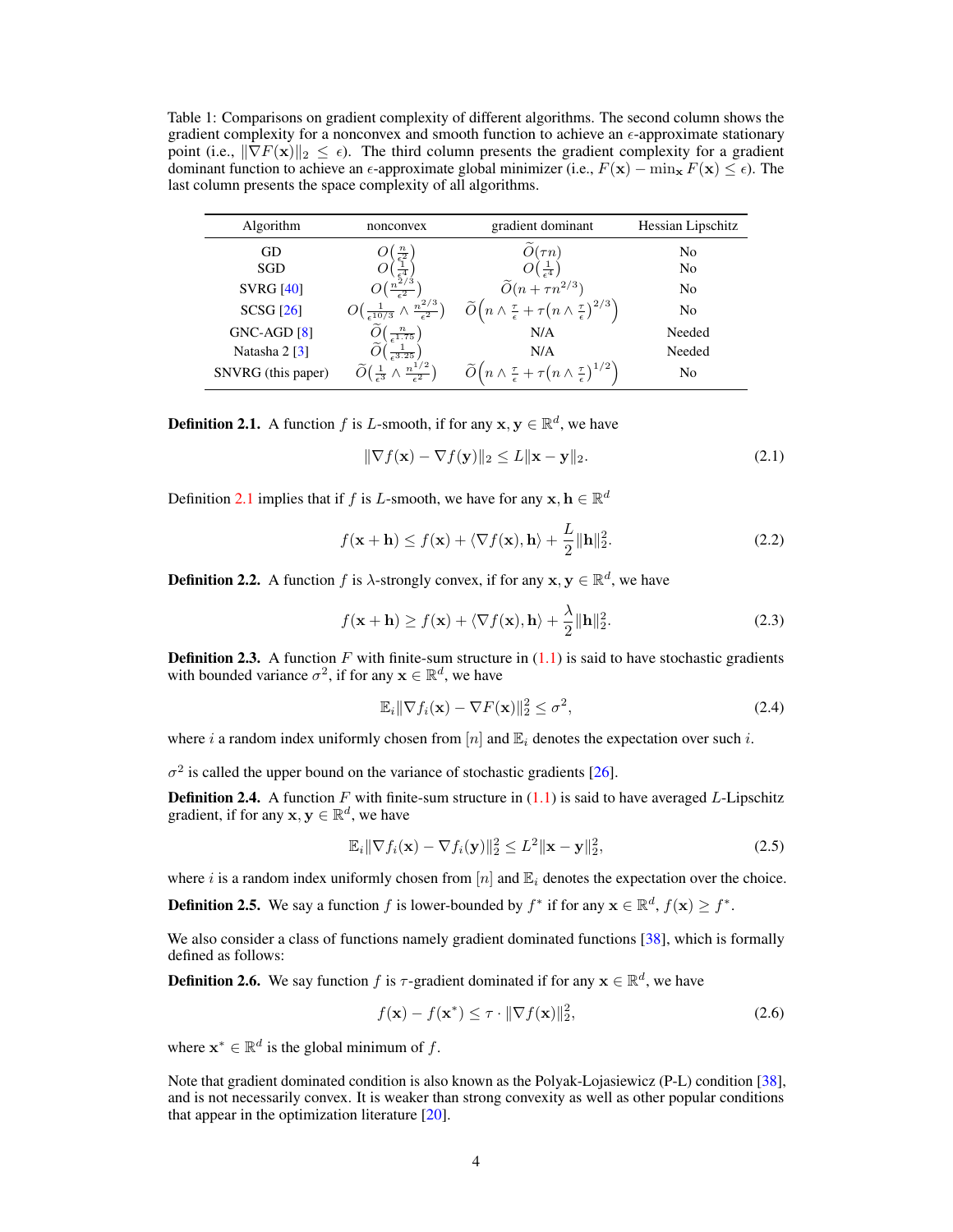Algorithm 1 One-epoch-SNVRG( $\mathbf{x}_0$ , F, K, M,  $\{T_l\}$ ,  $\{B_l\}$ , B)

<span id="page-4-4"></span><span id="page-4-2"></span><span id="page-4-0"></span>1: **Input:** initial point  $x_0$ , function F, loop number K, step size parameter M, loop parameters  $T_{l, l} \in [K]$ , batch parameters  $B_{l, l} \in [K]$ , base batch size  $B > 0$ . 2:  $\mathbf{x}_0^{(l)} \leftarrow \mathbf{x}_0, \mathbf{g}_0^{(l)} \leftarrow 0, 0 \le l \le K$ 3: Uniformly generate index set  $I \subset [n]$  without replacement,  $|I| = B$ 4:  $\mathbf{g}_0^{(0)} \leftarrow 1/B \sum_{i \in I} \nabla f_i(\mathbf{x}_0)$ 5:  $\mathbf{v}_0 \leftarrow \sum_{l=0}^K \mathbf{g}_0^{(l)} \ \text{6: } \mathbf{x}_1 = \mathbf{x}_0 - 1/(10M) \cdot \mathbf{v}_0$ 7: for  $t = 1, ..., \prod_{l=1}^{K} T_l - 1$  do 8:  $r = \min\{j : 0 = (t \mod \prod_{l=j+1}^{K} T_l), 0 \le j \le K\}$ 9:  $\{x_t^{(t)}\} \leftarrow \text{Update\_reference\_points}(\{x_{t-1}^{(t)}\})$  $\{u^{(l)}_{t}\}\leftarrow \text{Update\_reference\_points}(\{\mathbf{x}^{(l)}_{t-1}\}, \mathbf{x}_t, r), 0\leq l\leq K.$ 10:  $\{g_t^{(l)}\} \leftarrow \text{Update\_reference\_gradients}(\{g_{t-1}^{(l)}\}, \{x_t^{(l)}\}, r), 0 \le l \le K.$ 11:  $\mathbf{v}_t \leftarrow \sum_{l=0}^K \mathbf{g}_t^{(l)}$ <br>
12:  $\mathbf{x}_{t+1} \leftarrow \mathbf{x}_t - 1/(10M) \cdot \mathbf{v}_t$ 13: end for 14:  $\mathbf{x}_{out} \leftarrow$  uniformly random choice from  $\{\mathbf{x}_t\}$ , where  $0 \le t < \prod_{l=1}^K T_l$ 15:  $T = \prod_{l=1}^{K} T_l$ 16: **Output:**  $[\mathbf{x}_{out}, \mathbf{x}_T]$ 17: **Function:** Update\_reference\_points( $\{ \mathbf{x}_{old}^{(l)} \}, \mathbf{x}, r$ ) 18:  $\mathbf{x}_{\text{new}}^{(l)} \leftarrow \mathbf{x}_{\text{old},l}^{(l)} 0 \le l \le r - 1; \mathbf{x}_{\text{new}}^{(l)} \leftarrow \mathbf{x}, r \le l \le K$ 19: **return**  $\{ \mathbf{x}_{\text{new}}^{(l)} \}$ 20: **Function:** Update\_reference\_gradients({ $\mathbf{g}_{old}^{(l)}$ }, { $\mathbf{x}_{new}^{(l)}$ }, *r*) 21:  $\mathbf{g}_{\text{new}}^{(l)} \leftarrow \mathbf{g}_{\text{old}}^{(l)}, 0 \le l < r$ 22: for  $r \leq l \leq K$  do 23: Uniformly generate index set  $I \subset [n]$  without replacement,  $|I| = B_l$ 24:  $\mathbf{g}_{\text{new}}^{(l)} \leftarrow 1/B_l \sum_{i \in I} \left[ \nabla f_i(\mathbf{x}_{\text{new}}^{(l)}) - \nabla f_i(\mathbf{x}_{\text{new}}^{(l-1)}) \right]$ 25: end for 26: **return**  $\{g_{\text{new}}^{(l)}\}.$ 

# <span id="page-4-6"></span><span id="page-4-5"></span><span id="page-4-3"></span>3 The Proposed Algorithm

In this section, we present our nested stochastic variance reduction algorithm, namely, SNVRG.

One-epoch-SNVRG: We first present the key component of our main algorithm, One-epoch-SNVRG, which is displayed in Algorithm [1.](#page-4-0) The most innovative part of Algorithm [1](#page-4-0) attributes to the  $K + 1$  $K + 1$  *reference points* and  $K + 1$  *reference gradients*. Note that when  $K = 1$ , Algorithm 1 reduces to one epoch of SVRG algorithm [\[19,](#page-10-1) [40,](#page-11-4) [5\]](#page-9-7). To better understand our One-epoch SNVRG algorithm, it would be helpful to revisit the original SVRG which is a special case of our algorithm. For the finite-sum optimization problem in  $(1.1)$ , the original SVRG takes the following updating formula

<span id="page-4-1"></span>
$$
\mathbf{x}_{t+1} = \mathbf{x}_t - \eta \mathbf{v}_t = \mathbf{x}_t - \eta \big( \nabla F(\widetilde{\mathbf{x}}) + \nabla f_{i_t}(\mathbf{x}_t) - \nabla f_{i_t}(\widetilde{\mathbf{x}}) \big),
$$

where  $\eta > 0$  is the step size,  $i_t$  is a random index uniformly chosen from [n] and  $\tilde{\mathbf{x}}$  is a snapshot for  $x_t$  after every  $T_1$  iterations. There are two reference points in the update formula at  $x_t$ :  $x_t^{(0)} = \tilde{x}_t^{(0)}$ and  $\mathbf{x}_t^{(1)} = \mathbf{x}_t$ . Note that  $\tilde{\mathbf{x}}$  is updated every  $T_1$  iterations, namely,  $\tilde{\mathbf{x}}$  is set to be  $\mathbf{x}_t$  only when (*t* mod  $T_1$ ) = 0. Moreover, in the semi-stochastic gradient  $\mathbf{v}_t$ , there are also and we denote them by  $\mathbf{g}_t^{(0)} = \nabla F(\tilde{\mathbf{x}})$  and  $\mathbf{g}_t^{(1)} = \nabla f_{i_t}(\mathbf{x}_t) - \nabla f_{i_t}(\tilde{\mathbf{x}}) = \nabla f_{i_t}(\mathbf{x}_t^{(1)}) - \nabla f_{i_t}(\mathbf{x}_t^{(0)}).$ Back to our One-epoch-SNVRG, we can define similar reference points and reference gradients as that in the special case of SVRG. Specifically, for  $t = 0, \ldots, \prod_{l=1}^{K} T_l - 1$ , each point  $\mathbf{x}_t$  has  $K + 1$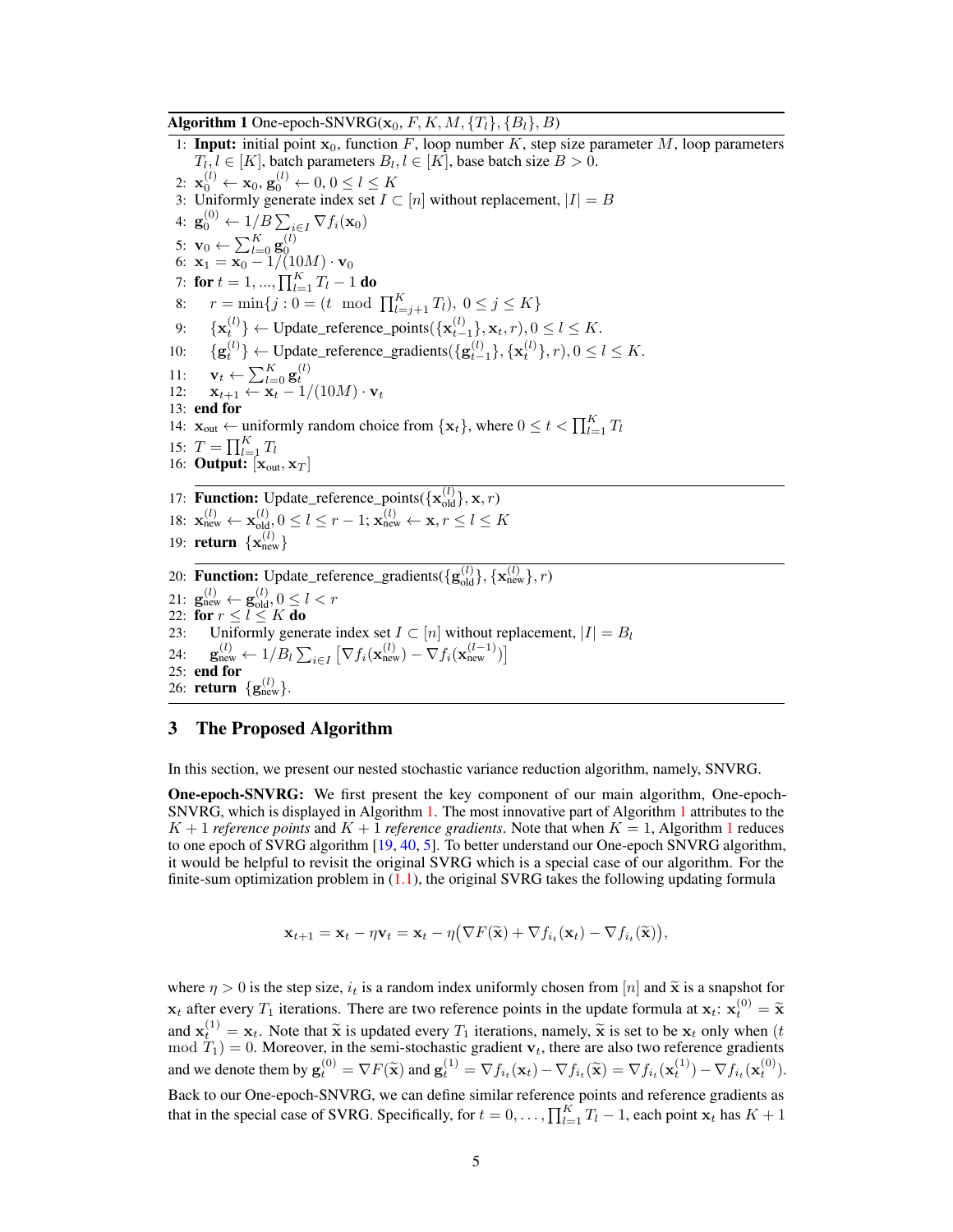reference points  $\{x_t^{(l)}\}, l = 0, \ldots, K$ , which is set to be  $x_t^{(l)} = x_{t^l}$  with index  $t^l$  defined as

$$
t^{l} = \left\lfloor \frac{t}{\prod_{k=l+1}^{K} T_k} \right\rfloor \cdot \prod_{k=l+1}^{K} T_k.
$$
 (3.1)

Specially, note that we have  $\mathbf{x}_t^{(0)} = \mathbf{x}_0$  and  $\mathbf{x}_t^{(K)} = \mathbf{x}_t$  for all  $t = 0, \dots, \prod_{l=1}^K T_l - 1$ . Similarly,  $\mathbf{x}_t$ also has  $K + 1$  reference gradients  $\{g_t^{(l)}\}$ , which can be defined based on the reference points  $\{x_t^{(l)}\}$ :

$$
\mathbf{g}_t^{(0)} = \frac{1}{B} \sum_{i \in I} \nabla f_i(\mathbf{x}_0), \qquad \mathbf{g}_t^{(l)} = \frac{1}{B_l} \sum_{i \in I_l} \left[ \nabla f_i(\mathbf{x}_t^{(l)}) - \nabla f_i(\mathbf{x}_t^{(l-1)}) \right], l = 1, ..., K,
$$
 (3.2)

where I,  $I_l$  are random index sets with  $|I| = B$ ,  $|I_l| = B_l$  and are uniformly generated from  $[n]$  without replacement. Based on the reference points and reference gradients, we then update  $\mathbf{x}_{t+1} = \mathbf{x}_t - 1/(10M) \cdot \mathbf{v}_t$ , where  $\mathbf{v}_t = \sum_{l=0}^{K} \mathbf{g}_t^{(l)}$  and M is the step size parameter. The illustration of reference points and gradients of SNVRG is displayed in Figure [2.](#page-5-0)

We remark that it would be a huge waste for us to re-evaluate  $g_t^{(l)}$  at each iteration. Fortunately, due to the fact that each reference point is only updated after a long period, we can maintain  $\mathbf{g}_t^{(l)} = \mathbf{g}_{t-}^{(l)}$  $t-1$ and only need to update  $\mathbf{g}_t^{(l)}$  when  $\mathbf{x}_t^{(l)}$  has been updated as is suggested by Line [24](#page-4-1) in Algorithm [1.](#page-4-0)

SNVRG: Using One-epoch-SNVRG (Algorithm [1\)](#page-4-0) as a building block, we now present our main algorithm: Algorithm [2](#page-5-1) for nonconvex finite-sum optimization to find an  $\epsilon$ -approximate stationary point. At each iteration of Algorithm [2,](#page-5-1) it executes One-epoch-SNVRG (Algorithm [1\)](#page-4-0) which takes  $z_{s-1}$  as its input and outputs  $[\mathbf{y}_s, \mathbf{z}_s]$ . We choose  $\mathbf{y}_{out}$  as the output of Algorithm [2](#page-5-1) uniformly from  $\{y_s\}$ , for  $s = 1, \ldots, S$ .

**SNVRG-PL:** In addition, when function  $F$  in  $(1.1)$  is gradient dominated as defined in Definition [2.6](#page-3-2) (P-L condition), it has been proved that the global minimum can be found by SGD [\[20\]](#page-10-15), SVRG [\[40\]](#page-11-4) and SCSG [\[26\]](#page-10-5) very efficiently. Following a similar trick used in [\[40\]](#page-11-4), we present Algorithm [3](#page-5-2) on top of Algorithm [2,](#page-5-1) to find the global minimum in this setting. We call Algorithm [3](#page-5-2) SNVRG-PL, because gradient dominated condition is also known as Polyak-Lojasiewicz (PL) condition [\[38\]](#page-10-14).

Space complexity: We briefly compare the space complexity between our algorithms and other variance reduction based algorithms. SVRG and SCSG needs  $O(d)$  space complexity to store one reference gradient, SAGA [\[10\]](#page-9-2) needs to store reference gradients for each component functions, and its space complexity is  $O(nd)$  without using any trick. For our algorithm SNVRG, we

need to store  $K$  reference gradients, thus its space complexity

<span id="page-5-4"></span>Reference point 
$$
\mathbf{x}_t^{(0)}
$$
\nReference gradient  $\mathbf{g}_t^{(0)}$ \nFor  $t_1 = 1, \ldots, T_1$ \nReference point  $\mathbf{x}_t^{(1)}$ \nReference gradient  $\mathbf{g}_t^{(1)}$ \n\nTherefore gradient  $\mathbf{g}_t^{(1)}$ \n\nTherefore point  $\mathbf{x}_t^{(K-1)}$ \n\nReference point  $\mathbf{x}_t^{(K-1)}$ \n\nReference gradient  $\mathbf{g}_t^{(K-1)}$ \n\nTherefore gradient  $\mathbf{g}_t^{(K-1)}$ \n\nTherefore gradient  $\mathbf{g}_t^{(K)}$ \n\nReference gradient  $\mathbf{g}_t^{(K)}$ \n\nTherefore gradient  $\mathbf{g}_t^{(K)}$ \n\nupdate  $\mathbf{x}_{t+1} = \mathbf{x}_t - \eta \sum_{l=0}^{K} \mathbf{g}_t^{(l)}$ 

<span id="page-5-2"></span><span id="page-5-0"></span>Figure 2: Illustration of reference points and gradients.

is  $O(Kd)$ . In our theory, we will show that  $K = O(\log \log n)$ . Therefore, the space complexity of our algorithm is actually  $\tilde{O}(d)$ , which is almost comparable to that of SVRG and SCSG.

<span id="page-5-1"></span>

| <b>Algorithm 2 SNVRG</b>                                                                       | <b>Algorithm 3 SNVRG-PL</b>                                                                                       |
|------------------------------------------------------------------------------------------------|-------------------------------------------------------------------------------------------------------------------|
|                                                                                                | 1: <b>Input:</b> initial point $z_0$ , function F, K, M, 1: <b>Input:</b> initial point $z_0$ , function F, K, M, |
| ${T_l}, {B_l}, \text{batch }B, S.$                                                             | ${T_l}, {B_l}, \text{batch }B, S, U.$                                                                             |
| 2: for $s = 1, , S$ do                                                                         | 2: for $u = 1, , U$ do                                                                                            |
| 3: denote $P = (F, K, M, \{T_l\}, \{B_l\}, B)$                                                 | 3: denote $Q = (F, K, M, \{T_l\}, \{B_l\}, B, S)$                                                                 |
| 4: $[\mathbf{y}_s, \mathbf{z}_s] \leftarrow$ One-epoch-SNVRG $(\mathbf{z}_{s-1}, \mathcal{P})$ | 4: $\mathbf{z}_u = \text{SNVRG}(\mathbf{z}_{u-1}, \mathcal{Q})$                                                   |
| $5:$ end for                                                                                   | $5:$ end for                                                                                                      |
| 6: <b>Output:</b> Uniformly choose $y_{\text{out}}$ from $\{y_s\}$ .                           | 6: <b>Output:</b> $\mathbf{z}_{\text{out}} = \mathbf{z}_{U}$ .                                                    |

#### <span id="page-5-3"></span>4 Main Theory

In this section, we provide the convergence analysis of SNVRG.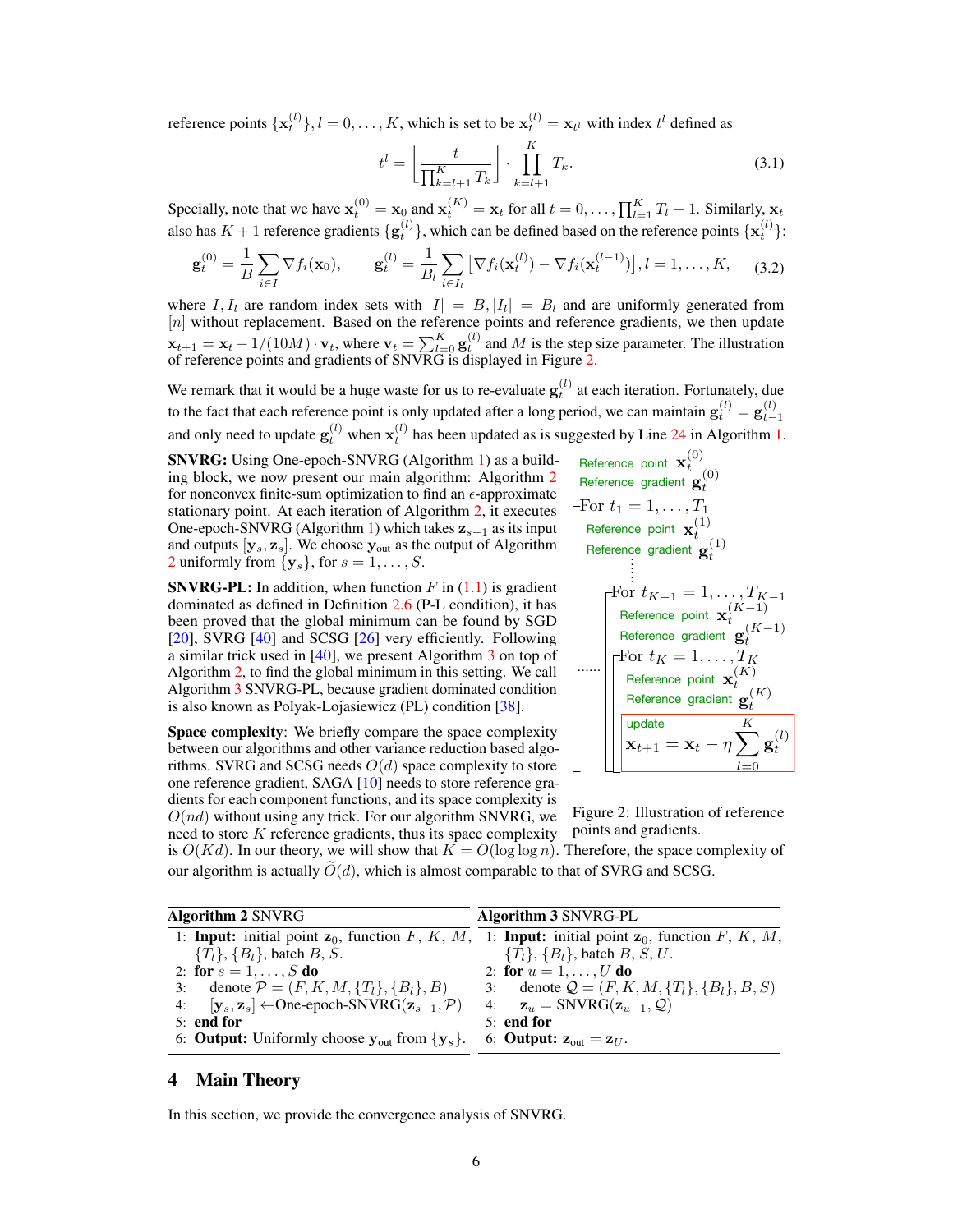#### 4.1 Convergence of SNVRG

We first analyze One-epoch-SNVRG (Algorithm [1\)](#page-4-0) and provide a particular choice of parameters.

<span id="page-6-0"></span>**Lemma 4.1.** Suppose that F has averaged L-Lipschitz gradient, in Algorithm [1,](#page-4-0) suppose  $B \ge 2$  and let the number of nested loops be  $K = \log \log B$ . Choose the step size parameter as  $M = 6L$ . For the loop and batch parameters, let  $T_1 = 2$ ,  $B_1 = 6<sup>K</sup> \cdot B$  and

<span id="page-6-4"></span>
$$
T_l = 2^{2^{l-2}}
$$
,  $B_l = 6^{K-l+1} \cdot B/2^{2^{l-1}}$ ,

for all  $2 \leq l \leq K$ . Then the output of Algorithm [1](#page-4-0) [ $\mathbf{x}_{out}, \mathbf{x}_T$ ] satisfies

$$
\mathbb{E} \|\nabla F(\mathbf{x}_{\text{out}})\|_{2}^{2} \le C \bigg(\frac{L}{B^{1/2}} \cdot \mathbb{E}\big[F(\mathbf{x}_{0}) - F(\mathbf{x}_{T})\big] + \frac{\sigma^{2}}{B} \cdot \mathbb{1}(B < n)\bigg) \tag{4.1}
$$

within  $1 \vee (7B \log^3 B)$  stochastic gradient computations, where  $T = \prod_{l=1}^K T_l$ ,  $C = 600$  is a constant and  $\mathbb{1}(\cdot)$  is the indicator function.

The following theorem shows the gradient complexity for Algorithm [2](#page-5-1) to find an  $\epsilon$ -approximate stationary point with a constant base batch size B.

<span id="page-6-5"></span>**Theorem 4.2.** Suppose that  $F$  has averaged  $L$ -Lipschitz gradient and stochastic gradients with bounded variance  $\sigma^2$ . In Algorithm [2,](#page-5-1) let  $B = n \wedge (2C\sigma^2/\epsilon^2)$ ,  $S = 1 \vee (2CL\Delta_F/(B^{1/2}\epsilon^2))$  and  $C = 600$ . The rest parameters  $(K, M, \{B_l\}, \{T_l\})$  are chosen the same as in Lemma [4.1.](#page-6-0) Then the output  $\mathbf{y}_{\text{out}}$  of Algorithm [2](#page-5-1) satisfies  $\mathbb{E} \|\nabla F(\mathbf{y}_{\text{out}})\|_2^2 \leq \epsilon^2$  with less than

<span id="page-6-1"></span>
$$
O\bigg(\log^3\bigg(\frac{\sigma^2}{\epsilon^2}\wedge n\bigg)\bigg[\frac{\sigma^2}{\epsilon^2}\wedge n+\frac{L\Delta_F}{\epsilon^2}\bigg[\frac{\sigma^2}{\epsilon^2}\wedge n\bigg]^{1/2}\bigg]\bigg)
$$
(4.2)

stochastic gradient computations, where  $\Delta_F = F(\mathbf{z}_0) - F^*$ .

**Remark 4.3.** If we treat  $\sigma^2$ , L and  $\Delta_F$  as constants, and assume  $\epsilon \ll 1$ , then [\(4.2\)](#page-6-1) can be simplified to  $\tilde{O}(\epsilon^{-3} \wedge n^{1/2} \epsilon^{-2})$ . This gradient complexity is strictly better than  $O(\epsilon^{-10/3} \wedge n^{2/3} \epsilon^{-2})$ , which is achieved by SCSG [\[26\]](#page-10-5). Specifically, when  $n \lesssim 1/\epsilon^2$ , our proposed SNVRG is faster than SCSG by a factor of  $n^{1/6}$ ; when  $n \gtrsim 1/\epsilon^2$ , SNVRG is faster than SCSG by a factor of  $\epsilon^{-1/3}$ . Moreover, SNVRG also outperforms Natasha 2 [\[3\]](#page-9-15) which attains  $\tilde{O}(\epsilon^{-3.25})$  gradient complexity and needs the additional Hessian Lipschitz condition.

#### 4.2 Convergence of SNVRG-PL

We now consider the case when F is a  $\tau$ -gradient dominated function. In general, we are able to find an  $\epsilon$ -approximate global minimizer of F instead of only an  $\epsilon$ -approximate stationary point. Algorithm [3](#page-5-2) uses Algorithm [2](#page-5-1) as a component.

<span id="page-6-3"></span>**Theorem 4.4.** Suppose that  $F$  has averaged  $L$ -Lipschitz gradient and stochastic gradients with bounded variance  $\sigma^2$ , F is a  $\tau$ -gradient dominated function. In Algorithm [3,](#page-5-2) let the base batch size  $B = n \wedge (4C_1 \tau \sigma^2 / \epsilon)$ , the number of epochs for SNVRG  $S = 1 \vee (2C_1 \tau L / B^{1/2})$  and the number of epochs  $U = \log(2\Delta_F/\epsilon)$ . The rest parameters  $(K, M, \{B_l\}, \{T_l\})$  are chosen as the same in Lemma [4.1.](#page-6-0) Then the output  $\mathbf{z}_{out}$  of Algorithm [3](#page-5-2) satisfies  $\mathbb{E}\big[F(\mathbf{z}_{out}) - F^*\big] \leq \epsilon$  within

<span id="page-6-2"></span>
$$
O\left(\log^3\left(n\wedge\frac{\tau\sigma^2}{\epsilon}\right)\log\frac{\Delta_F}{\epsilon}\left[n\wedge\frac{\tau\sigma^2}{\epsilon}+\tau L\left[n\wedge\frac{\tau\sigma^2}{\epsilon}\right]^{1/2}\right]\right) \tag{4.3}
$$

stochastic gradient computations, where  $\Delta_F = F(\mathbf{z}_0) - F^*$ 

**Remark 4.5.** If we treat  $\sigma^2$ , L and  $\Delta_F$  as constants, then the gradient complexity in [\(4.3\)](#page-6-2) turns into  $\tilde{O}(n \wedge \tau \epsilon^{-1} + \tau (n \wedge \tau \epsilon^{-1})^{1/2})$ . Compared with nonconvex SVRG [\[41\]](#page-11-5) which achieves  $\widetilde{O}(n + \tau n^{2/3})$  gradient complexity, our SNVRG-PL is strictly better than SVRG in terms of the first summand and is faster than SVRG at least by a factor of  $n^{1/6}$  in terms of the second summand. Compared with a more general variant of SVRG, namely, the SCSG algorithm [\[26\]](#page-10-5), which attains  $\widetilde{O}(n \wedge \tau \epsilon^{-1} + \tau (n \wedge \tau \epsilon^{-1})^{2/3})$  gradient complexity, SNVRG-PL also outperforms it by a factor of  $(n \wedge \tau \epsilon^{-1})^{1/6}.$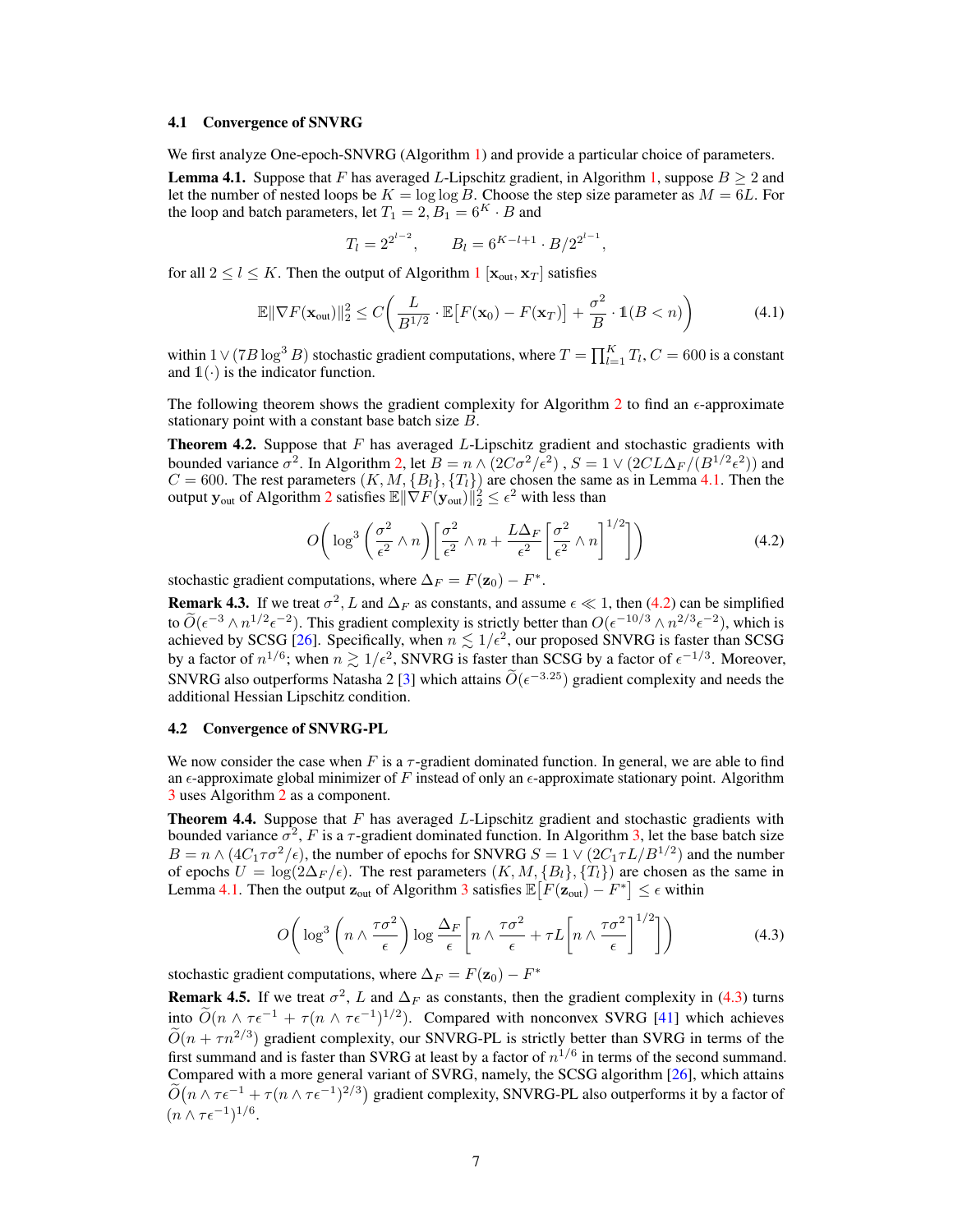If we further assume that F is  $\lambda$ -strongly convex, then it is easy to verify that F is also  $1/(2\lambda)$ -gradient dominated. As a direct consequence, we have the following corollary:

<span id="page-7-0"></span>Corollary 4.6. Under the same conditions and parameter choices as Theorem [4.4.](#page-6-3) If we additionally assume that F is  $\lambda$ -strongly convex, then Algorithm [3](#page-5-2) will outputs an  $\epsilon$ -approximate global minimizer within

$$
\widetilde{O}\left(n \wedge \frac{\lambda \sigma^2}{\epsilon} + \kappa \cdot \left[n \wedge \frac{\lambda \sigma^2}{\epsilon}\right]^{1/2}\right) \tag{4.4}
$$

stochastic gradient computations, where  $\kappa = L/\lambda$  is the condition number of F.

**Remark 4.7.** Corollary [4.6](#page-7-0) suggests that when we regard  $\lambda$  and  $\sigma^2$  as constants and set  $\epsilon \ll 1$ , Algorithm [3](#page-5-2) is able to find an  $\epsilon$ -approximate global minimizer within  $O(n + n^{1/2} \kappa)$  stochastic gradient computations, which matches SVRG-lep in Katyusha X [\[4\]](#page-9-17). Using catalyst techniques [\[29\]](#page-10-9) or Katyusha momentum [\[2\]](#page-9-14), it can be further accelerated to  $\tilde{O}(n + n^{3/4}\sqrt{\kappa})$ , which matches the best-known convergence rate [\[45,](#page-11-6) [4\]](#page-9-17).

# <span id="page-7-1"></span>5 Experiments

In this section, we compare our algorithm SNVRG with other baseline algorithms on training a convolutional neural network for image classification. We compare the performance of the following algorithms: *SGD*; SGD with momentum [\[39\]](#page-10-16) (denoted by *SGD-momentum*); *ADAM*[\[21\]](#page-10-17); *SCSG* [\[26\]](#page-10-5). It is worth noting that *SCSG* is a special case of SNVRG when the number of nested loops  $K = 1$ . Due to the memory cost, we did not compare *GD* and *SVRG* which need to calculate the full gradient. Although our theoretical analysis holds for general K nested loops, it suffices to choose  $\overline{K} = 2$  in *SNVRG* to illustrate the effectiveness of the nested structure for the simplification of implementation. In this case, we have 3 reference points and gradients. All experiments are conducted on Amazon AWS p2.xlarge servers which comes with Intel Xeon E5 CPU and NVIDIA Tesla K80 GPU (12G GPU RAM). All algorithm are implemented in Pytorch platform version 0.4.0 within Python 3.6.4.

Datasets We use three image datasets: (1) The MNIST dataset [\[44\]](#page-11-7) consists of handwritten digits and has 50, 000 training examples and 10, 000 test examples. The digits have been size-normalized to fit the network, and each image is 28 pixels by 28 pixels. (2) CIFAR10 dataset [\[22\]](#page-10-18) consists of images in 10 classes and has 50, 000 training examples and 10, 000 test examples. The digits have been size-normalized to fit the network, and each image is 32 pixels by 32 pixels. (3) SVHN dataset [\[33\]](#page-10-19) consists of images of digits and has 531, 131 training examples and 26, 032 test examples. The digits have been size-normalized to fit the network, and each image is 32 pixels by 32 pixels.

CNN Architecture We use the standard LeNet  $[25]$ , which has two convolutional layers with 6 and 16 filters of size 5 respectively, followed by three fully-connected layers with output size 120, 84 and 10. We apply max pooling after each convolutional layer.

Implementation Details & Parameter Tuning We did not use the random data augmentation which is set as default by Pytorch, because it will apply random transformation (e.g., clip and rotation) at the beginning of each epoch on the original image dataset, which will ruin the finite-sum structure of the loss function. We set our grid search rules for all three datasets as follows. For *SGD*, we search the batch size from  $\{256, 512, 1024, 2048\}$  and the initial step sizes from  $\{1, 0.1, 0.01\}$ . For *SGD-momentum*, we set the momentum parameter as 0.9. We search its batch size from {256, 512, 1024, 2048} and the initial learning rate from {1, 0.1, 0.01}. For *ADAM*, we search the batch size from {256, 512, 1024, 2048} and the initial learning rate from {0.01, 0.001, 0.0001}. For *SCSG* and *SNVRG*, we choose loop parameters  $\{T_l\}$  which satisfy  $B_l \cdot \prod_{j=1}^l T_j = B$  automatically. In addition, for *SCSG*, we set the batch sizes  $(B, B_1) = (B, B/b)$ , where b is the batch size ratio parameter. We search B from  $\{256, 512, 1024, 2048\}$  and we search b from  $\{2, 4, 8\}$ . We search its initial learning rate from  $\{1, 0.1, 0.01\}$ . For our proposed *SNVRG*, we set the batch sizes  $(B, B_1, B_2) = (B, B/b, B/b^2)$ , where b is the batch size ratio parameter. We search B from  $\{256, 512, 1024, 2048\}$  and b from  $\{2, 4, 8\}$ . We search its initial learning rate from  $\{1, 0.1, 0.01\}$ . Following the convention of deep learning practice, we apply learning rate decay schedule to each algorithm with the learning rate decayed by 0.1 every 20 epochs. We also conducted experiments based on plain implementation of different algorithms without learning rate decay, which is deferred to the appendix.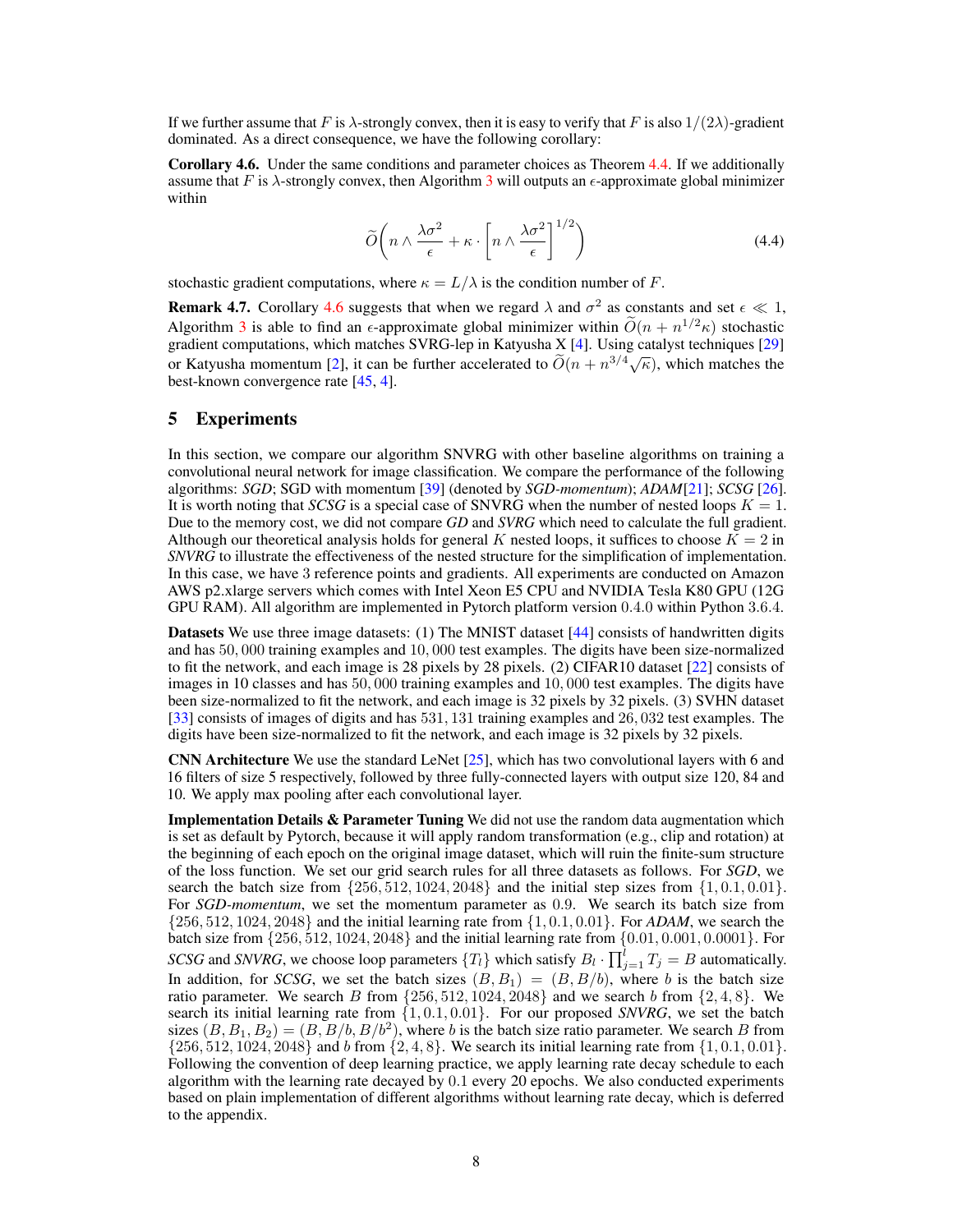<span id="page-8-5"></span><span id="page-8-3"></span><span id="page-8-2"></span><span id="page-8-1"></span>

<span id="page-8-6"></span><span id="page-8-4"></span><span id="page-8-0"></span>Figure 3: Experiment results on different datasets with learning rate decay. (a) and (d) depict the training loss and test error (top-1 error) v.s. data epochs for training LeNet on MNIST dataset. (b) and (e) depict the training loss and test error v.s. data epochs for training LeNet on CIFAR10 dataset. (c) and (f) depict the training loss and test error v.s. data epochs for training LeNet on SVHN dataset.

We plotted the training loss and test error for different algorithms on each dataset in Figure [3.](#page-8-0) The results on MNIST are presented in Figures  $3(a)$  and  $3(d)$ ; the results on CIFAR10 are in Figures  $3(b)$ and  $3(e)$ ; and the results on SVHN dataset are shown in Figures  $3(c)$  and  $3(f)$ . It can be seen that with learning rate decay schedule, our algorithm *SNVRG* outperforms all baseline algorithms, which confirms that the use of nested reference points and gradients can accelerate the nonconvex finite-sum optimization.

We would like to emphasize that, while this experiment is on training convolutional neural networks, the major goal of this experiment is to illustrate the advantage of our algorithm and corroborate our theory, rather than claiming a state-of-the-art algorithm for training deep neural networks.

# 6 Conclusions and Future Work

In this paper, we proposed a stochastic nested variance reduced gradient method for finite-sum nonconvex optimization. It achieves substantially better gradient complexity than existing first-order algorithms. This partially resolves a long standing question that whether the dependence of gradient complexity on  $n$  for nonconvex SVRG and SCSG can be further improved. There is still an open question: whether  $\tilde{O}(n \wedge \epsilon^{-2} + \epsilon^{-3} \wedge n^{1/2} \epsilon^{-2})$  is the optimal gradient complexity for finite-sum and stochastic nonconvex optimization problem? For finite-sum nonconvex optimization problem, the lower bound has been proved in Fang et al. [\[12\]](#page-9-16), which suggests that our algorithm is near optimal up to a logarithmic factor. However, for general stochastic problem, the lower bound is still unknown. We plan to derive such lower bound in our future work. On the other hand, our algorithm can also be extended to deal with nonconvex nonsmooth finite-sum optimization using proximal gradient [\[42\]](#page-11-8).

## Acknowledgement

We would like to thank the anonymous reviewers for their helpful comments. This research was sponsored in part by the National Science Foundation IIS-1652539 and BIGDATA IIS-1855099. We also thank AWS for providing cloud computing credits associated with the NSF BIGDATA award. The views and conclusions contained in this paper are those of the authors and should not be interpreted as representing any funding agencies.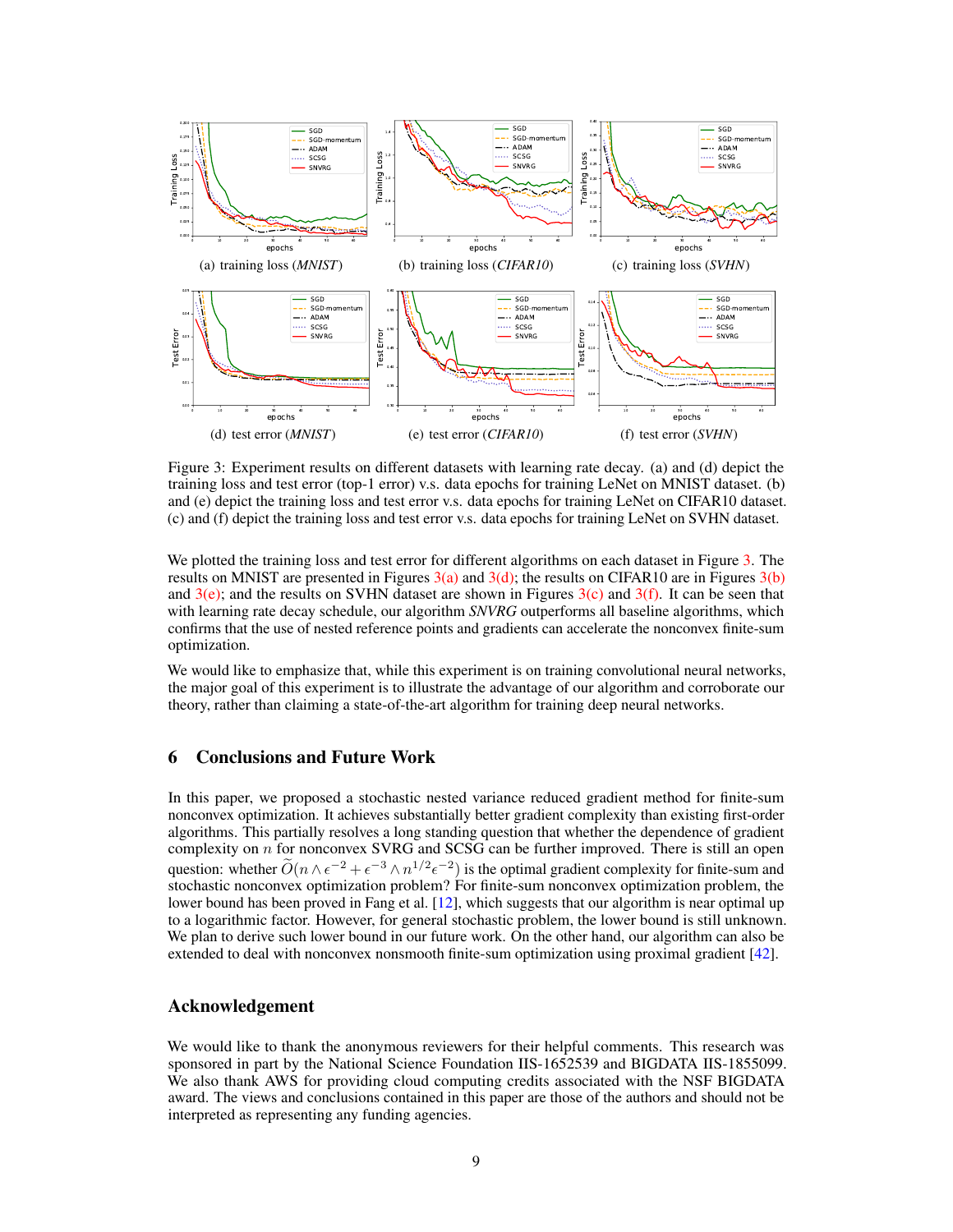# **References**

- <span id="page-9-9"></span>[1] Naman Agarwal, Zeyuan Allenzhu, Brian Bullins, Elad Hazan, and Tengyu Ma. Finding approximate local minima for nonconvex optimization in linear time. 2017.
- <span id="page-9-14"></span>[2] Zeyuan Allen-Zhu. Katyusha: The first direct acceleration of stochastic gradient methods. In *Proceedings of the 49th Annual ACM SIGACT Symposium on Theory of Computing*, pages 1200–1205. ACM, 2017.
- <span id="page-9-15"></span>[3] Zeyuan Allen-Zhu. Natasha 2: Faster non-convex optimization than sgd. *arXiv preprint arXiv:1708.08694*, 2017.
- <span id="page-9-17"></span>[4] Zeyuan Allen-Zhu. Katyusha x: Simple momentum method for stochastic sum-of-nonconvex optimization. In *Proceedings of the 35th International Conference on Machine Learning*, volume 80, pages 179–185. PMLR, 10–15 Jul 2018.
- <span id="page-9-7"></span>[5] Zeyuan Allen-Zhu and Elad Hazan. Variance reduction for faster non-convex optimization. In *International Conference on Machine Learning*, pages 699–707, 2016.
- <span id="page-9-3"></span>[6] Alberto Bietti and Julien Mairal. Stochastic optimization with variance reduction for infinite datasets with finite sum structure. In *Advances in Neural Information Processing Systems*, pages 1622–1632, 2017.
- <span id="page-9-10"></span>[7] Yair Carmon, John C. Duchi, Oliver Hinder, and Aaron Sidford. Accelerated methods for non-convex optimization. 2016.
- <span id="page-9-11"></span>[8] Yair Carmon, John C Duchi, Oliver Hinder, and Aaron Sidford. "convex until proven guilty": Dimension-free acceleration of gradient descent on non-convex functions. In *International Conference on Machine Learning*, pages 654–663, 2017.
- <span id="page-9-8"></span>[9] Yair Carmon, John C Duchi, Oliver Hinder, and Aaron Sidford. Lower bounds for finding stationary points of non-convex, smooth high-dimensional functions. 2017.
- <span id="page-9-2"></span>[10] Aaron Defazio, Francis Bach, and Simon Lacoste-Julien. Saga: A fast incremental gradient method with support for non-strongly convex composite objectives. In *Advances in Neural Information Processing Systems*, pages 1646–1654, 2014.
- <span id="page-9-4"></span>[11] Aaron Defazio, Justin Domke, et al. Finito: A faster, permutable incremental gradient method for big data problems. In *International Conference on Machine Learning*, pages 1125–1133, 2014.
- <span id="page-9-16"></span>[12] Cong Fang, Chris Junchi Li, Zhouchen Lin, and Tong Zhang. Spider: Near-optimal nonconvex optimization via stochastic path-integrated differential estimator. In *Advances in Neural Information Processing Systems*, pages 686–696, 2018.
- <span id="page-9-6"></span>[13] Dan Garber and Elad Hazan. Fast and simple pca via convex optimization. *arXiv preprint arXiv:1509.05647*, 2015.
- <span id="page-9-13"></span>[14] Saeed Ghadimi and Guanghui Lan. Optimal stochastic approximation algorithms for strongly convex stochastic composite optimization i: A generic algorithmic framework. *SIAM Journal on Optimization*, 22(4):1469–1492, 2012.
- <span id="page-9-1"></span>[15] Saeed Ghadimi and Guanghui Lan. Accelerated gradient methods for nonconvex nonlinear and stochastic programming. *Mathematical Programming*, 156(1-2):59–99, 2016.
- <span id="page-9-5"></span>[16] Reza Harikandeh, Mohamed Osama Ahmed, Alim Virani, Mark Schmidt, Jakub Konečnỳ, and Scott Sallinen. Stopwasting my gradients: Practical svrg. In *Advances in Neural Information Processing Systems*, pages 2251–2259, 2015.
- <span id="page-9-0"></span>[17] Christopher J Hillar and Lek-Heng Lim. Most tensor problems are np-hard. *Journal of the ACM (JACM)*, 60(6):45, 2013.
- <span id="page-9-12"></span>[18] Chonghai Hu, Weike Pan, and James T Kwok. Accelerated gradient methods for stochastic optimization and online learning. In *Advances in Neural Information Processing Systems*, pages 781–789, 2009.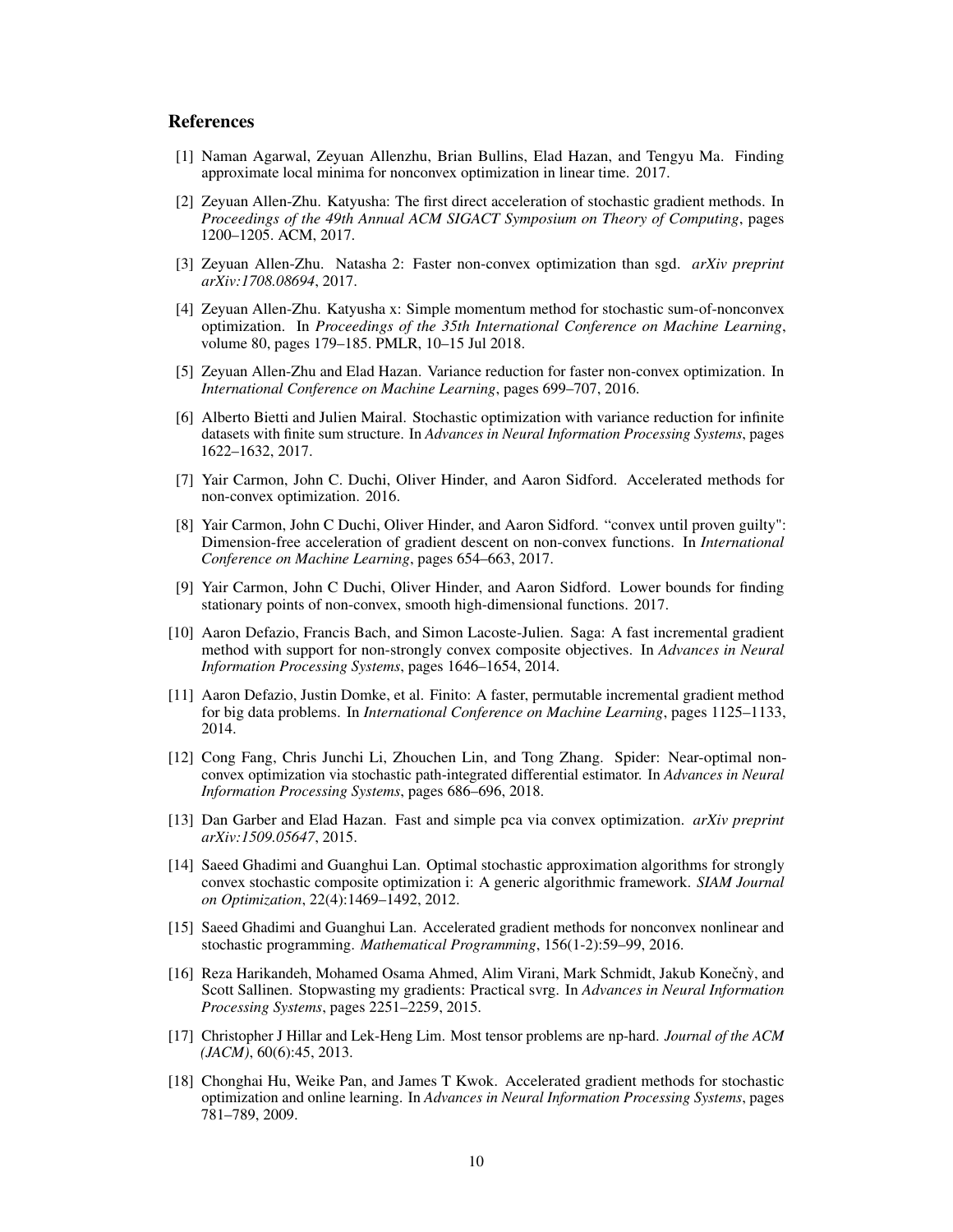- <span id="page-10-1"></span>[19] Rie Johnson and Tong Zhang. Accelerating stochastic gradient descent using predictive variance reduction. In *Advances in neural information processing systems*, pages 315–323, 2013.
- <span id="page-10-15"></span>[20] Hamed Karimi, Julie Nutini, and Mark Schmidt. Linear convergence of gradient and proximalgradient methods under the polyak-łojasiewicz condition. In *Joint European Conference on Machine Learning and Knowledge Discovery in Databases*, pages 795–811. Springer, 2016.
- <span id="page-10-17"></span>[21] Diederik P Kingma and Jimmy Ba. Adam: A method for stochastic optimization. *arXiv preprint arXiv:1412.6980*, 2014.
- <span id="page-10-18"></span>[22] Alex Krizhevsky. Learning multiple layers of features from tiny images. 2009.
- <span id="page-10-8"></span>[23] Guanghui Lan. An optimal method for stochastic composite optimization. *Mathematical Programming*, 133(1):365–397, 2012.
- <span id="page-10-13"></span>[24] Guanghui Lan and Yi Zhou. An optimal randomized incremental gradient method. *Mathematical programming*, pages 1–49, 2017.
- <span id="page-10-20"></span>[25] Yann LeCun, Léon Bottou, Yoshua Bengio, and Patrick Haffner. Gradient-based learning applied to document recognition. *Proceedings of the IEEE*, 86(11):2278–2324, 1998.
- <span id="page-10-5"></span>[26] Lihua Lei, Cheng Ju, Jianbo Chen, and Michael I Jordan. Non-convex finite-sum optimization via scsg methods. In *Advances in Neural Information Processing Systems*, pages 2345–2355, 2017.
- <span id="page-10-10"></span>[27] Huan Li and Zhouchen Lin. Accelerated proximal gradient methods for nonconvex programming. In *Advances in neural information processing systems*, pages 379–387, 2015.
- <span id="page-10-12"></span>[28] Qunwei Li, Yi Zhou, Yingbin Liang, and Pramod K Varshney. Convergence analysis of proximal gradient with momentum for nonconvex optimization. *arXiv preprint arXiv:1705.04925*, 2017.
- <span id="page-10-9"></span>[29] Hongzhou Lin, Julien Mairal, and Zaid Harchaoui. A universal catalyst for first-order optimization. In *Advances in Neural Information Processing Systems*, pages 3384–3392, 2015.
- <span id="page-10-2"></span>[30] Julien Mairal. Incremental majorization-minimization optimization with application to largescale machine learning. *SIAM Journal on Optimization*, 25(2):829–855, 2015.
- <span id="page-10-7"></span>[31] Yu Nesterov. Smooth minimization of non-smooth functions. *Mathematical programming*, 103 (1):127–152, 2005.
- <span id="page-10-0"></span>[32] Yurii Nesterov. *Introductory Lectures on Convex Optimization*. Kluwer Academic Publishers, 2014.
- <span id="page-10-19"></span>[33] Yuval Netzer, Tao Wang, Adam Coates, Alessandro Bissacco, Bo Wu, and Andrew Y Ng. Reading digits in natural images with unsupervised feature learning.
- <span id="page-10-3"></span>[34] Lam M Nguyen, Jie Liu, Katya Scheinberg, and Martin Takáč. Sarah: A novel method for machine learning problems using stochastic recursive gradient. In *Proceedings of the 34th International Conference on Machine Learning-Volume 70*, pages 2613–2621. JMLR. org, 2017.
- <span id="page-10-4"></span>[35] Lam M Nguyen, Jie Liu, Katya Scheinberg, and Martin Takáč. Stochastic recursive gradient algorithm for nonconvex optimization. *arXiv preprint arXiv:1705.07261*, 2017.
- <span id="page-10-11"></span>[36] Courtney Paquette, Hongzhou Lin, Dmitriy Drusvyatskiy, Julien Mairal, and Zaid Harchaoui. Catalyst acceleration for gradient-based non-convex optimization. *arXiv preprint arXiv:1703.10993*, 2017.
- <span id="page-10-6"></span>[37] Boris T Polyak. Some methods of speeding up the convergence of iteration methods. *USSR Computational Mathematics and Mathematical Physics*, 4(5):1–17, 1964.
- <span id="page-10-14"></span>[38] Boris Teodorovich Polyak. Gradient methods for minimizing functionals. *Zhurnal Vychislitel'noi Matematiki i Matematicheskoi Fiziki*, 3(4):643–653, 1963.
- <span id="page-10-16"></span>[39] Ning Qian. On the momentum term in gradient descent learning algorithms. *Neural networks*, 12(1):145–151, 1999.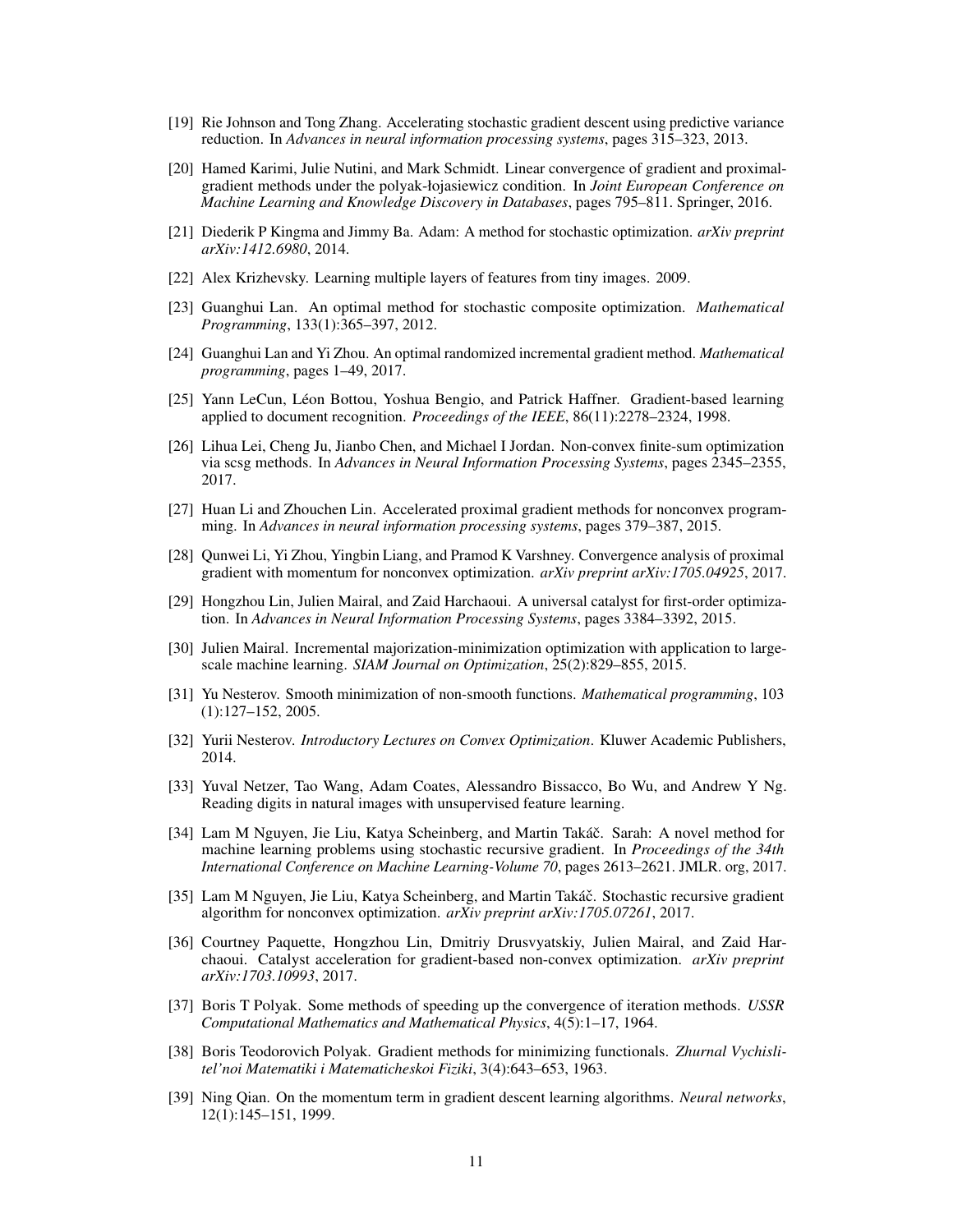- <span id="page-11-4"></span>[40] Sashank J. Reddi, Ahmed Hefny, Suvrit Sra, Barnabas Poczos, and Alex Smola. Stochastic variance reduction for nonconvex optimization. pages 314–323, 2016.
- <span id="page-11-5"></span>[41] Sashank J Reddi, Suvrit Sra, Barnabás Póczos, and Alex Smola. Fast incremental method for smooth nonconvex optimization. In *Decision and Control (CDC), 2016 IEEE 55th Conference on*, pages 1971–1977. IEEE, 2016.
- <span id="page-11-8"></span>[42] Sashank J Reddi, Suvrit Sra, Barnabas Poczos, and Alexander J Smola. Proximal stochastic methods for nonsmooth nonconvex finite-sum optimization. In *Advances in Neural Information Processing Systems*, pages 1145–1153, 2016.
- <span id="page-11-0"></span>[43] Nicolas L Roux, Mark Schmidt, and Francis R Bach. A stochastic gradient method with an exponential convergence \_rate for finite training sets. In *Advances in Neural Information Processing Systems*, pages 2663–2671, 2012.
- <span id="page-11-7"></span>[44] Bernhard Schölkopf and Alexander J Smola. *Learning with kernels: support vector machines, regularization, optimization, and beyond*. MIT press, 2002.
- <span id="page-11-6"></span>[45] Shai Shalev-Shwartz. Sdca without duality. *arXiv preprint arXiv:1502.06177*, 2015.
- <span id="page-11-3"></span>[46] Shai Shalev-Shwartz. Sdca without duality, regularization, and individual convexity. In *International Conference on Machine Learning*, pages 747–754, 2016.
- <span id="page-11-2"></span>[47] Shai Shalev-Shwartz and Tong Zhang. Stochastic dual coordinate ascent methods for regularized loss minimization. *Journal of Machine Learning Research*, 14(Feb):567–599, 2013.
- <span id="page-11-1"></span>[48] Lin Xiao and Tong Zhang. A proximal stochastic gradient method with progressive variance reduction. *SIAM Journal on Optimization*, 24(4):2057–2075, 2014.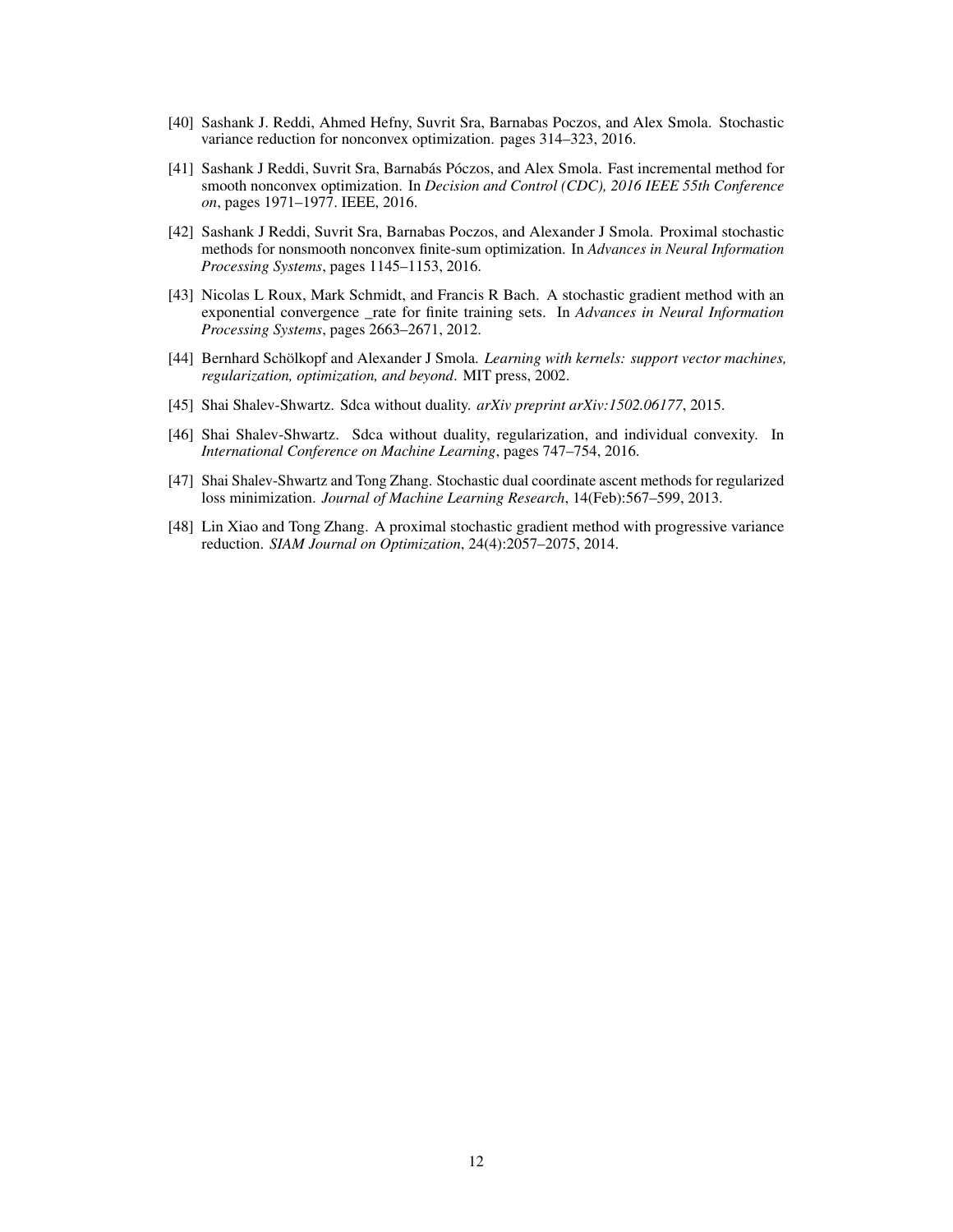# A Proof of the Main Theoretical Results

In this section, we provide the proofs of our main theories in Section [4.](#page-5-3)

#### A.1 Proof of Lemma [4.1](#page-6-0)

We first prove our key lemma on One-epoch-SNVRG. In order to prove Lemma [4.1,](#page-6-0) we need the following supporting lemma:

<span id="page-12-0"></span>**Lemma A.[1](#page-4-0).** Let  $T = \prod_{l=1}^{K} T_l$ . If the step size and batch size parameters in Algorithm 1 satisfy  $M \geq 6L$  and  $B_l \geq 6^{K-l+1} (\prod_{s=l}^{K} T_s)^2$  $B_l \geq 6^{K-l+1} (\prod_{s=l}^{K} T_s)^2$  $B_l \geq 6^{K-l+1} (\prod_{s=l}^{K} T_s)^2$ , then the output of Algorithm 1 satisfies

$$
\mathbb{E} \|\nabla F(\mathbf{x}_{out})\|_2^2 \le C \bigg(\frac{M}{T} \cdot \mathbb{E}\big[F(\mathbf{x}_0) - F(\mathbf{x}_T)\big] + \frac{2\sigma^2}{B} \cdot \mathbb{1}(B < n)\bigg),\tag{A.1}
$$

where  $C = 100$  is a constant.

*Proof of Lemma [4.1.](#page-6-0)* Note that  $B = 2^{2^K}$ , we can easily check that the choice of  $M, \{T_l\}, \{B_l\}$  in Lemma [4.1](#page-6-0) satisfies the assumption of Lemma [A.1.](#page-12-0) Moreover, we have

<span id="page-12-2"></span><span id="page-12-1"></span>
$$
T = \prod_{l=1}^{K} T_l = B^{1/2}.
$$
 (A.2)

We now submit  $(A.2)$  into  $(A.1)$ , which immediately implies  $(4.1)$ .

Next we compute how many stochastic gradient computations we need in total after we run Oneepoch-SNVRG once. According to the update of reference gradients in Algorithm [1,](#page-4-0) we only update  $\mathbf{g}_t^{(0)}$  once at the beginning of Algorithm [1](#page-4-0) (Line [4\)](#page-4-2), which needs B stochastic gradient computations. For  $\mathbf{g}_t^{(l)}$ , we only need to update it when  $0 = (t \mod \prod_{j=l+1}^K T_j)$ , and thus we need to sample  $\mathbf{g}_t^{(l)}$  for  $T/\prod_{j=l+1}^KT_j=\prod_{j=1}^lT_j$  times. We need  $2B_l$  stochastic gradient computations for each sampling procedure (Line [24](#page-4-1) in Algorithm [1\)](#page-4-0). We use  $T$  to represent the total number of stochastic gradient computations, then based on above arguments we have

<span id="page-12-4"></span>
$$
\mathcal{T} = B + 2 \sum_{l=1}^{K} B_l \cdot \prod_{j=1}^{l} T_j.
$$
 (A.3)

Now we calculate  $\mathcal T$  under the parameter choice of Lemma [4.1.](#page-6-0) Note that we can easily verify the following results:

$$
\prod_{j=1}^{l} T_j = 2^{2^{l-1}} = B^{\frac{2^l}{2^{K+1}}}, \ B_1 \cdot \prod_{j=1}^{1} T_j = 2 \times 6^K B, \ B_l \cdot \prod_{j=1}^{l} T_j = 6^{K-l+1} B. \tag{A.4}
$$

Submit  $(A.4)$  into  $(A.3)$  yields the following results:

$$
\mathcal{T} = B + 2\left(2 \times 6^K B + \sum_{l=2}^K 6^{K-l+1} B\right)
$$
  

$$
< B + 6 \times 6^K B
$$
  

$$
= B + 6 \times 6^{\log \log B} B
$$
  

$$
< B + 6B \log^3 B.
$$
 (A.5)

Therefore, the total gradient complexity  $T$  is bounded as follows.

$$
\mathcal{T} \le B + 6B \log^3 B \le 7B \log^3 B. \tag{A.6}
$$

<span id="page-12-3"></span> $\Box$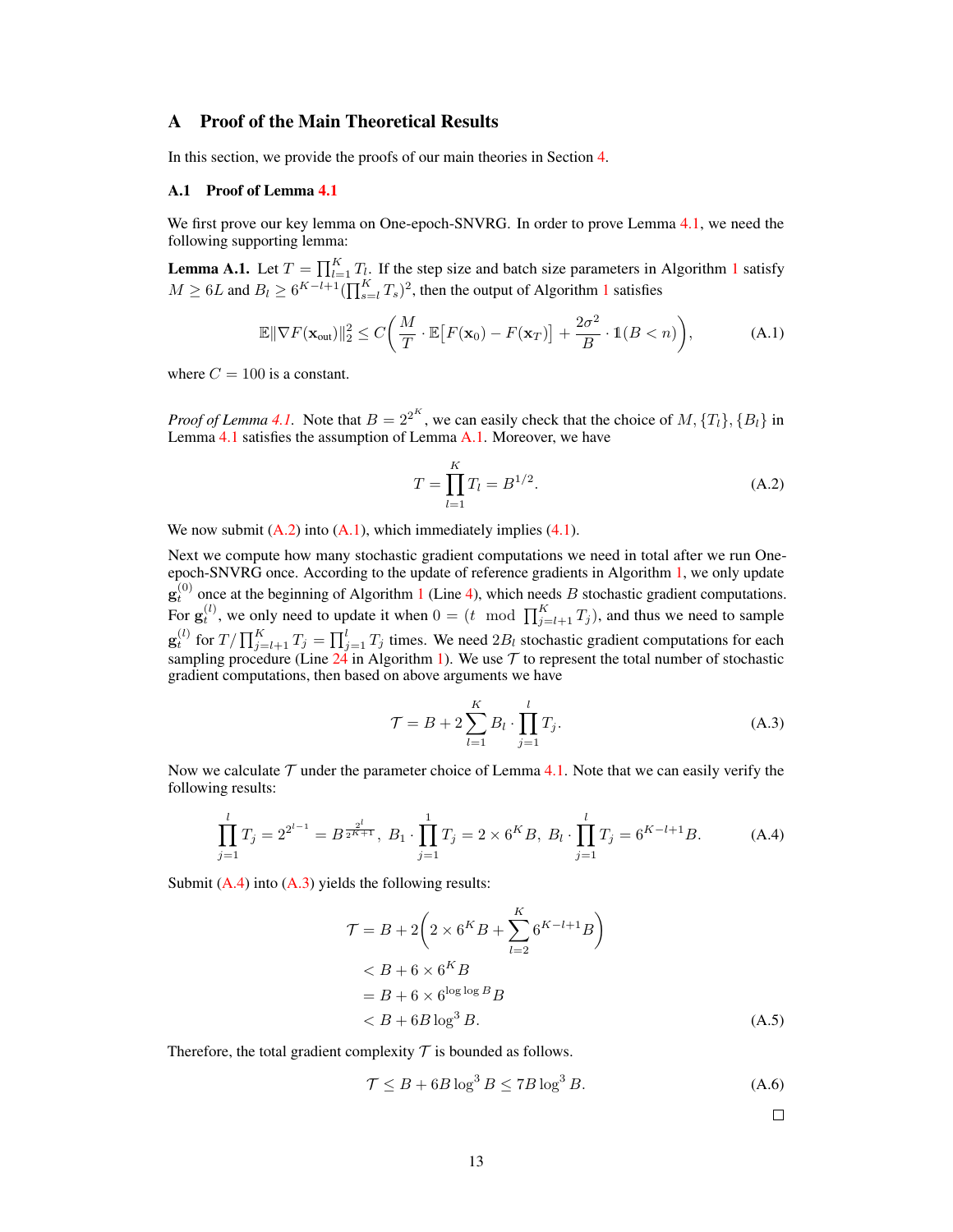#### A.2 Proof of Theorem [4.2](#page-6-5)

Now we prove our main theorem which spells out the gradient complexity of SNVRG.

*Proof of Theorem [4.2.](#page-6-5)* By [\(4.1\)](#page-6-4) we have

$$
\mathbb{E} \|\nabla F(\mathbf{y}_s)\|_2^2 \le C \bigg(\frac{L}{B^{1/2}} \cdot \mathbb{E}\big[F(\mathbf{z}_{s-1}) - F(\mathbf{z}_s)\big] + \frac{\sigma^2}{B} \cdot \mathbb{1}(B < n)\bigg),\tag{A.7}
$$

where  $C = 600$ . Taking summation for  $(A.7)$  over s from 1 to S, we have

$$
\sum_{s=1}^{S} \mathbb{E} \|\nabla F(\mathbf{y}_s)\|_2^2 \le C \bigg(\frac{L}{B^{1/2}} \cdot \mathbb{E}\big[F(\mathbf{z}_0) - F(\mathbf{z}_S)\big] + \frac{\sigma^2}{B} \cdot \mathbb{1}(B < n) \cdot S\bigg). \tag{A.8}
$$

Dividing both sides of  $(A.8)$  by  $S$ , we immediately obtain

$$
\mathbb{E}\|\nabla F(\mathbf{y}_{\text{out}})\|_{2}^{2} \le C\bigg(\frac{L\mathbb{E}\big[F(\mathbf{z}_{0}) - F^{*}\big]}{SB^{1/2}} + \frac{\sigma^{2}}{B} \cdot \mathbb{1}(B < n)\bigg) \tag{A.9}
$$

<span id="page-13-4"></span><span id="page-13-3"></span><span id="page-13-2"></span><span id="page-13-1"></span><span id="page-13-0"></span>
$$
= C\bigg(\frac{L\Delta_F}{SB^{1/2}} + \frac{\sigma^2}{B} \cdot \mathbb{1}(B < n)\bigg),\tag{A.10}
$$

where [\(A.9\)](#page-13-2) holds because  $F(z_S) \geq F^*$  and by the definition  $\Delta_F = F(z_0) - F^*$ . By the choice of parameters in Theorem [4.2,](#page-6-5) we have  $B = n \wedge (2C\sigma^2/\epsilon^2)$ ,  $S = 1 \vee (2CL\Delta_F/(B^{1/2}\epsilon^2))$ , which implies

$$
\mathbb{1}(B < n) \cdot \sigma^2 / B \le \epsilon^2 / (2C), \quad \text{and} \quad L\Delta_F / (SB^{1/2}) \le \epsilon^2 / (2C). \tag{A.11}
$$

Submitting [\(A.11\)](#page-13-3) into [\(A.10\)](#page-13-4), we have  $\mathbb{E} \|\nabla F(\mathbf{y}_{out})\|_{2,\leq}^2 \leq 2C\epsilon^2/(2C) = \epsilon^2$ . By Lemma [4.1,](#page-6-4) we have that each One-epoch-SNVRG takes less than  $7B\log^3 B$  stochastic gradient computations. Since we have total  $S$  epochs, so the total gradient complexity of Algorithm  $\overline{2}$  $\overline{2}$  $\overline{2}$  is less than

$$
S \cdot 7B \log^3 B \le 7B \log^3 B + \frac{L\Delta_F}{\epsilon^2} \cdot 7B^{1/2} \log^3 B
$$
  
=  $O\left(\log^3\left(\frac{\sigma^2}{\epsilon^2} \wedge n\right) \left[\frac{\sigma^2}{\epsilon^2} \wedge n + \frac{L\Delta_F}{\epsilon^2} \left[\frac{\sigma^2}{\epsilon^2} \wedge n\right]^{1/2}\right]\right)$ , (A.12)  
to the conclusion.

which leads to the conclusion.

## A.3 Proof of Theorem [4.4](#page-6-3)

We then prove the main theorem on gradient complexity of SNVRG under gradient dominance condition (Algorithm [3\)](#page-5-2).

*Proof of Theorem [4.4.](#page-6-3)* Following the proof of Theorem [4.2,](#page-6-5) we obtain a similar inequality with [\(A.9\)](#page-13-2):

<span id="page-13-5"></span>
$$
\mathbb{E}\|\nabla F(\mathbf{z}_{u+1})\|_2^2 \le C\bigg(\frac{L\mathbb{E}[F(\mathbf{z}_u) - F^*]}{SB^{1/2}} + \frac{\sigma^2}{B} \cdot \mathbb{1}(B < n)\bigg). \tag{A.13}
$$

Since F is a  $\tau$ -gradient dominated function, we have  $\mathbb{E} \|\nabla F(\mathbf{z}_{u+1})\|_2^2 \geq 1/\tau \cdot \mathbb{E}[F(\mathbf{z}_{u+1}) - F^*]$  by Definition  $2.6$ . Plugging this inequality into  $(A.13)$  yields

$$
\mathbb{E}\big[F(\mathbf{z}_{u+1}) - F^*\big] \le \frac{C\tau L}{SB^{1/2}} \cdot \mathbb{E}\big[F(\mathbf{z}_u) - F^*\big] + \frac{C\tau\sigma^2}{B} \cdot \mathbb{1}(B < n) \\
\le \frac{1}{2} \mathbb{E}\big[F(\mathbf{z}_u) - F^*\big] + \frac{\epsilon}{4},\n\tag{A.14}
$$

where the second inequality holds due to the choice of parameters  $B = n \wedge (4C_1 \tau \sigma^2/\epsilon)$  and  $S = 1 \vee (2C_1 \tau L/B^{1/2})$  for Algorithm [3](#page-5-2) in Theorem [4.4.](#page-6-3) By [\(A.14\)](#page-13-6) we can derive

<span id="page-13-6"></span>
$$
\mathbb{E}\big[F(\mathbf{z}_{u+1}) - F^*\big] - \frac{\epsilon}{2} \le \frac{1}{2}\bigg(\mathbb{E}\big[F(\mathbf{z}_u) - F^*\big] - \frac{\epsilon}{2}\bigg),
$$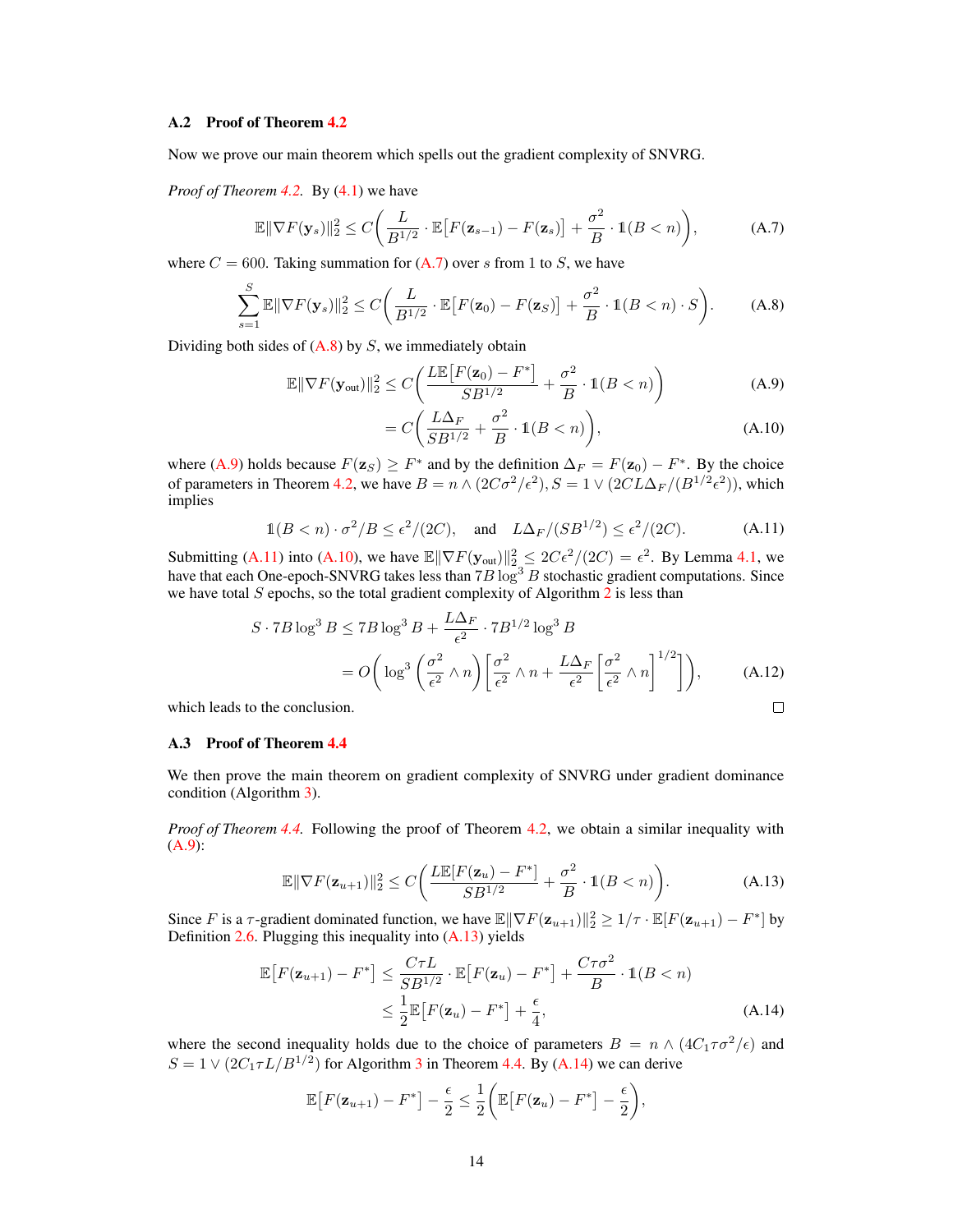which immediately implies

<span id="page-14-0"></span>
$$
\mathbb{E}\left[F(\mathbf{z}_U) - F^*\right] - \frac{\epsilon}{2} \le \frac{1}{2^U} \left(\Delta_F - \frac{\epsilon}{2}\right) \le \frac{\Delta_F}{2^U}.\tag{A.15}
$$

Plugging the number of epochs  $U = \log(2\Delta_F/\epsilon)$  into [\(A.15\)](#page-14-0), we obtain  $\mathbb{E}\big[F(\mathbf{z}_U) - F^*\big] \leq \epsilon$ . Note that each epoch of Algorithm [3](#page-5-2) needs at most  $S \cdot 7B \log^3 B$  stochastic gradient computations by Theorem  $4.2$  and Algorithm  $3$  has  $U$  epochs, which implies the total stochastic gradient complexity

$$
U \cdot S \cdot 7B \log^3 B = O\left(\log^3\left(n \wedge \frac{\tau \sigma^2}{\epsilon}\right) \log \frac{\Delta_F}{\epsilon} \left[n \wedge \frac{\tau \sigma^2}{\epsilon} + \tau L \left[n \wedge \frac{\tau \sigma^2}{\epsilon}\right]^{1/2}\right]\right).
$$
 (A.16)

# <span id="page-14-3"></span>B Proof of Key Lemma [A.1](#page-12-0)

In this section, we focus on proving Lemma [A.1](#page-12-0) which plays a pivotal role in proving our main theorems. Let  $M, \{T_i\}, \{B_i\}, B$  be the parameters as defined in Algorithm [1.](#page-4-0) We denote  $T = \prod_{l=1}^{K} T_l$ . We define filtration  $\mathcal{F}_t = \sigma(\mathbf{x}_0, \dots, \mathbf{x}_t)$ . Let  $\{\mathbf{x}_t^{(l)}\}, \{\mathbf{g}_t^{(l)}\}$  be the reference points and reference gradients in Algorithm [1.](#page-4-0) We define  $\mathbf{v}_t^{(l)}$  as

$$
\mathbf{v}_t^{(l)} := \sum_{j=0}^l \mathbf{g}_t^{(j)}, \quad \text{for } 0 \le l \le K. \tag{B.1}
$$

<span id="page-14-4"></span>We first present the following definition and two technical lemmas for the purpose of our analysis. **Definition B.1.** We define constant series  ${c_j^{(s)}}$  as the following. For each s, we define  $c_{T_s}^{(s)}$  $T_s^{(s)}$  as

<span id="page-14-7"></span><span id="page-14-6"></span><span id="page-14-5"></span>
$$
c_{T_s}^{(s)} = \frac{M}{6^{K-s+1} \prod_{l=s}^{K} T_l}.
$$
 (B.2)

When  $0 \le j < T_s$ , we define  $c_j^{(s)}$  by induction:

$$
c_j^{(s)} = \left(1 + \frac{1}{T_s}\right)c_{j+1}^{(s)} + \frac{3L^2}{M} \cdot \frac{\prod_{l=s+1}^K T_l}{B_s}.
$$
 (B.3)

<span id="page-14-1"></span>**Lemma B.2.** For any p, s, where  $1 \le s \le K$  and  $0 \le p \prod_{j=s}^K T_j < (p+1) \prod_{j=s}^K T_j \le \prod_{j=1}^K T_j$ , we define

start = 
$$
p \cdot \prod_{j=s}^{K} T_j
$$
, end = start +  $\prod_{j=s}^{K} T_j$ ,

for simplification. Then we have the following results:

$$
\mathbb{E}\bigg[\sum_{j=\text{start}}^{\text{end}-1} \frac{\|\nabla F(\mathbf{x}_j)\|_2^2}{100M} + F(\mathbf{x}_{\text{end}}) + c_{T_s}^{(s)} \cdot \|\mathbf{x}_{\text{end}} - \mathbf{x}_{\text{start}}\|_2^2 |\mathcal{F}_{\text{start}}\bigg]
$$
  

$$
\leq F(\mathbf{x}_{\text{start}}) + \frac{2}{M} \cdot \mathbb{E}\big[\|\nabla F(\mathbf{x}_{\text{start}}) - \mathbf{v}_{\text{start}}\|_2^2 |\mathcal{F}_{\text{start}}\big] \cdot \prod_{j=s}^{K} T_j.
$$

<span id="page-14-2"></span>**Lemma B.3** (Lei et al. [\[26\]](#page-10-5)). Let  $a_i$  be vectors satisfying  $\sum_{i=1}^{N} a_i = 0$ . Let  $\mathcal{J}$  be a uniform random subset of  $\{1, \ldots, N\}$  with size m, then

$$
\mathbb{E}\left\|\frac{1}{m}\sum_{j\in\mathcal{J}}\mathbf{a}_j\right\|_2^2 \le \frac{\mathbb{1}(|\mathcal{J}| < N)}{mN}\sum_{j=1}^N \|\mathbf{a}_j\|_2^2.
$$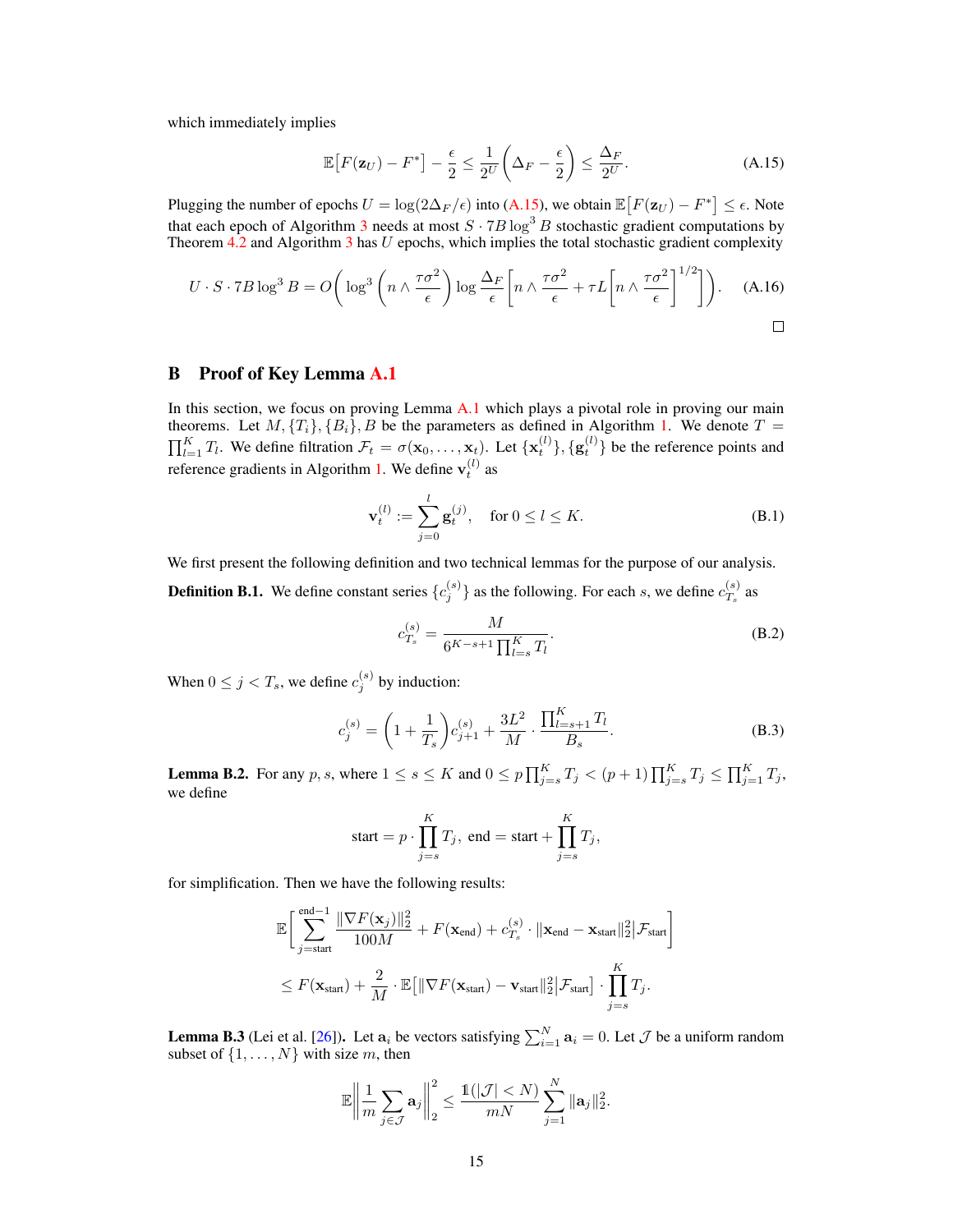*Proof of Lemma [A.1.](#page-12-0)* We have

$$
\sum_{j=0}^{T-1} \frac{\mathbb{E}||\nabla F(\mathbf{x}_j)||_2^2}{100M} + \mathbb{E}\big[F(\mathbf{x}_T)\big] \le \sum_{j=0}^{T-1} \frac{\mathbb{E}||\nabla F(\mathbf{x}_j)||_2^2}{100M} + \mathbb{E}\big[F(\mathbf{x}_T) + c_{T_1}^{(1)} \cdot ||\mathbf{x}_T - \mathbf{x}_0||_2^2\big] \le \mathbb{E}\big[F(\mathbf{x}_0)\big] + \frac{2}{M} \cdot \mathbb{E}||\nabla F(\mathbf{x}_0) - \mathbf{g}_0||_2^2 \cdot T,
$$
\n(B.4)

where the second inequality comes from Lemma [B.2](#page-14-1) with we take  $s = 1, p = 0$ . Moreover we have

$$
\mathbb{E} \|\nabla F(\mathbf{x}_0) - \mathbf{g}_0\|_2^2 = \mathbb{E} \left\| \frac{1}{B} \sum_{i \in I} \left[ \nabla f_i(\mathbf{x}_0) - \nabla F(\mathbf{x}_0) \right] \right\|_2^2
$$
  
\n
$$
\leq \mathbb{1}(B < n) \cdot \frac{1}{B} \cdot \frac{1}{n} \sum_{i=1}^n \left\| \nabla f_i(\mathbf{x}_0) - \nabla F(\mathbf{x}_0) \right\|_2^2 \tag{B.5}
$$

<span id="page-15-3"></span><span id="page-15-2"></span><span id="page-15-1"></span><span id="page-15-0"></span>
$$
\leq \mathbb{1}(B < n) \cdot \frac{\sigma^2}{B},\tag{B.6}
$$

where  $(B.5)$  holds because of Lemma [B.3.](#page-14-2) Plug  $(B.6)$  into  $(B.4)$  and note that we have  $M = 6L$ , and then we obtain

$$
\sum_{j=0}^{T-1} \mathbb{E} \|\nabla F(\mathbf{x}_j)\|_2^2 \le C \bigg(M \mathbb{E}\big[F(\mathbf{x}_0) - F(\mathbf{x}_T)\big] + \frac{2T\sigma^2}{B} \cdot \mathbb{1}(B < n)\bigg),\tag{B.7}
$$

where  $C = 100$ . Divide both sides of [\(B.7\)](#page-15-3) by T, then Lemma [A.1](#page-12-0) holds trivially.  $\Box$ 

### <span id="page-15-6"></span>C Proof of Technical Lemmas

In this section, we provide the proofs of technical lemmas used in Appendix [B.](#page-14-3)

## C.1 Proof of Lemma [B.2](#page-14-1)

Let  $M, \{T_l\}, \{B_l\}, B$  be the parameters defined in Algorithm [1](#page-4-0) and  $\{\mathbf{x}_t^{(l)}\}, \{\mathbf{g}_t^{(l)}\}$  be the reference points and reference gradients defined in Algorithm [1.](#page-4-0) Let  $\mathbf{v}_t^{(l)}$ ,  $\mathcal{F}_t$  be the variables and filtration defined in Appendix [B](#page-14-3) and let  $c_j^{(s)}$  be the constant series defined in Definition [B.1.](#page-14-4)

In order to prove Lemma [B.2,](#page-14-1) we will need the following supporting propositions and lemmas. We first state the proposition about the relationship among  $\mathbf{x}_t^{(s)}$ ,  $\mathbf{g}_t^{(s)}$  and  $\mathbf{v}_t^{(s)}$ :

<span id="page-15-4"></span>**Proposition C.1.** Let  $\mathbf{v}_t^{(l)}$  be defined as in [\(B.1\)](#page-14-5). Let p, s satisfy  $0 \le p \cdot \prod_{j=s+1}^K T_j < (p+1) \cdot$  $\prod_{j=s+1}^KT_j < T.$  For any  $t,t'$  satisfying  $p\cdot\prod_{j=s+1}^KT_j \leq t < t' < (p+1)\cdot\prod_{j=s+1}^KT_j,$  it holds that

$$
\mathbf{x}_{t}^{(s)} = \mathbf{x}_{t'}^{(s)} = \mathbf{x}_{p \prod_{j=s+1}^{K} T_{j}},
$$
\n(C.1)

$$
\mathbf{g}_{t}^{(s')} = \mathbf{g}_{t'}^{(s')}, \qquad \text{for any } s' \text{ that satisfies } 0 \le s' \le s, \qquad \text{(C.2)}
$$
\n
$$
\mathbf{v}_{t}^{(s)} = \mathbf{v}_{t'}^{(s)} = \mathbf{v}_{p \prod_{j=s+1}^{K} T_{j}}.
$$
\n(C.3)

The following lemma spells out the relationship between  $c_j^{(s-1)}$  and  $c_{T_s}^{(s)}$  $\binom{s}{T_s}$ . In a word,  $c_j^{(s-1)}$  is about  $1 + T_{s-1}$  times less than  $c_{T_s}^{(s)}$  $T_s$ :

<span id="page-15-5"></span>**Lemma C.2.** If  $B_s \ge 6^{K-s+1} (\prod_{l=s}^K T_l)^2, T_l \ge 1$  and  $M \ge 6L$ , then it holds that

$$
c_j^{(s-1)} \cdot (1 + T_{s-1}) < c_{T_s}^{(s)}, \qquad \text{for } 2 \le s \le K, 0 \le j \le T_{s-1}, \tag{C.4}
$$

and

<span id="page-15-11"></span><span id="page-15-10"></span><span id="page-15-9"></span><span id="page-15-8"></span><span id="page-15-7"></span>
$$
c_j^{(K)} \cdot (1 + T_K) < M,
$$
 for  $0 \le j \le T_K.$  (C.5)

Next lemma is a special case of Lemma [B.2](#page-14-1) with  $s = K$ :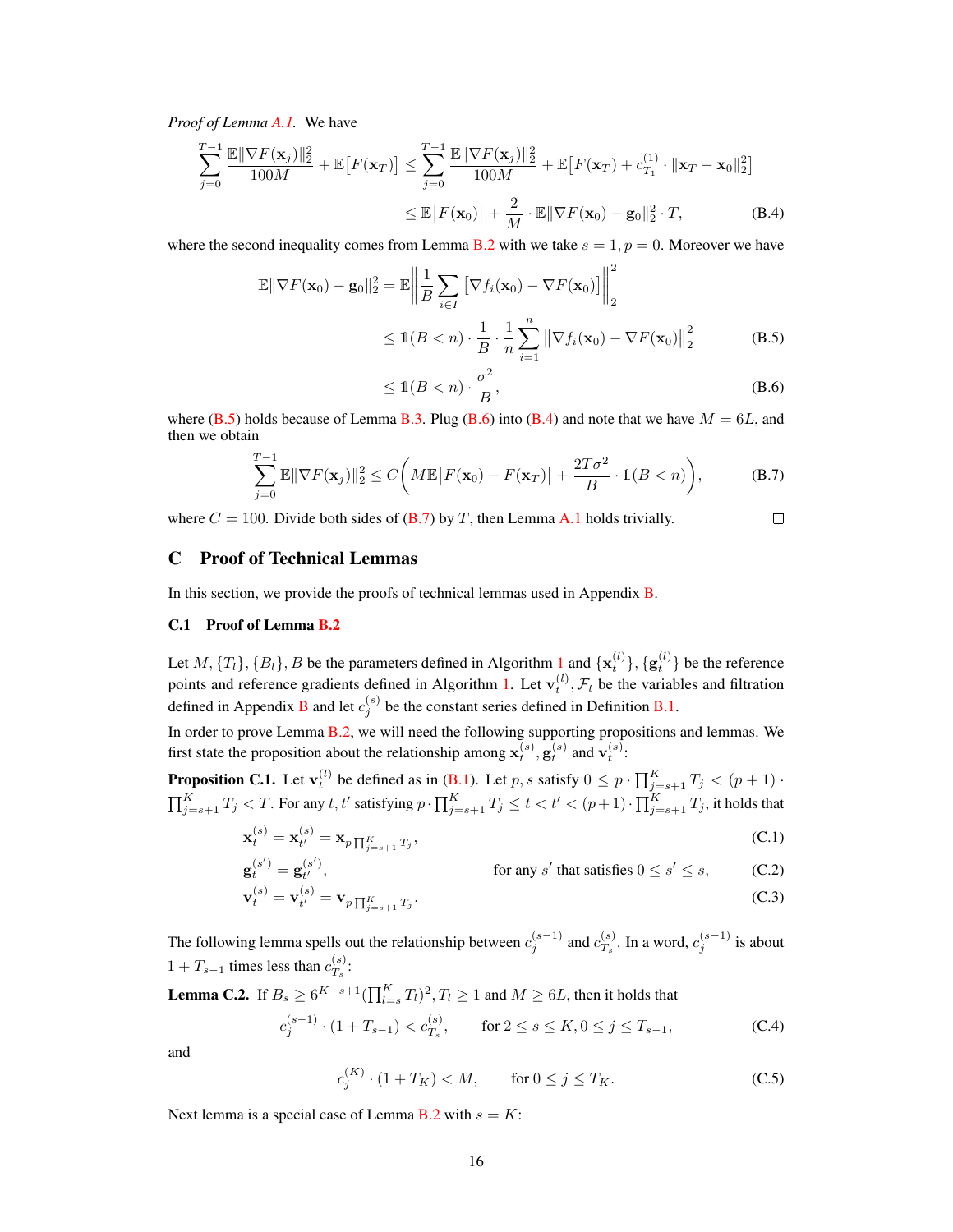<span id="page-16-0"></span>**Lemma C.3.** Suppose p satisfies  $0 \leq pT_K < (p+1)T_K \leq \prod_{i=1}^K T_i$ . If  $M > L$ , then we have

$$
\mathbb{E}\Bigg[F\big(\mathbf{x}_{(p+1)\cdot T_K}\big) + c_{T_K}^{(K)} \cdot \big\|\mathbf{x}_{(p+1)\cdot T_K} - \mathbf{x}_{p\cdot T_K}\big\|_2^2 + \sum_{j=0}^{T_K - 1} \frac{\big\|\nabla F(\mathbf{x}_{p\cdot T_K + j})\big\|_2^2}{100M} \Big\|\mathcal{F}_{p\cdot T_K}\Bigg] \leq F(\mathbf{x}_{p\cdot T_K}) + \frac{2}{M} \cdot \mathbb{E}\big[\big\|\nabla F(\mathbf{x}_{p\cdot T_K}) - \mathbf{v}_{p\cdot T_K}\big\|_2^2 \big\|\mathcal{F}_{p\cdot T_K}\big\} \cdot T_K.
$$
\n(C.6)

The following lemma provides an upper bound of  $\mathbb{E}[\|\nabla F(\mathbf{x}_t^{(l)}) - \mathbf{v}_t^{(l)}\|_2^2]$  $\binom{2}{2}$ , which plays an important role in our proof of Lemma [B.2.](#page-14-1)

<span id="page-16-3"></span>**Lemma C.4.** Let  $t^l$  be as defined in [\(3.1\)](#page-5-4), then we have  $\mathbf{x}_t^{(l)} = \mathbf{x}_{t^l}$ , and

$$
\mathbb{E}\big[\big\|\nabla F(\mathbf{x}_t^{(l)}) - \mathbf{v}_t^{(l)}\big\|_2^2\big|\mathcal{F}_{t^l}\big] \le \frac{L^2}{B_l} \big\|\mathbf{x}_t^{(l)} - \mathbf{x}_t^{(l-1)}\big\|_2^2 + \big\|\nabla F(\mathbf{x}_t^{(l-1)}) - \mathbf{v}_t^{(l-1)}\big\|_2^2. \tag{C.7}
$$

*Proof of Lemma [B.2.](#page-14-1)* We use mathematical induction to prove that Lemma [B.2](#page-14-1) holds for any  $1 \leq$  $s \leq K$ . When  $s = K$ , the statement holds because of Lemma [C.3.](#page-16-0) Suppose that for  $s + 1$ , Lemma **[B.2](#page-14-1)** holds for any p' which satisfies  $0 \le p' \prod_{j=s+1}^K T_j < (p'+1) \prod_{j=s+1}^K T_j \le \prod_{j=1}^K T_j$ . We need to prove Lemma [B.2](#page-14-1) still holds for s and p, where p satisfies  $0 \le p \prod_{j=s}^K T_j < (p+1) \prod_{j=s}^K T_j \le$  $\prod_{j=1}^K T_j$ . We first define  $m = \prod_{j=s+1}^K T_j$  for simplification, then we choose  $p' = pT_s + u$ , and we set indices start<sub>u</sub> and end<sub>u</sub> as

$$
start_u = p' \prod_{j=s+1}^{K} T_j, \qquad end_u = start_u + \prod_{j=s+1}^{K} T_j.
$$

It can be easily verified that the following relationship also holds:

<span id="page-16-1"></span>
$$
start_u = start + um, \qquad end_u = start + (u + 1)m. \tag{C.8}
$$

Based on [\(C.8\)](#page-16-1), we have

$$
\mathbb{E}\Bigg[\sum_{j=\text{start}_{u}}^{\text{end}_{u}-1} \frac{\|\nabla F(\mathbf{x}_{j})\|_{2}^{2}}{100M} + F(\mathbf{x}_{\text{start}+(u+1)m}) + c_{T_{s+1}}^{(s+1)} \cdot \|\mathbf{x}_{\text{start}+(u+1)m} - \mathbf{x}_{\text{start}+um}\|_{2}^{2}|\mathcal{F}_{\text{start}_{u}}\Bigg]
$$
\n
$$
= \mathbb{E}\Bigg[\sum_{j=\text{start}_{u}}^{\text{end}_{u}-1} \frac{\|\nabla F(\mathbf{x}_{j})\|_{2}^{2}}{100M} + F(\mathbf{x}_{\text{end}_{u}}) + c_{T_{s+1}}^{(s+1)} \cdot \|\mathbf{x}_{\text{end}_{u}} - \mathbf{x}_{\text{start}_{u}}\|_{2}^{2}|\mathcal{F}_{\text{start}_{u}}\Bigg]
$$
\n
$$
\leq F(\mathbf{x}_{\text{start}_{u}}) + \frac{2}{M} \cdot \mathbb{E}\big[\|\nabla F(\mathbf{x}_{\text{start}_{u}}) - \mathbf{v}_{\text{start}_{u}}\|_{2}^{2}|\mathcal{F}_{\text{start}_{u}}\big] \cdot \prod_{j=s+1}^{K} T_{j},\tag{C.9}
$$

where the last inequality holds because of the induction hypothesis that Lemma [B.2](#page-14-1) holds for  $s + 1$ and p'. Note that we have  $\mathbf{x}_{start_u} = \mathbf{x}_{start+u \cdot m} = \mathbf{x}_{start_u}^{(s)}$  from Proposition [C.1,](#page-15-4) which implies

$$
\mathbb{E}\left[\left\|\nabla F(\mathbf{x}_{\text{start}_u}) - \mathbf{v}_{\text{start}_u}\right\|_2^2 \middle| \mathcal{F}_{\text{start}_u}\right] = \mathbb{E}\left[\left\|\nabla F(\mathbf{x}_{\text{start}_u}^{(s)}) - \mathbf{v}_{\text{start}_u}^{(s)}\right\|_2^2 \middle| \mathcal{F}_{\text{start}_u}\right]
$$
\n
$$
\leq \frac{L^2}{B_s} \left\|\mathbf{x}_{\text{start}_u}^{(s)} - \mathbf{x}_{\text{start}_u}^{(s-1)}\right\|_2^2 + \left\|\nabla F(\mathbf{x}_{\text{start}_u}^{(s-1)}) - \mathbf{v}_{\text{start}_u}^{(s-1)}\right\|_2^2
$$
\n(C.10)\n
$$
= \frac{L^2}{B_s} \|\mathbf{x}_{\text{start}_u} - \mathbf{x}_{\text{start}_u}\|_2^2 + \|\nabla F(\mathbf{x}_{\text{start}_u}) - \mathbf{v}_{\text{start}_u}\|_2^2.
$$

$$
= \frac{L^2}{B_s} \|\mathbf{x}_{\text{start}+u \cdot m} - \mathbf{x}_{\text{start}}\|_2^2 + \left\|\nabla F(\mathbf{x}_{\text{start}}) - \mathbf{v}_{\text{start}}\right\|_2^2, (C.11)
$$

<span id="page-16-6"></span><span id="page-16-5"></span><span id="page-16-4"></span><span id="page-16-2"></span>.

where [\(C.10\)](#page-16-2) holds because of Lemma [C.4](#page-16-3) and [\(C.11\)](#page-16-4) holds due to Proposition [C.1.](#page-15-4) Plugging (C.11) into [\(C.9\)](#page-16-5) and taking expectation  $\mathbb{E}[\cdot|\mathcal{F}_{start}]$  for (C.9), we have

$$
\mathbb{E}\Bigg[\sum_{j=\text{start}_{u}}^{\text{end}_{u}-1} \frac{\|\nabla F(\mathbf{x}_{j})\|_{2}^{2}}{100M} + F(\mathbf{x}_{\text{start}+(u+1)m}) + c_{T_{s+1}}^{(s+1)} \|\mathbf{x}_{\text{start}+(u+1)m} - \mathbf{x}_{\text{start}+um}\|_{2}^{2} | \mathcal{F}_{\text{start}}\Bigg]
$$
  

$$
\leq \mathbb{E}\Bigg[F(\mathbf{x}_{\text{start}+um}) + \frac{2L^{2}}{MB_{s}} \|\mathbf{x}_{\text{start}+um} - \mathbf{x}_{\text{start}}\|_{2}^{2} \cdot \prod_{j=s+1}^{K} T_{j} + \frac{2}{M} \|\nabla F(\mathbf{x}_{\text{start}}) - \mathbf{v}_{\text{start}}\|_{2}^{2} \cdot \prod_{j=s+1}^{K} T_{j} \Big| \mathcal{F}_{\text{start}}\Bigg]
$$
  
(C.12)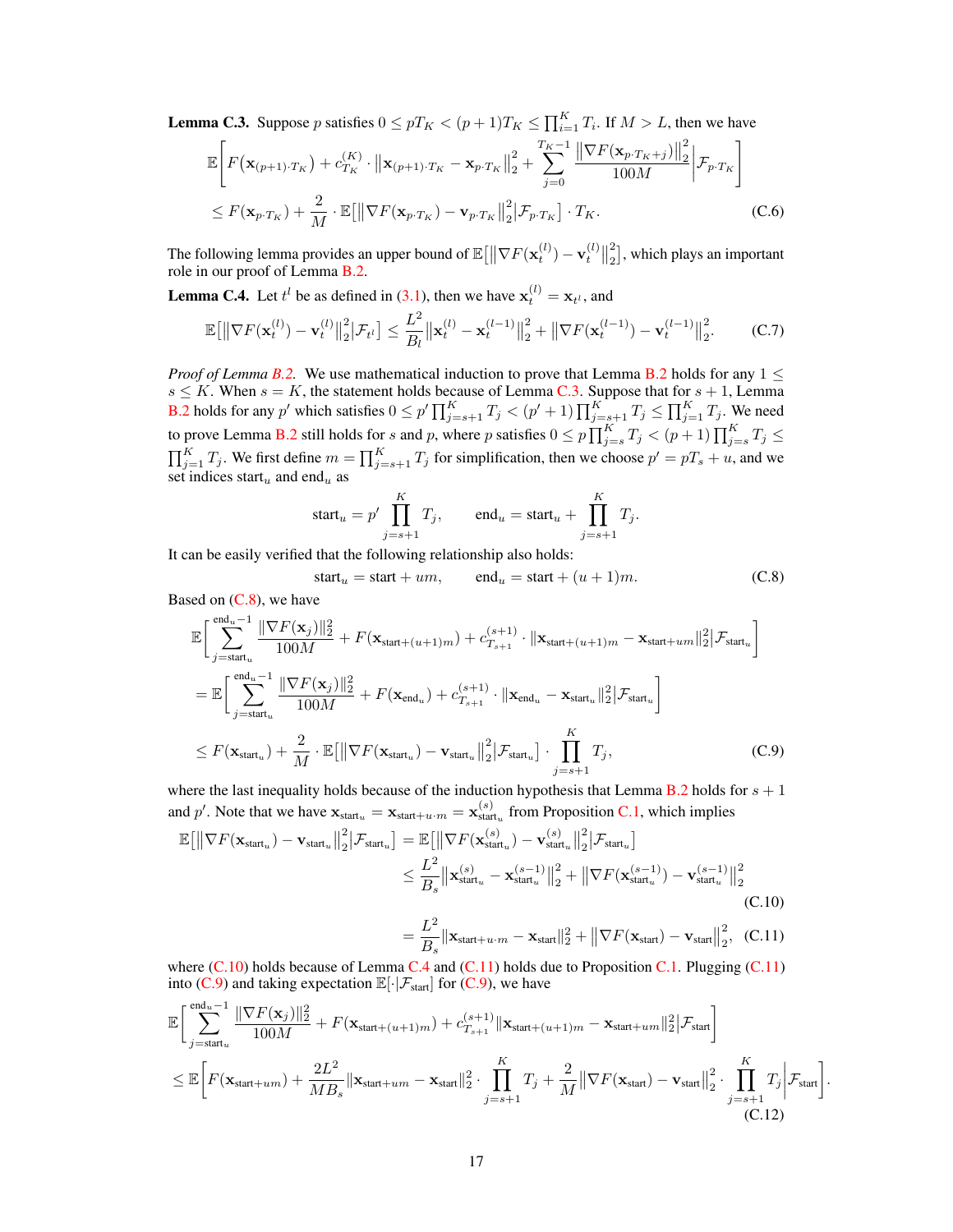Next we bound  $||\mathbf{x}_{start+(u+1)\cdot m} - \mathbf{x}_{start}||_2^2$  as the following:

<span id="page-17-1"></span><span id="page-17-0"></span>
$$
\|\mathbf{x}_{start+(u+1)\cdot m} - \mathbf{x}_{start}\|_{2}^{2}
$$
\n
$$
= \|\mathbf{x}_{start+u\cdot m} - \mathbf{x}_{start}\|_{2}^{2} + \|\mathbf{x}_{start+(u+1)\cdot m} - \mathbf{x}_{start+u\cdot m}\|_{2}^{2}
$$
\n
$$
+ 2\langle \mathbf{x}_{start+(u+1)\cdot m} - \mathbf{x}_{start+u\cdot m}, \mathbf{x}_{start+u\cdot m} - \mathbf{x}_{start}\rangle
$$
\n
$$
\leq \|\mathbf{x}_{start+u\cdot m} - \mathbf{x}_{start}\|_{2}^{2} + \|\mathbf{x}_{start+(u+1)\cdot m} - \mathbf{x}_{start+u\cdot m}\|_{2}^{2}
$$
\n
$$
+ \frac{1}{T_{s}} \cdot \|\mathbf{x}_{start+u\cdot m} - \mathbf{x}_{start}\|_{2}^{2} + T_{s} \cdot \|\mathbf{x}_{start+(u+1)\cdot m} - \mathbf{x}_{start+u\cdot m}\|_{2}^{2}
$$
\n(C.13)\n
$$
= \left(1 + \frac{1}{T_{s}}\right) \cdot \|\mathbf{x}_{start+u\cdot m} - \mathbf{x}_{start}\|_{2}^{2} + \left(1 + T_{s}\right) \cdot \|\mathbf{x}_{start+(u+1)\cdot m} - \mathbf{x}_{start+u\cdot m}\|_{2}^{2}, \qquad (C.14)
$$

where  $(C.13)$  holds because of Young's inequality. Taking expectation  $\mathbb{E}[\cdot|\mathcal{F}_{start}]$  over  $(C.14)$  and multiplying  $c_{u+1}^{(s)}$  on both sides, we obtain

$$
c_{u+1}^{(s)}\mathbb{E}\big[\|\mathbf{x}_{\text{start}+(u+1)\cdot m} - \mathbf{x}_{\text{start}}\|_{2}^{2}\big|\mathcal{F}_{\text{start}}\big] \leq c_{u+1}^{(s)}\bigg(1 + \frac{1}{T_{s}}\bigg)\mathbb{E}\big[\|\mathbf{x}_{\text{start}+u\cdot m} - \mathbf{x}_{\text{start}}\|_{2}^{2}\big|\mathcal{F}_{\text{start}}\big] + c_{u+1}^{(s)}(1 + T_{s})\mathbb{E}\big[\|\mathbf{x}_{\text{start}+(u+1)m} - \mathbf{x}_{\text{start}+um}\|_{2}^{2}\big|\mathcal{F}_{\text{start}}\big].
$$
\n(C.15)

<span id="page-17-2"></span>Adding up inequalities  $(C.15)$  and  $(C.12)$  together yields

$$
\mathbb{E}\Big[\sum_{j=\text{start}_{u}}^{\text{end}_{u}-1} \frac{\|\nabla F(\mathbf{x}_{j})\|_{2}^{2}}{100M} + F(\mathbf{x}_{\text{start}+(u+1)m}) + c_{u+1}^{(s)}\|\mathbf{x}_{\text{start}+(u+1)m} - \mathbf{x}_{\text{start}}\|_{2}^{2}} + c_{T_{s+1}}^{(s+1)}\|\mathbf{x}_{\text{start}+(u+1)m} - \mathbf{x}_{\text{start}+um}\|_{2}^{2}\Big[\mathcal{F}_{\text{start}}\Big]\Big]
$$
\n
$$
\leq \mathbb{E}\Big[F(\mathbf{x}_{\text{start}+um}) + \|\mathbf{x}_{\text{start}+um} - \mathbf{x}_{\text{start}}\|_{2}^{2}\Big[c_{u+1}^{(s)}\Big(1 + \frac{1}{T_{s}}\Big) + \frac{3L^{2}}{B_{s}M} \prod_{j=s+1}^{K} T_{j}\Big|\Big|\mathcal{F}_{\text{start}}\Big]
$$
\n
$$
+ \frac{2}{M}\mathbb{E}\big[\|\nabla F(\mathbf{x}_{\text{start}}) - \mathbf{v}_{\text{start}}\|_{2}^{2}\Big|\mathcal{F}_{\text{start}}\big] \prod_{j=s+1}^{K} T_{j}
$$
\n
$$
+ c_{u+1}^{(s)}(1 + T_{s})\mathbb{E}\big[\|\mathbf{x}_{\text{start}+(u+1)m} - \mathbf{x}_{\text{start}+um}\|_{2}^{2}\Big|\mathcal{F}_{\text{start}}\big]
$$
\n
$$
< \mathbb{E}\big[F(\mathbf{x}_{\text{start}+um}) + c_{u}^{(s)}\|\mathbf{x}_{\text{start}+um} - \mathbf{x}_{\text{start}}\|_{2}^{2}\Big|\mathcal{F}_{\text{start}}\big] + \frac{2}{M}\mathbb{E}\big[\|\nabla F(\mathbf{x}_{\text{start}}) - \mathbf{v}_{\text{start}}\|_{2}^{2}\Big|\mathcal{F}_{\text{start}}\big]
$$
\n
$$
+ c_{T_{s+1}}^{(s+1)}\mathbb{E}\big[\|\mathbf{x}_{\text{start}+(u+1)m} - \mathbf{x}_{\text{start}+um}\|_{2}^{2}\Big|\mathcal{F}_{\text{start}}\big], \tag{C.16}
$$

<span id="page-17-3"></span>where the last inequality holds due to the fact that  $c_u^{(s)} = c_{u+1}^{(s)}(1+1/T_s) + 3L^2/(B_sM) \cdot \prod_{j=s+1}^K T_j$ by Definition [B.1](#page-14-4) and  $c_{u+1}^{(s)} \cdot (1+T_s) < c_{T_{s+1}}^{(s+1)}$  by Lemma [C.2.](#page-15-5) Cancelling out the term  $c_{T_{s+1}}^{(s+1)}$  $\stackrel{\cdot }{T}_{s+1}$  .  $\mathbb{E} \big[ \|\mathbf{x}_{start+(u+1)\cdot m} - \mathbf{x}_{start+u\cdot m}\|_2^2 \big| \mathcal{F}_{start} \big]$  from both sides of [\(C.16\)](#page-17-3), we get

$$
\sum_{j=\text{start}_{u}}^{\text{end}_{u}-1} \mathbb{E}\Big[\frac{\|\nabla F(\mathbf{x}_{j})\|_{2}^{2}}{100M}\Big|\mathcal{F}_{\text{start}}\Big] + \mathbb{E}\big[F(\mathbf{x}_{\text{start}+(u+1)\cdot m}) + c_{u+1}^{(s)} \cdot \|\mathbf{x}_{\text{start}+(u+1)\cdot m} - \mathbf{x}_{\text{start}}\|_{2}^{2}\Big|\mathcal{F}_{\text{start}}\big] \n\leq \mathbb{E}\big[F(\mathbf{x}_{\text{start}+um}) + c_{u}^{(s)}\|\mathbf{x}_{\text{start}+um} - \mathbf{x}_{\text{start}}\|_{2}^{2}\Big|\mathcal{F}_{\text{start}}\big] \n+ \frac{2}{M}\mathbb{E}\big[\|\nabla F(\mathbf{x}_{\text{start}}) - \mathbf{v}_{\text{start}}\|_{2}^{2}\Big|\mathcal{F}_{\text{start}}\big]\prod_{j=s+1}^{K}T_{j}.
$$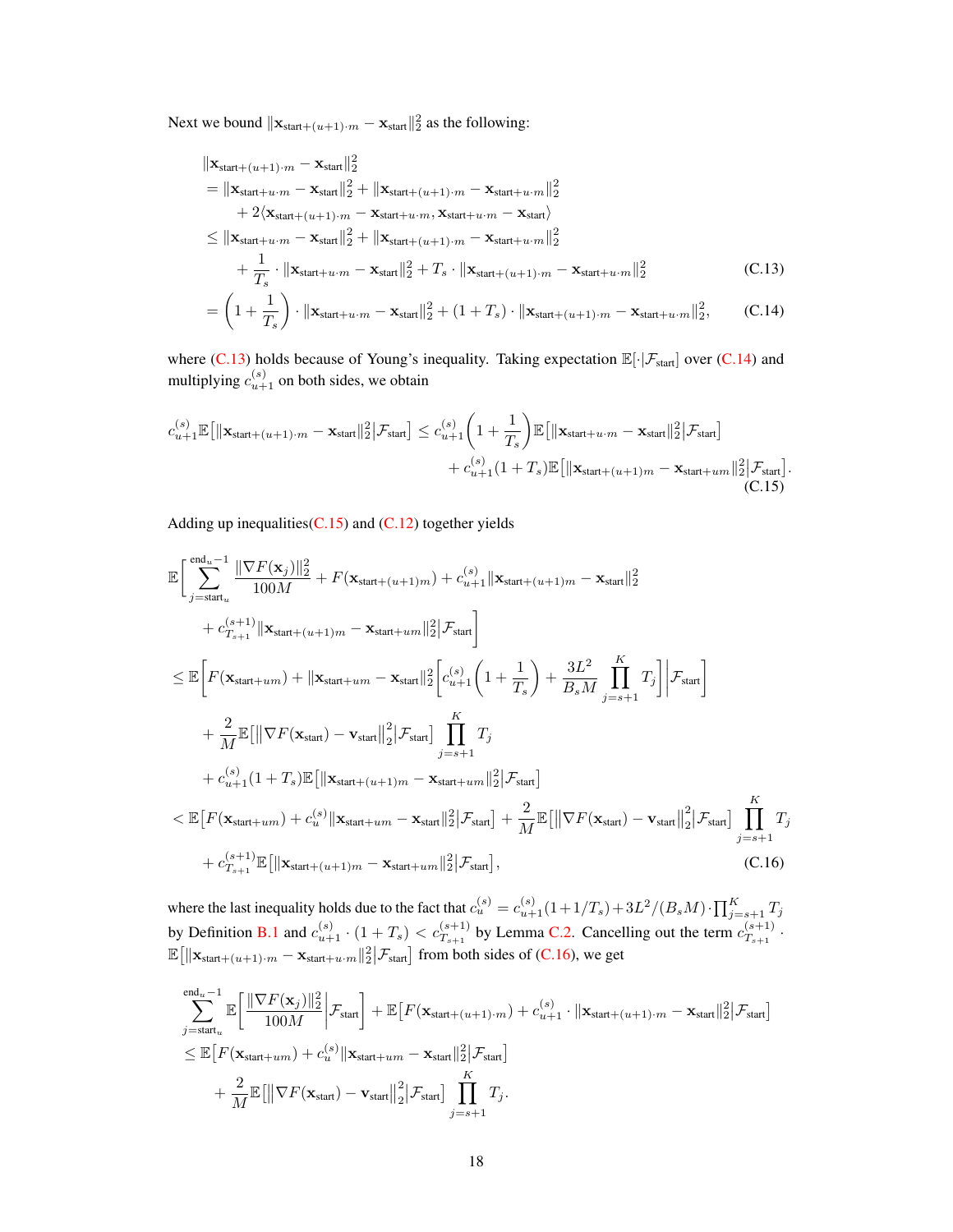We now telescope the above inequality for  $u = 0$  to  $T_s - 1$ , then we have

$$
\mathbb{E}\bigg[\sum_{u=0}^{T_s-1} \sum_{j=\text{start}_u}^{\text{end}_u-1} \frac{\|\nabla F(\mathbf{x}_j)\|_2^2}{100M} + F(\mathbf{x}_{\text{end}}) + c_{T_s}^{(s)} \cdot \|\mathbf{x}_{\text{end}} - \mathbf{x}_{\text{start}}\|_2^2 |\mathcal{F}_{\text{start}}\bigg]
$$
  

$$
\leq F(\mathbf{x}_{\text{start}}) + \frac{2T_s}{M} \cdot \mathbb{E}\big[\big\|\nabla F(\mathbf{x}_{\text{start}}) - \mathbf{v}_{\text{start}}\big\|_2^2 \big|\mathcal{F}_{\text{start}}\big] \cdot \prod_{j=s+1}^K T_j.
$$

Since start<sub>u</sub> = end<sub>u-1</sub>, start<sub>0</sub> = start, and end<sub>T<sub>s</sub>-1</sub> = end, we have

$$
\mathbb{E}\left[\sum_{j=\text{start}}^{\text{end}-1} \frac{\|\nabla F(\mathbf{x}_j)\|_2^2}{100M} + F(\mathbf{x}_{\text{end}}) + c_{T_s}^{(s)} \cdot \|\mathbf{x}_{\text{end}} - \mathbf{x}_{\text{start}}\|_2^2 |\mathcal{F}_{\text{start}}\right]
$$
  
\n
$$
\leq F(\mathbf{x}_{\text{start}}) + \frac{2}{M} \cdot \mathbb{E}\left[\|\nabla F(\mathbf{x}_{\text{start}}) - \mathbf{v}_{\text{start}}\|_2^2 |\mathcal{F}_{\text{start}}\right] \cdot \prod_{j=s}^{K} T_j.
$$
 (C.17)

Therefore, we have proved that Lemma  $B.2$  still holds for s and p. Then by mathematical induction, we have for all  $1 \le s \le K$  and p which satisfy  $0 \le p \cdot \prod_{j=s}^K T_j < (p+1) \cdot \prod_{j=s}^K T_j \le \prod_{j=1}^K T_j$ , Lemma [B.2](#page-14-1) holds.

## C.2 Proof of Lemma [B.3](#page-14-2)

The following proof is adapted from that of Lemma A.1 in Lei et al. [\[26\]](#page-10-5). We provide the proof here for the self-containedness of our paper.

*Proof of Lemma [B.3.](#page-14-2)* We only consider the case when  $m < N$ . Let  $W_j = 1 (j \in \mathcal{J})$ , then we have

$$
\mathbb{E}W_j^2 = \mathbb{E}W_j = \frac{m}{N}, \mathbb{E}W_j W_{j'} = \frac{m(m-1)}{N(N-1)}.
$$
 (C.18)

Thus we can rewrite the sample mean as

$$
\frac{1}{m}\sum_{j\in\mathcal{J}}\mathbf{a}_j = \frac{1}{m}\sum_{i=1}^N W_i \mathbf{a}_i,
$$
\n(C.19)

which immediately implies

$$
\mathbb{E}\left\|\frac{1}{m}\sum_{j\in\mathcal{J}}\mathbf{a}_{j}\right\|^{2} = \frac{1}{m^{2}}\left(\sum_{j=1}^{N}\mathbb{E}W_{j}^{2}\|\mathbf{a}_{j}\|_{2}^{2} + \sum_{j\neq j'}\mathbb{E}W_{j}W_{j'}\langle\mathbf{a}_{j},\mathbf{a}_{j'}\rangle\right)
$$
\n
$$
= \frac{1}{m^{2}}\left(\frac{m}{N}\sum_{j=1}^{N}\|\mathbf{a}_{j}\|_{2}^{2} + \frac{m(m-1)}{N(N-1)}\sum_{j\neq j'}\langle\mathbf{a}_{j},\mathbf{a}_{j'}\rangle\right)
$$
\n
$$
= \frac{1}{m^{2}}\left(\left(\frac{m}{N} - \frac{m(m-1)}{N(N-1)}\right)\sum_{j=1}^{N}\|\mathbf{a}_{j}\|_{2}^{2} + \frac{m(m-1)}{N(N-1)}\left\|\sum_{j=1}^{N}\mathbf{a}_{j}\right\|_{2}^{2}\right)
$$
\n
$$
= \frac{1}{m^{2}}\left(\frac{m}{N} - \frac{m(m-1)}{N(N-1)}\right)\sum_{j=1}^{N}\|\mathbf{a}_{j}\|_{2}^{2}
$$
\n
$$
\leq \frac{1}{m} \cdot \frac{1}{N}\sum_{j=1}^{N}\|\mathbf{a}_{j}\|_{2}^{2}.
$$

 $\Box$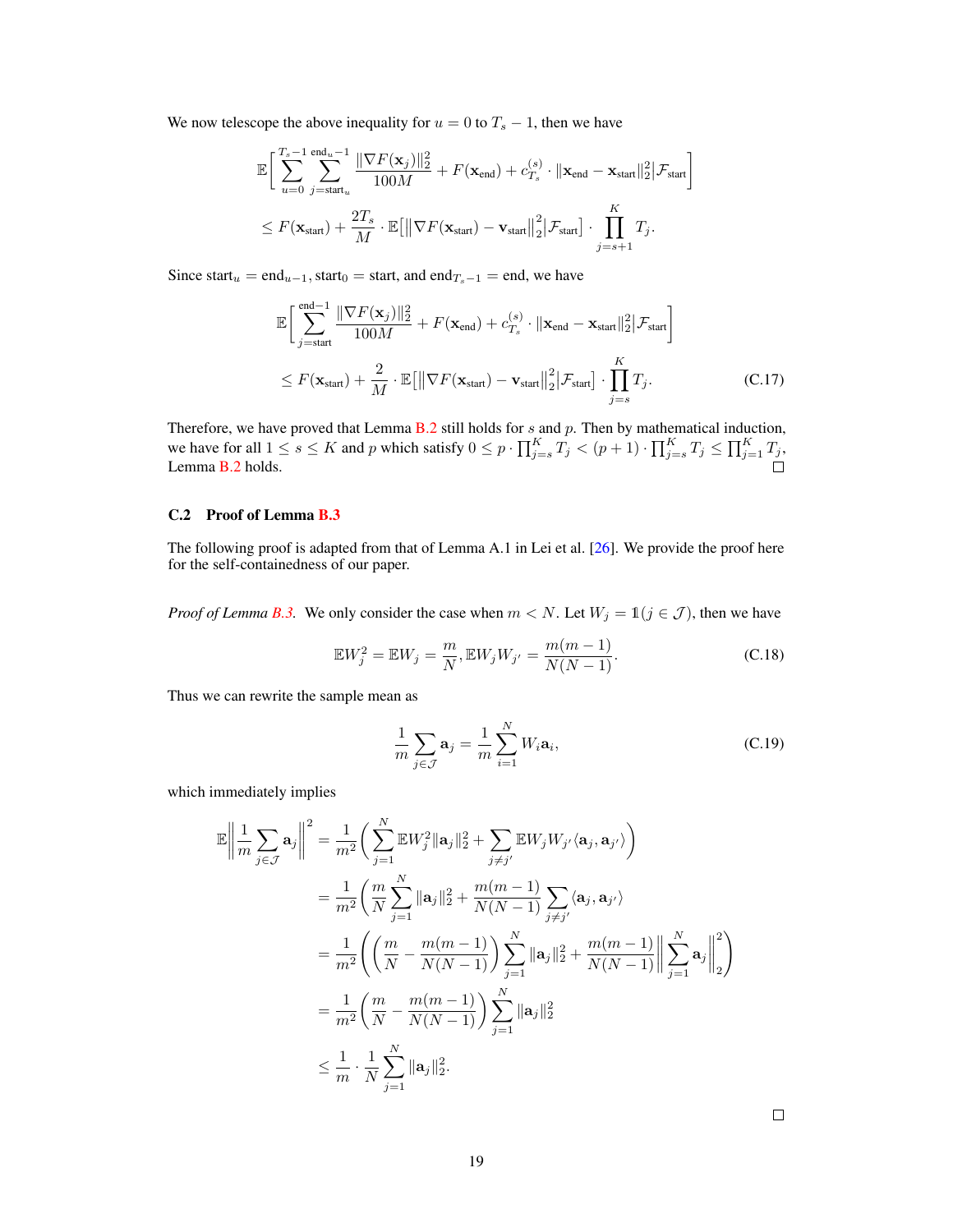# D Proofs of the Auxiliary Lemmas

In this section, we present the additional proofs of supporting lemmas used in Appendix [C.](#page-15-6) Let  $M, \{T_l\}, \{B_l\}$  and B be the parameters defined in Algorithm [1.](#page-4-0) Let  $\{\mathbf{x}_t^{(l)}\}, \{\mathbf{g}_t^{(l)}\}$  be the reference points and reference gradients used in Algorithm [1.](#page-4-0) Finally,  $\mathbf{v}_t^{(l)}$ ,  $\mathcal{F}_t$  are the variables and filtration defined in Appendix [B](#page-14-3) and  $c_j^{(s)}$  are the constant series defined in Definition [B.1.](#page-14-4)

#### D.1 Proof of Proposition [C.1](#page-15-4)

*Proof of Proposition [C.1.](#page-15-4)* By the definition of reference point  $\mathbf{x}_t^{(s)}$  in [\(3.1\)](#page-5-4), we can easily verify that [\(C.1\)](#page-15-7) holds trivially.

Next we prove [\(C.2\)](#page-15-8). Note that by [\(C.1\)](#page-15-7) we have  $\mathbf{x}_t^{(s)} = \mathbf{x}_{t'}^{(s)}$  $t^{(s)}$ . For any  $0 \leq s' \leq s$ , it is also true that  $\mathbf{x}_{t}^{(s')}=\mathbf{x}_{t'}^{(s')}$  $t^{(s)}$  by [\(3.1\)](#page-5-4), which means  $x_t$  and  $x_{t'}$  share the same first  $s + 1$  reference points. Then by the update rule of  $g_t^{(s')}$  in Algorithm [1,](#page-4-0) we will maintain  $g_t^{(s')}$  unchanged from time step t to t'. In other worlds, we have  $\mathbf{g}_t^{(s')} = \mathbf{g}_{t'}^{(s')}$  $t^{(s)}$  for all  $0 \leq s' \leq s$ .

We now prove the last claim [\(C.3\)](#page-15-9). Based on [\(B.1\)](#page-14-5) and [\(C.2\)](#page-15-8), we have  $\mathbf{v}_t^{(s)} = \sum_{s'=0}^{s} \mathbf{g}_t^{(s')}$  $\sum_{s^{\prime}=0}^{s}\mathbf{g}_{p\cdot}\stackrel{(s^{\prime})}{\prod}$  $\frac{\left(s'\right)}{p\cdot\prod_{j=s+1}^K T_j}=\mathbf{v}^{\left(s\right)}_{p\cdot\prod}$  $p \cdot \prod_{j=s+1}^{K} T_j$ . Since for any  $s \leq s'' \leq K$ , we have the following equations by the update in Algorithm [1](#page-4-0) (Line [18\)](#page-4-3).

<span id="page-19-0"></span>
$$
\mathbf{x}_{p \cdot \prod_{j=s+1}^{K} T_{j}}^{(s'')} = \mathbf{x}_{\lfloor p \cdot \prod_{j=s+1}^{K} T_{j} / \prod_{j=s''+1}^{K} T_{j} \rfloor \cdot \prod_{j=s''+1}^{K} T_{j}}
$$
\n
$$
= \mathbf{x}_{p \cdot \prod_{j=s+1}^{K} T_{j} / \prod_{j=s''+1}^{K} T_{j} \cdot \prod_{j=s''+1}^{K} T_{j}}
$$
\n
$$
= \mathbf{x}_{p \cdot \prod_{j=s+1}^{K} T_{j}}^{(s)}.
$$

Then for any  $s < s'' \leq K$ , we have

$$
\mathbf{g}_{p\cdot\prod_{j=s+1}^{K}T_{j}}^{(s'')} = \frac{1}{B_{s''}} \sum_{i \in I} \left[ \nabla f_{i} \left( \mathbf{x}_{p\cdot\prod_{j=s+1}^{K}T_{j}}^{(s'')} \right) - \nabla f_{i} \left( \mathbf{x}_{p\cdot\prod_{j=s+1}^{K}T_{j}}^{(s''-1)} \right) \right] = 0.
$$
 (D.1)

Thus, we have

$$
\mathbf{v}_{p \cdot \prod_{j=s+1}^{K} T_j} = \sum_{s'=0}^{K} \mathbf{g}_{p \cdot \prod_{j=s+1}^{K} T_j}^{(s'')} = \sum_{s'=0}^{s} \mathbf{g}_{p \cdot \prod_{j=s+1}^{K} T_j}^{(s'')} = \sum_{s'=0}^{s} \mathbf{g}_{t}^{(s'')} = \mathbf{v}_{t}^{(s)}, \quad (D.2)
$$

where the first equality holds because of the definition of  $\mathbf{v}_{p \cdot \prod_{j=s+1}^{K} T_j}$ , the second equality holds due to  $(D.1)$ , the third equality holds due to  $(C.2)$  and the last equality holds due to  $(B.1)$ . This completes the proof of  $(C.3)$ .

#### D.2 Proof of Lemma [C.2](#page-15-5)

*Proof of Lemma [C.2.](#page-15-5)* For any fixed s, it can be seen that from the definition in  $(B.3)$ ,  $c_j^{(s)}$  is monoton-ically decreasing with j. In order to prove [\(C.4\)](#page-15-10), we only need to compare  $(1+T_{s-1}) \cdot c_0^{(s-1)}$  and  $c_{T_s}^{(s)}$  $T_s$  . Furthermore, by the definition of series  ${c_j^{(s)}}$  in [\(B.3\)](#page-14-6), it can be inducted that when  $0 \le j \le T_{s-1}$ ,

<span id="page-19-1"></span>
$$
c_j^{(s-1)} = \left(1 + \frac{1}{T_{s-1}}\right)^{T_{s-1}-j} \cdot c_{T_{s-1}}^{(s-1)} + \frac{(1+1/T_{s-1})^{T_{s-1}-j} - 1}{1/T_{s-1}} \cdot \frac{3L^2}{M} \cdot \frac{\prod_{l=s}^K T_l}{B_{s-1}}.
$$
 (D.3)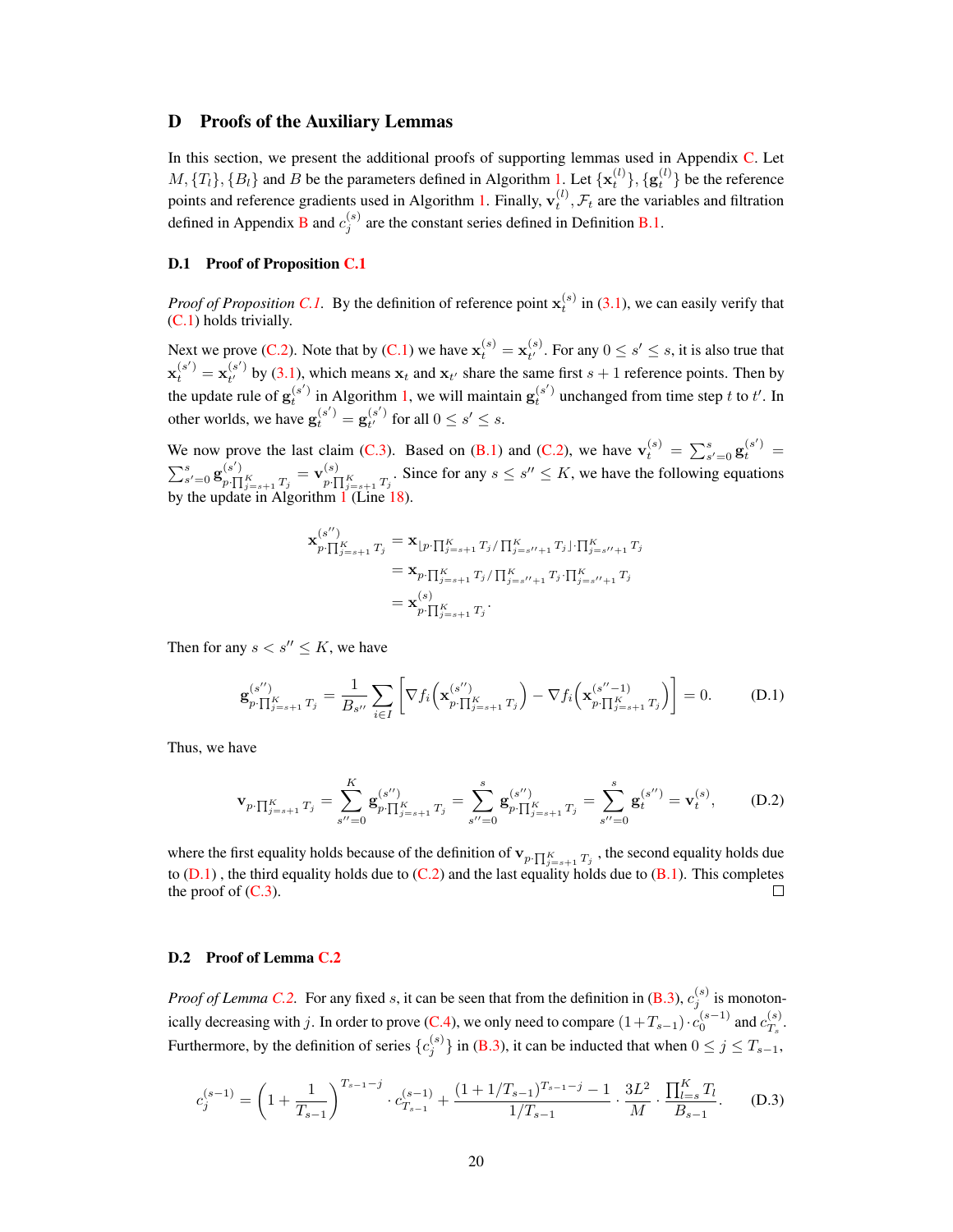We take  $i = 0$  in [\(D.3\)](#page-19-1) and obtain

$$
c_0^{(s-1)} = \left(1 + \frac{1}{T_{s-1}}\right)^{T_{s-1}} \cdot c_{T_{s-1}}^{(s-1)} + \frac{(1 + 1/T_{s-1})^{T_{s-1}} - 1}{1/T_{s-1}} \cdot \frac{3L^2}{M} \cdot \frac{\prod_{l=s}^K T_l}{B_{s-1}}
$$
  
< 2.8 × c<sub>T\_{s-1}</sub><sup>(s-1)</sup> +  $\frac{6L^2}{M} \cdot \frac{\prod_{l=s-1}^K T_l}{B_{s-1}}$  (D.4)

<span id="page-20-1"></span><span id="page-20-0"></span>
$$
\leq \frac{2.8M + 6L^2/M}{6^{K-s+2} \cdot \prod_{l=s-1}^K T_l} \tag{D.5}
$$

$$
\langle \frac{3M}{6^{K-s+2} \cdot \prod_{l=s-1}^{K} T_l}, \tag{D.6}
$$

where [\(D.4\)](#page-20-0) holds because  $(1 + 1/n)^n < 2.8$  for any  $n \ge 1$ , [\(D.5\)](#page-20-1) holds due to the definition of  $c_{T_{s-1}}^{(s-1)}$  in [\(B.2\)](#page-14-7) and  $B_{s-1} \ge 6^{K-s+2} (\prod_{l=s-1}^{K} T_l)^2$  and [\(D.6\)](#page-20-2) holds because  $M \ge 6L$ . Recall that  $c_j^{(s)}$  is monotonically decreasing with j and the inequality in [\(D.6\)](#page-20-2). Thus for all  $2 \le s \le K$  and  $0 \leq j \leq T_{s-1}$ , we have

<span id="page-20-2"></span>
$$
(1+T_{s-1}) \cdot c_j^{(s-1)} \le (1+T_{s-1}) \cdot c_0^{(s-1)}
$$
  
\n
$$
\le (1+T_{s-1}) \cdot \frac{3M}{6^{K-s+2} \cdot \prod_{l=s-1}^K T_l}
$$
  
\n
$$
< \frac{6M}{6^{K-s+2} \cdot \prod_{l=s}^K T_l}
$$
  
\n
$$
= c_{T_s}^{(s)}, \tag{D.7}
$$

where the third inequality holds because  $(1 + T_{s-1})/T_{s-1} \le 2$  when  $T_{s-1} \ge 1$  and the last equation comes from the definition of  $c_{T_s}^s$  in [\(B.2\)](#page-14-7). This completes the proof of [\(C.4\)](#page-15-10).

Using similar techniques, we can obtain the upper bound for  $c_0^K$  which is similar to inequality [\(D.6\)](#page-20-2) with  $s - 1$  replaced by K. Therefore, we have

$$
(1 + T_K) \cdot c_j^{(K)} \le (1 + T_K) \cdot c_0^{(K)} < \frac{6M}{6^{K - K + 1} \cdot \prod_{l = K}^K T_l} \le M,
$$
\nas the proof of (C.5).

\n\Box

which completes the proof of  $(C.5)$ .

#### D.3 Proof of Lemma [C.3](#page-16-0)

Now we prove Lemma [C.3,](#page-16-0) which is a special case of Lemma [B.2](#page-14-1) if we choose  $s = K$ .

*Proof of Lemma [C.3.](#page-16-0)* To simplify notations, we use  $\mathbb{E}[\cdot]$  to denote the conditional expectation  $\mathbb{E}[\cdot|\mathcal{F}_{p,T_K}]$  in the rest of this proof. For  $0 \leq j < T_K$ , we denote  $\mathbf{h}_{p,T_K+j} = -(10M)^{-1} \cdot \mathbf{v}_{p,T_K+j}$ . According to the update in Algorithm  $1$  (Line [12\)](#page-4-4), we have

<span id="page-20-5"></span><span id="page-20-4"></span><span id="page-20-3"></span>
$$
\mathbf{x}_{p \cdot T_K + j+1} = \mathbf{x}_{p \cdot T_K + j} + \mathbf{h}_{p \cdot T_K + j},\tag{D.8}
$$

which immediately implies

$$
F(\mathbf{x}_{p\cdot T_{K}+j+1}) = F(\mathbf{x}_{p\cdot T_{K}+j} + \mathbf{h}_{p\cdot T_{K}+j})
$$
  
\n
$$
\leq F(\mathbf{x}_{p\cdot T_{K}+j}) + \langle \nabla F(\mathbf{x}_{p\cdot T_{K}+j}), \mathbf{h}_{p\cdot T_{K}+j} \rangle + \frac{L}{2} \|\mathbf{h}_{p\cdot T_{K}+j}\|_{2}^{2}
$$
(D.9)  
\n
$$
= \left[ \langle \mathbf{v}_{p\cdot T_{K}+j}, \mathbf{h}_{p\cdot T_{K}+j} \rangle + 5M \|\mathbf{h}_{p\cdot T_{K}+j}\|_{2}^{2} \right] + F(\mathbf{x}_{p\cdot T_{K}+j})
$$
  
\n
$$
+ \langle \nabla F(\mathbf{x}_{p\cdot T_{K}+j}) - \mathbf{v}_{p\cdot T_{K}+j}, \mathbf{h}_{p\cdot T_{K}+j} \rangle + \left( \frac{L}{2} - 5M \right) \|\mathbf{h}_{p\cdot T_{K}+j}\|_{2}^{2}
$$
  
\n
$$
\leq F(\mathbf{x}_{p\cdot T_{K}+j}) + \langle \nabla F(\mathbf{x}_{p\cdot T_{K}+j}) - \mathbf{v}_{p\cdot T_{K}+j}, \mathbf{h}_{p\cdot T_{K}+j} \rangle + (L - 5M) \|\mathbf{h}_{p\cdot T_{K}+j}\|_{2}^{2},
$$
(D.10)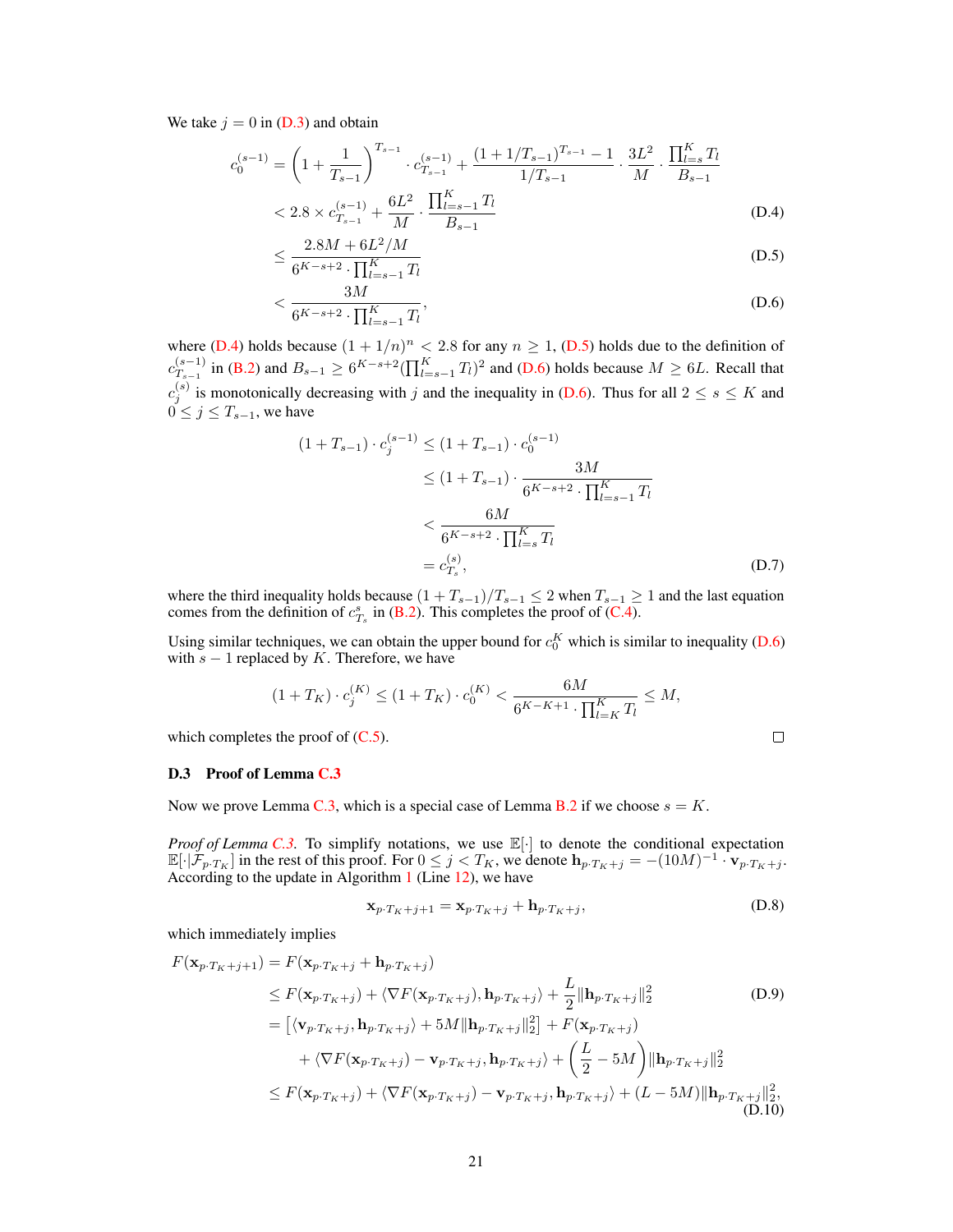where  $(D.9)$  is due to the L-smoothness of F, which can be verified as follows

<span id="page-21-1"></span>
$$
\|\nabla F(\mathbf{x}) - \nabla F(\mathbf{y})\|_2 = \|\mathbb{E}_i[\nabla f_i(\mathbf{x}) - \nabla f_i(\mathbf{y})]\|_2
$$
  
\n
$$
\leq \sqrt{\mathbb{E}_i \|\nabla f_i(\mathbf{x}) - \nabla f_i(\mathbf{y})\|_2^2}
$$
  
\n
$$
\leq L \|\mathbf{x} - \mathbf{y}\|_2.
$$

[\(D.10\)](#page-20-4) holds because  $\langle \mathbf{v}_{p\cdot T_K+j}, \mathbf{h}_{p\cdot T_K+j} \rangle + 5M \|\mathbf{h}_{p\cdot T_K+j}\|_2^2 = -5M \|\mathbf{h}_{p\cdot T_K+j}\|_2^2 \leq 0$ . Further by Young's inequality, we obtain

$$
F(\mathbf{x}_{p\cdot T_K+j+1}) \le F(\mathbf{x}_{p\cdot T_K+j}) + \frac{1}{2M} \|\nabla F(\mathbf{x}_{p\cdot T_K+j}) - \mathbf{v}_{p\cdot T_K+j}\|_2^2 + \left(\frac{M}{2} + L - 5M\right) \|\mathbf{h}_{p\cdot T_K+j}\|_2^2
$$
  

$$
\le F(\mathbf{x}_{p\cdot T_K+j}) + \frac{1}{M} \|\nabla F(\mathbf{x}_{p\cdot T_K+j}) - \mathbf{v}_{p\cdot T_K+j}\|_2^2 - 3M \|\mathbf{h}_{p\cdot T_K+j}\|_2^2,
$$
 (D.11)

where the second inequality holds because  $M > L$ . Now we bound the term  $c_{j+1}^{(K)} \|\mathbf{x}_{p \cdot T_K + j+1} \mathbf{x}_{p \cdot T_K} \|_2^2$ . By [\(D.8\)](#page-20-5) we have

$$
\begin{split} c_{j+1}^{(K)}\|{\mathbf{x}}_{p\cdot T_K+j+1} - {\mathbf{x}}_{p\cdot T_K}\|_2^2 &= c_{j+1}^{(K)}\|{\mathbf{x}}_{p\cdot T_K+j} - {\mathbf{x}}_{p\cdot T_K} + {\mathbf{h}}_{p\cdot T_K+j}\|_2^2\\ &= c_{j+1}^{(K)}\big[\|{\mathbf{x}}_{p\cdot T_K+j} - {\mathbf{x}}_{p\cdot T_K}\|_2^2 + \|{\mathbf{h}}_{p\cdot T_K+j}\|_2^2 + 2\langle{\mathbf{x}}_{p\cdot T_K+j} - {\mathbf{x}}_{p\cdot T_K}, {\mathbf{h}}_{p\cdot T_K+j}\rangle\big]. \end{split}
$$

Applying Young's inequality yields

$$
c_{j+1}^{(K)} \|\mathbf{x}_{p\cdot T_K+j+1} - \mathbf{x}_{p\cdot T_K}\|_2^2 \leq c_{j+1}^{(K)} \bigg[ \|\mathbf{x}_{p\cdot T_K+j} - \mathbf{x}_{p\cdot T_K}\|_2^2 + \|\mathbf{h}_{p\cdot T_K+j}\|_2^2 + \frac{1}{T_K} \|\mathbf{x}_{p\cdot T_K+j} - \mathbf{x}_{p\cdot T_K}\|_2^2 + T_K \|\mathbf{h}_{p\cdot T_K+j}\|_2^2 \bigg] = c_{j+1}^{(K)} \bigg[ \bigg(1 + \frac{1}{T_K}\bigg) \|\mathbf{x}_{p\cdot T_K+j} - \mathbf{x}_{p\cdot T_K}\|_2^2 + (1 + T_K) \|\mathbf{h}_{p\cdot T_K+j}\|_2^2 \bigg],
$$
(D.12)

Adding up inequalities  $(D.12)$  and  $(D.11)$ , we get

<span id="page-21-0"></span>
$$
F(\mathbf{x}_{p \cdot T_K + j+1}) + c_{j+1}^{(K)} ||\mathbf{x}_{p \cdot T_K + j+1} - \mathbf{x}_{p \cdot T_K}||_2^2
$$
  
\n
$$
\leq F(\mathbf{x}_{p \cdot T_K + j}) + \frac{1}{M} ||\nabla F(\mathbf{x}_{p \cdot T_K + j}) - \mathbf{v}_{p \cdot T_K + j}||_2^2 - [3M - c_{j+1}^{(K)}(1 + T_K)] ||\mathbf{h}_{p \cdot T_K + j}||_2^2
$$
  
\n
$$
+ c_{j+1}^{(K)} \left(1 + \frac{1}{T_K}\right) ||\mathbf{x}_{p \cdot T_K + j} - \mathbf{x}_{p \cdot T_K}||_2^2
$$
  
\n
$$
\leq F(\mathbf{x}_{p \cdot T_K + j}) + \frac{1}{M} ||\nabla F(\mathbf{x}_{p \cdot T_K + j}) - \mathbf{v}_{p \cdot T_K + j}||_2^2 - 2M ||\mathbf{h}_{p \cdot T_K + j}||_2^2
$$
  
\n
$$
+ c_{j+1}^{(K)} \left(1 + \frac{1}{T_K}\right) ||\mathbf{x}_{p \cdot T_K + j} - \mathbf{x}_{p \cdot T_K}||_2^2,
$$
 (D.13)

where the last inequality holds due to the fact that  $c_{j+1}^{(K)}(1 + T_K) < M$  by Lemma [C.2.](#page-15-5) Next we bound  $\|\nabla F(\mathbf{x}_{p\cdot T_K+j})\|_2^2$  with  $\|\mathbf{h}_{p\cdot T_K+j}\|_2^2$ . Note that by [\(D.8\)](#page-20-5), we have

<span id="page-21-3"></span><span id="page-21-2"></span>
$$
\|\nabla F(\mathbf{x}_{p\cdot T_K+j})\|_2^2 = \left\| \left[ \nabla F(\mathbf{x}_{p\cdot T_K+j}) - \mathbf{v}_{p\cdot T_K+j} \right] - 10M\mathbf{h}_{p\cdot T_K+j} \right\|_2^2 \n\leq 2(\|\nabla F(\mathbf{x}_{p\cdot T_K+j}) - \mathbf{v}_{p\cdot T_K+j}\|_2^2 + 100M^2 \|\mathbf{h}_{p\cdot T_K+j}\|_2^2),
$$

which immediately implies

$$
-2M||\mathbf{h}_{p\cdot T_K+j}||_2^2 \le \frac{2}{100M} \left( \|\nabla F(\mathbf{x}_{p\cdot T_K+j}) - \mathbf{v}_{p\cdot T_K+j}||_2^2 - \frac{1}{100M} \|\nabla F(\mathbf{x}_{p\cdot T_K+j})\|_2^2. \right) (D.14)
$$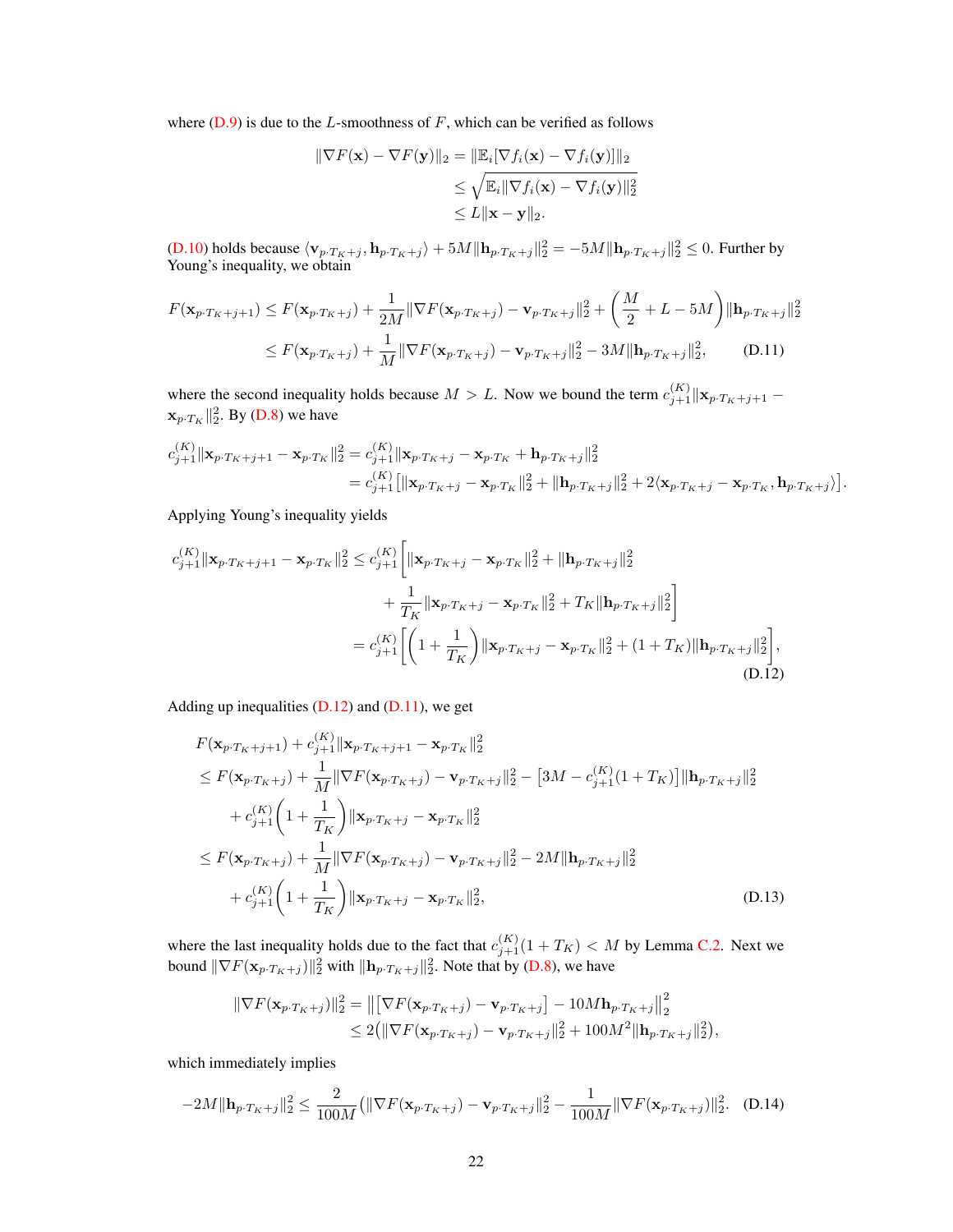Plugging  $(D.14)$  into  $(D.13)$ , we have

$$
F(\mathbf{x}_{p\cdot T_K+j+1}) + c_{j+1}^{(K)} ||\mathbf{x}_{p\cdot T_K+j+1} - \mathbf{x}_{p\cdot T_K}||_2^2
$$
  
\n
$$
\leq F(\mathbf{x}_{p\cdot T_K+j}) + \frac{1}{M} ||\nabla F(\mathbf{x}_{p\cdot T_K+j}) - \mathbf{v}_{p\cdot T_K+j}||_2^2 + \frac{1}{50M} \cdot ||\nabla F(\mathbf{x}_{p\cdot T_K+j}) - \mathbf{v}_{p\cdot T_K+j}||_2^2
$$
  
\n
$$
- \frac{1}{100M} ||\nabla F(\mathbf{x}_{p\cdot T_K+j})||_2^2 + c_{j+1}^{(K)} \left(1 + \frac{1}{T_K}\right) ||\mathbf{x}_{p\cdot T_K+j} - \mathbf{x}_{p\cdot T_K}||_2^2
$$
  
\n
$$
\leq F(\mathbf{x}_{p\cdot T_K+j}) + \frac{2}{M} ||\nabla F(\mathbf{x}_{p\cdot T_K+j}) - \mathbf{v}_{p\cdot T_K+j}||_2^2 - \frac{1}{100M} ||\nabla F(\mathbf{x}_{p\cdot T_K+j})||_2^2
$$
  
\n
$$
+ c_{j+1}^{(K)} \left(1 + \frac{1}{T_K}\right) ||\mathbf{x}_{p\cdot T_K+j} - \mathbf{x}_{p\cdot T_K}||_2^2.
$$
 (D.15)

Next we bound  $\|\nabla F(\mathbf{x}_{p \cdot T_K+j}) - \mathbf{v}_{p \cdot T_K+j}\|_2^2$ . First, by Lemma [C.4](#page-16-3) we have

$$
\mathbb{E} \left\| \nabla F(\mathbf{x}_{p\cdot T_K+j}^{(K)}) - \mathbf{v}_{p\cdot T_K+j}^{(K)} \right\|_2^2 \leq \frac{L^2}{B_K} \mathbb{E} \left\| \mathbf{x}_{p\cdot T_K+j}^{(K)} - \mathbf{x}_{p\cdot T_K+j}^{(K-1)} \right\|_2^2 + \mathbb{E} \left\| \nabla F(\mathbf{x}_{p\cdot T_K+j}^{(K-1)}) - \mathbf{v}_{p\cdot T_K+j}^{(K-1)} \right\|_2^2.
$$
  
\nSince  $\mathbf{x}_{p\cdot T_K+j}^{(K)} = \mathbf{x}_{p\cdot T_K+j}, \mathbf{v}_{p\cdot T_K+j}^{(K)} = \mathbf{v}_{p\cdot T_K+j}, \mathbf{x}_{p\cdot T_K+j}^{(K-1)} = \mathbf{x}_{p\cdot T_K}$  and  $\mathbf{v}_{p\cdot T_K+j}^{(K-1)} = \mathbf{v}_{p\cdot T_K}$ , we have  
\n
$$
\mathbb{E} \|\nabla F(\mathbf{x}_{p\cdot T_K+j}) - \mathbf{v}_{p\cdot T_K+j}\|_2^2 \leq \frac{L^2}{B_K} \mathbb{E} \|\mathbf{x}_{p\cdot T_K+j} - \mathbf{x}_{p\cdot T_K}\|_2^2 + \mathbb{E} \|\nabla F(\mathbf{x}_{p\cdot T_K}) - \mathbf{v}_{p\cdot T_K}\|_2^2.
$$
\n(D.16)

We now take expectation  $\mathbb{E}[\cdot]$  with  $(D.15)$  and plug  $(D.16)$  into  $(D.15)$ . We obtain that

$$
\mathbb{E}\bigg[F(\mathbf{x}_{p\cdot T_K+j+1})+c_{j+1}^{(K)}||\mathbf{x}_{p\cdot T_K+j+1}-\mathbf{x}_{p\cdot T_K}||_2^2+\frac{1}{100M}||\nabla F(\mathbf{x}_{p\cdot T_K+j})||_2^2\bigg] \n\leq \mathbb{E}\bigg[F(\mathbf{x}_{p\cdot T_K+j})+\bigg(c_{j+1}^{(K)}\bigg(1+\frac{1}{T_K}\bigg)+\frac{3L^2}{B_KM}\bigg)||\mathbf{x}_{p\cdot T_K+j}-\mathbf{x}_{p\cdot T_K}||_2^2+\frac{2}{M}||\nabla F(\mathbf{x}_{p\cdot T_K})-\mathbf{v}_{p\cdot T_K}||_2^2\bigg] \n= \mathbb{E}\bigg[F(\mathbf{x}_{p\cdot T_K+j})+c_j^{(K)}||\mathbf{x}_{p\cdot T_K+j}-\mathbf{x}_{p\cdot T_K}||_2^2+\frac{2}{M}\cdot||\nabla F(\mathbf{x}_{p\cdot T_K})-\mathbf{v}_{p\cdot T_K}||_2^2\bigg],
$$
\n(D.17)

where [\(D.17\)](#page-22-2) holds because we have  $c_j^{(K)} = c_{j+1}^{(K)}(1 + 1/T_K) + 3L^2/(B_K M)$  by Definition [B.1.](#page-14-4) Telescoping [\(D.17\)](#page-22-2) for  $j = 0$  to  $T<sub>K</sub> - 1$ , we have

$$
\mathbb{E}\big[F\big(\mathbf{x}_{(p+1)\cdot T_K}\big) + c_{T_K}^{(K)} \cdot \|\mathbf{x}_{(p+1)\cdot T_K} - \mathbf{x}_{p\cdot T_K}\|_2^2\big] + \frac{1}{100M} \sum_{j=0}^{T_K - 1} \mathbb{E}\|\nabla F(\mathbf{x}_{p\cdot T_K + j})\|_2^2
$$
\n
$$
\leq F(\mathbf{x}_{p\cdot T_K}) + \frac{2T_K}{M} \cdot \mathbb{E}\|\nabla F(\mathbf{x}_{p\cdot T_K}) - \mathbf{v}_{p\cdot T_K}\|_2^2, \tag{D.18}
$$

which completes the proof.

<span id="page-22-3"></span><span id="page-22-2"></span><span id="page-22-1"></span><span id="page-22-0"></span> $\Box$ 

#### D.4 Proof of Lemma [C.4](#page-16-3)

*Proof of Lemma [C.4.](#page-16-3)* If  $t^l = t^{l-1}$ , we have  $\mathbf{x}_t^{(l)} = \mathbf{x}_t^{(l-1)}$  and  $\mathbf{v}_t^{(l)} = \mathbf{v}_t^{(l-1)}$ . In this case the statement in Lemma [C.4](#page-16-3) holds trivially. Therefore, we assume  $t^{l} \neq t^{l-1}$  in the following proof. Note that

$$
\mathbb{E}\left[\left\|\nabla F(\mathbf{x}_{t}^{(l)}) - \mathbf{v}_{t}^{(l)}\right\|_{2}^{2}|\mathcal{F}_{t^{l}}\right] \n= \mathbb{E}\left[\left\|\nabla F(\mathbf{x}_{t}^{(l)}) - \mathbf{v}_{t}^{(l)} - \mathbb{E}\left[\nabla F(\mathbf{x}_{t}^{(l)}) - \mathbf{v}_{t}^{(l)}\right]\right\|_{2}^{2}|\mathcal{F}_{t^{l}}\right] + \left\|\mathbb{E}\left[\nabla F(\mathbf{x}_{t}^{(l)}) - \mathbf{v}_{t}^{(l)}|\mathcal{F}_{t^{l}}\right]\right\|_{2}^{2} \n= \mathbb{E}\left[\left\|\nabla F(\mathbf{x}_{t}^{(l)}) - \sum_{j=0}^{l} \mathbf{g}_{t}^{(j)} - \mathbb{E}\left[\nabla F(\mathbf{x}_{t}^{(l)}) - \sum_{j=0}^{l} \mathbf{g}_{t}^{(j)}\right]\right\|_{2}^{2}\right|\mathcal{F}_{t^{l}}\right] + \underbrace{\left\|\mathbb{E}\left[\nabla F(\mathbf{x}_{t}^{(l)}) - \sum_{j=0}^{l} \mathbf{g}_{t}^{(j)}\right|\mathcal{F}_{t^{l}}\right\|_{2}^{2}}_{J_{1}},\n\tag{D.19}
$$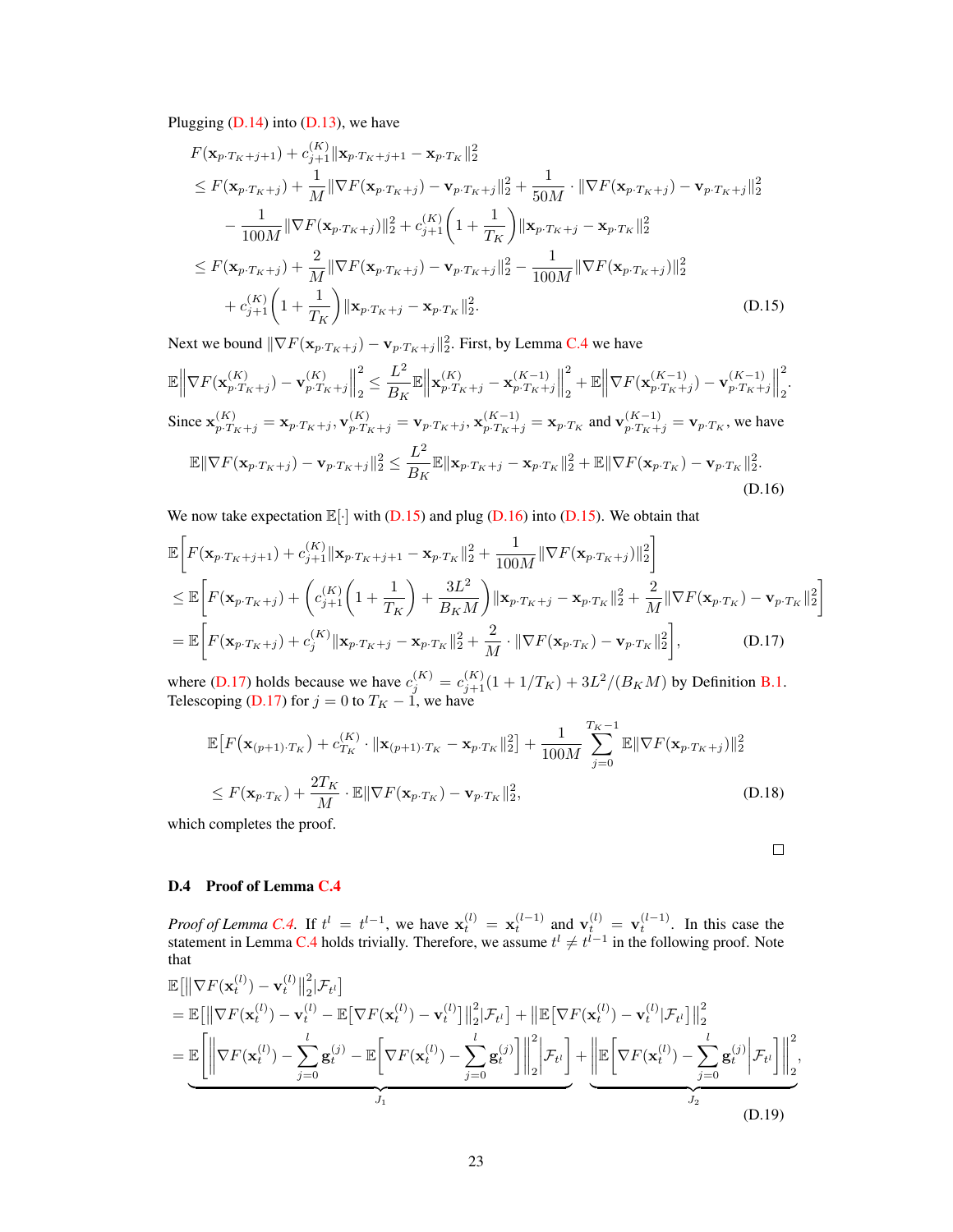where in the second equation we used the definition  $\mathbf{v}_t^{(l)} = \sum_{i=0}^l \mathbf{g}_t^{(i)}$  in [\(B.1\)](#page-14-5). We first upper bound term  $J_1$  $J_1$ . According to the update rule in Algorithm 1 (Line [21](#page-4-5)[-25\)](#page-4-6), when  $j < l$ ,  $\mathbf{g}_t^{(j)}$  will not be updated at the  $t^l$ -th iteration. Thus we have  $\mathbb{E}[\mathbf{g}_t^{(j)} | \mathcal{F}_{t^l}] = \mathbf{g}_t^{(j)}$  for all  $j < l$ . In addition, by the definition of  $\mathcal{F}_{t^l}$ , we have  $\mathbb{E}[\nabla F(\mathbf{x}_t^{(l)}) | \mathcal{F}_{t^l}] = \nabla F(\mathbf{x}_t^{(l)})$ . Then we have the following equation

<span id="page-23-0"></span>
$$
J_1 = \mathbb{E}\big[\big\| \mathbf{g}_t^{(l)} - \mathbb{E}\big[\mathbf{g}_t^{(l)} | \mathcal{F}_{t^l}\big] \big\|_2^2 | \mathcal{F}_{t^l} \big].
$$
 (D.20)

We further have

$$
\mathbf{g}_t^{(l)} = \frac{1}{B_l} \sum_{i \in I} \left[ \nabla f_i(\mathbf{x}_t^{(l)}) - \nabla f_i(\mathbf{x}_t^{(l-1)}) \right], \quad \mathbb{E} \left[ \mathbf{g}_t^{(l)} \middle| \mathcal{F}_{t^l} \right] = \nabla F(\mathbf{x}_t^{(l)}) - \nabla F(\mathbf{x}_t^{(l-1)}).
$$
 (D.21)

Therefore, we can apply Lemma  $B.3$  to  $(D.20)$  and obtain

$$
J_1 \leq \frac{1}{B_l} \cdot \frac{1}{n} \sum_{i=1}^n \left\| \nabla f_i(\mathbf{x}_t^{(l)}) - \nabla f_i(\mathbf{x}_t^{(l-1)}) - \left[ \nabla F(\mathbf{x}_t^{(l)}) - \nabla F(\mathbf{x}_t^{(l-1)}) \right] \right\|_2^2
$$
  
\n
$$
\leq \frac{1}{B_l n} \sum_{i=1}^n \left\| \nabla f_i(\mathbf{x}_t^{(l)}) - \nabla f_i(\mathbf{x}_t^{(l-1)}) \right\|_2^2
$$
  
\n
$$
\leq \frac{L^2}{B_l} \left\| \mathbf{x}_t^{(l)} - \mathbf{x}_t^{(l-1)} \right\|_2^2, \tag{D.22}
$$

where the second inequality is due to the fact that  $\mathbb{E}[\Vert \boldsymbol{X} - \mathbb{E}[\boldsymbol{X}] \Vert_2^2] \leq \mathbb{E}[\Vert \boldsymbol{X} \Vert_2^2$  for any random vector  $X$  and the last inequality holds due to the fact that  $F$  has averaged  $L$ -Lipschitz gradient.

Next we turn to bound term  $J_2$ . Note that

$$
\mathbb{E}\big[\mathbf{g}_t^{(l)}\big|\mathcal{F}_{t^l}\big] = \mathbb{E}\bigg[\frac{1}{B_l}\sum_{i\in I}\big[\nabla f_i(\mathbf{x}_t^{(l)}) - \nabla f_i(\mathbf{x}_t^{(l-1)})\big]\bigg|\mathcal{F}_{t^l}\bigg] = \nabla F(\mathbf{x}_t^{(l)}) - \nabla F(\mathbf{x}_t^{(l-1)}),
$$

which immediately implies

$$
\mathbb{E}\bigg[\nabla F(\mathbf{x}_t^{(l)}) - \sum_{j=0}^l \mathbf{g}_t^{(j)} \bigg| \mathcal{F}_{t^l}\bigg] = \mathbb{E}\bigg[\nabla F(\mathbf{x}_t^{(l)}) - \nabla F(\mathbf{x}_t^{(l)}) + \nabla F(\mathbf{x}_t^{(l-1)}) - \sum_{j=0}^{l-1} \mathbf{g}_t^{(j)} \bigg| \mathcal{F}_{t^l}\bigg]
$$
\n
$$
= \mathbb{E}\big[\nabla F(\mathbf{x}_t^{(l-1)}) - \mathbf{v}_t^{(l-1)} \big| \mathcal{F}_{t^l}\big] \tag{D.23}
$$
\n
$$
= \nabla F(\mathbf{x}_t^{(l-1)}) - \mathbf{v}_t^{(l-1)},
$$

where the last equation is due to the definition of  $\mathcal{F}_t$ . Plugging  $J_1$  and  $J_2$  into [\(D.19\)](#page-22-3) yields the following result:

$$
\mathbb{E}\big[\big\|\nabla F(\mathbf{x}_{t}^{(l)}) - \mathbf{v}_{t}^{(l)}\big\|_{2}^{2}\big|\mathcal{F}_{t^{l}}\big] \leq \frac{L^{2}}{B_{l}}\big\|\mathbf{x}_{t}^{(l)} - \mathbf{x}_{t}^{(l-1)}\big\|_{2}^{2} + \big\|\nabla F(\mathbf{x}_{t}^{(l-1)}) - \mathbf{v}_{t}^{(l-1)}\big\|_{2}^{2},\qquad(D.24)
$$

 $\Box$ 

which completes the proof.

# E Additional Experimental Results

We also conducted experiments comparing different algorithms without the learning rate decay schedule. The parameters are tuned by the same grid search described in Section [5.](#page-7-1) In particular, we summarize the parameters of different algorithms used in our experiments with and without learning rate decay for MNIST in Table [2,](#page-24-0) CIFAR10 in Table [3,](#page-24-1) and SVHN in Table [4.](#page-25-0) We plotted the training loss and test error for each dataset without learning rate decay in Figure [4.](#page-24-2) The results on MNIST are presented in Figures  $4(a)$  and  $4(d)$ ; the results on CIFAR10 are in Figures  $4(b)$  and  $4(e)$ ; and the results on SVHN dataset are shown in Figures  $4(c)$  and  $4(f)$ . It can be seen that without learning decay, our algorithm *SNVRG* still outperforms all the baseline algorithms except for the training loss on SVHN dataset. However, *SNVRG* still performs the best in terms of test error on SVHN dataset. These results again suggest that *SNVRG* can beat the state-of-the-art in practice, which backups our theory.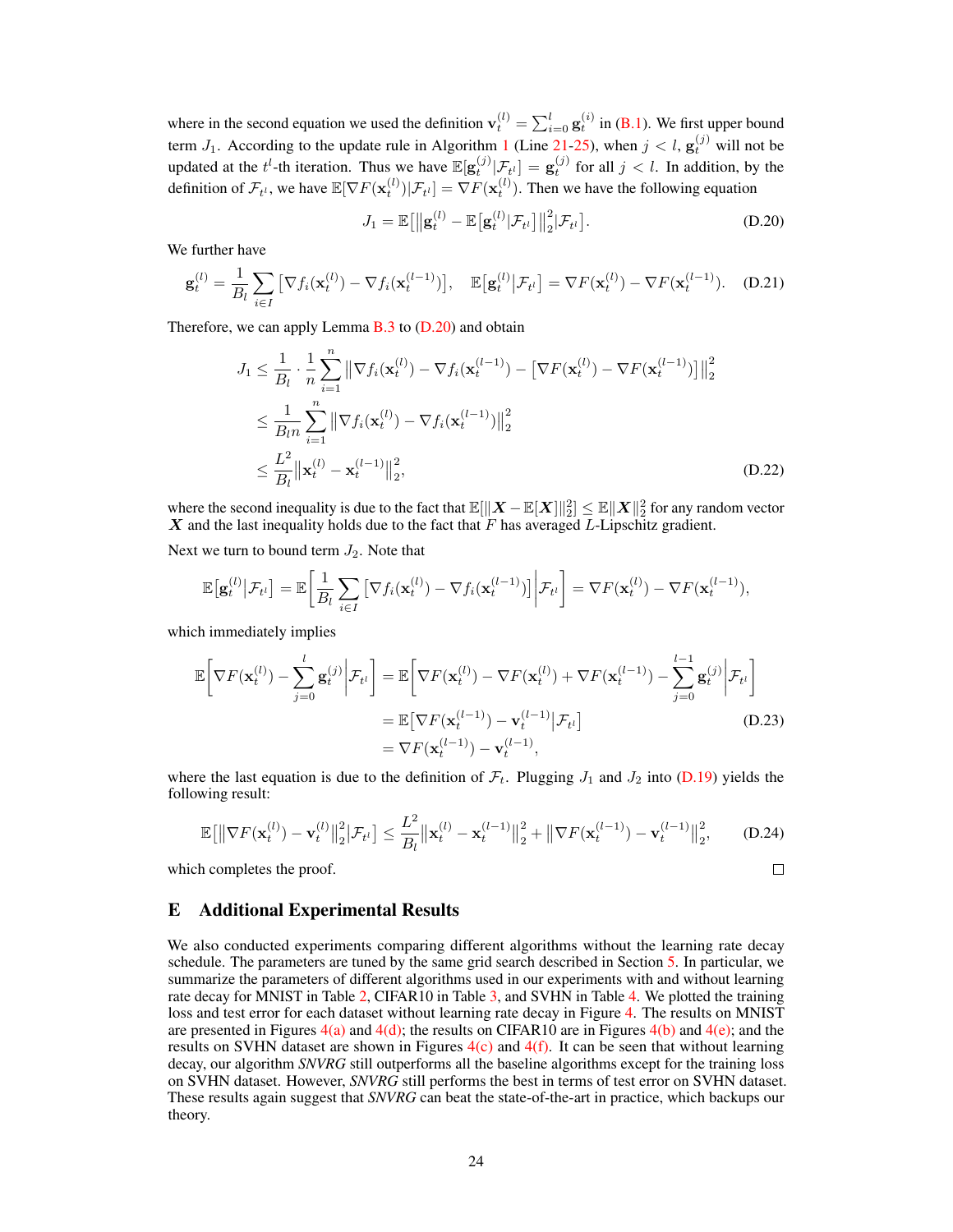<span id="page-24-0"></span>

| With Learning Rate Decay        |                 |                              | Without Learning Rate Decay |                 |                              |
|---------------------------------|-----------------|------------------------------|-----------------------------|-----------------|------------------------------|
| Initial learning<br>rate $\eta$ | Batch size<br>B | Batch size<br>ratio <i>b</i> | learning<br>rate $\eta$     | Batch size<br>B | Batch size<br>ratio <i>b</i> |
| 0.1                             | 1024            | N/A                          | 0.01                        | 1024            | N/A                          |
| 0.01                            | 1024            | N/A                          | 0.1                         | 1024            | N/A                          |
| 0.001                           | 1024            | N/A                          | 0.001                       | 1024            | N/A                          |
| 0.01                            | 512             | 8                            | 0.01                        | 512             | 8                            |
| 0.01                            | 512             | 8                            | 0.01                        | 512             | 8                            |
|                                 |                 |                              |                             |                 |                              |

Table 2: Parameter settings of all algorithms on MNIST dataset.

<span id="page-24-7"></span>Table 3: Parameter settings of all algorithms on CIFAR10 dataset.

<span id="page-24-1"></span>

| <b>Algorithm</b> | With Learning Rate Decay        |                 |                         | Without Learning Rate Decay |                 |                              |
|------------------|---------------------------------|-----------------|-------------------------|-----------------------------|-----------------|------------------------------|
|                  | Initial learning<br>rate $\eta$ | Batch size<br>B | Batch size<br>ratio $b$ | learning<br>rate $\eta$     | Batch size<br>В | Batch size<br>ratio <i>b</i> |
| SGD              | 0.1                             | 1024            | N/A                     | 0.01                        | 512             | N/A                          |
| SGD-momentum     | 0.01                            | 1024            | N/A                     | 0.01                        | 2048            | N/A                          |
| <b>ADAM</b>      | 0.001                           | 1024            | N/A                     | 0.001                       | 2048            | N/A                          |
| <b>SCSG</b>      | 0.01                            | 512             | 8                       | 0.01                        | 512             | 8                            |
| <b>SNVRG</b>     | 0.01                            | 1024            | 8                       | 0.01                        | 512             | 4                            |

<span id="page-24-5"></span><span id="page-24-3"></span>

<span id="page-24-8"></span><span id="page-24-6"></span><span id="page-24-4"></span><span id="page-24-2"></span>Figure 4: Experimental results on different datasets without learning rate decay. (a) and (d) depict the training loss and test error (top-1 error) v.s. data epochs for training LeNet on MNIST dataset. (b) and (e) depict the training loss and test error v.s. data epochs for training LeNet on CIFAR10 dataset. (c) and (f) depict the training loss and test error v.s. data epochs for training LeNet on SVHN dataset.

# F An Equivalent Version of Algorithm [1](#page-4-0)

Recall the One-epoch-SNVRG algorithm in Algorithm [1.](#page-4-0) Here we present an equivalent version of Algorithm [1](#page-4-0) using nested loops, which is displayed in Algorithm [4](#page-25-1) and is more aligned with the illustration in Figure [2.](#page-5-0) Note that the notation used in Algorithm [4](#page-25-1) is slightly different from that in Algorithm [1](#page-4-0) to avoid confusion.